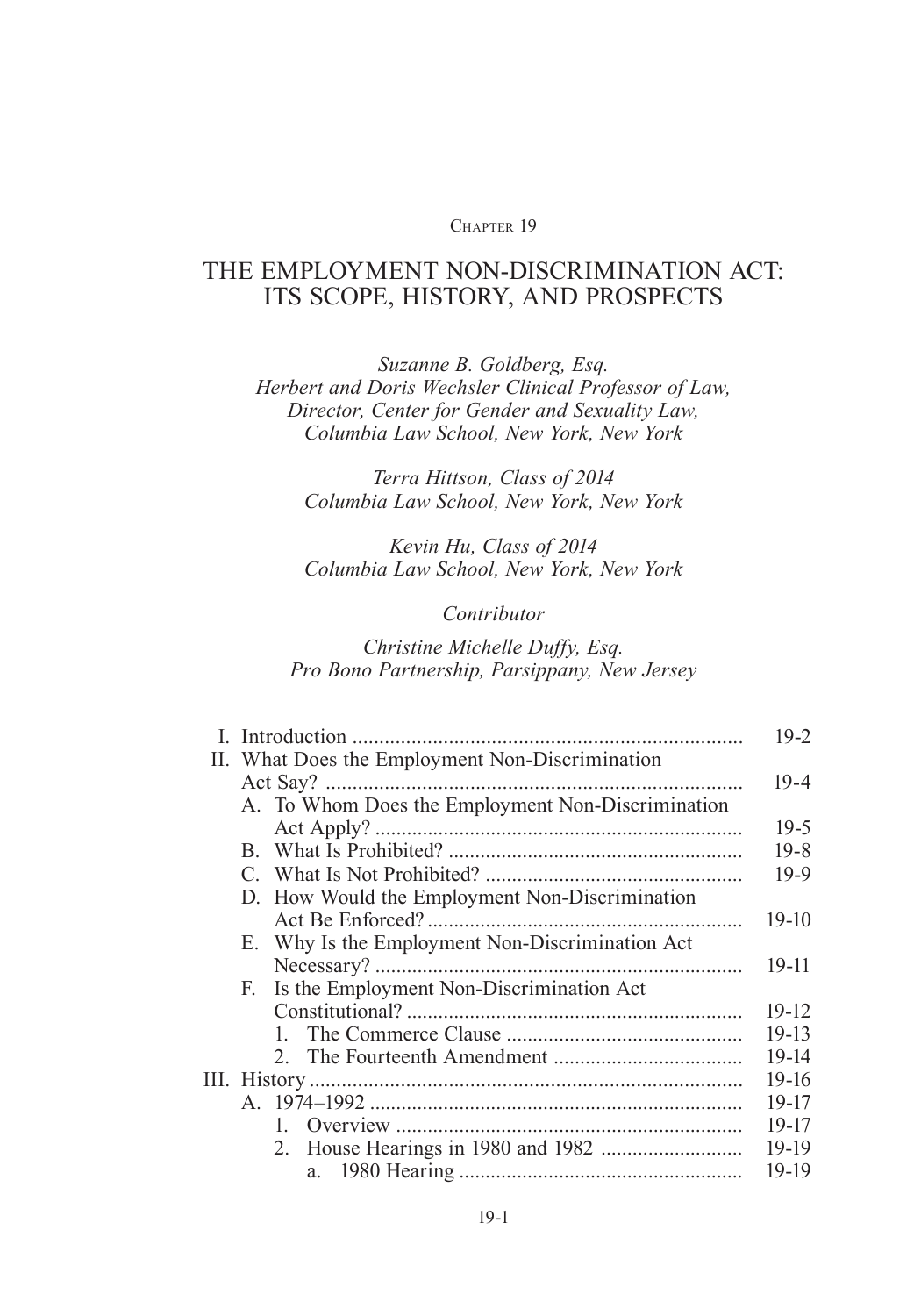| $19 - 2$ | <b>GENDER IDENTITY &amp; SEXUAL ORIENTATION DISCRIMINATION</b>                                                      | C <sub>H</sub> . 19. |
|----------|---------------------------------------------------------------------------------------------------------------------|----------------------|
|          | b.                                                                                                                  | $19 - 20$            |
|          |                                                                                                                     | 19-22                |
|          | 1<br>$0$ verview $\ldots$ $\ldots$ $\ldots$ $\ldots$ $\ldots$ $\ldots$ $\ldots$ $\ldots$ $\ldots$ $\ldots$ $\ldots$ | 19-22                |
|          | Hearings in 1994, 1996, 1997, and 2002;<br>2.                                                                       |                      |
|          | Senate Vote in 1996; and Senate Report in 2002                                                                      | 19-23                |
|          | $\overline{a}$ .                                                                                                    | 19-23                |
|          | $\mathbf{b}$ .                                                                                                      | 19-24                |
|          | $\mathbf{c}$                                                                                                        | 19-25                |
|          | <sub>d</sub>                                                                                                        | $19 - 26$            |
|          | e.                                                                                                                  | 19-27                |
|          | f.                                                                                                                  | 19-28                |
|          |                                                                                                                     | 19-29                |
|          | 1.                                                                                                                  | 19-29                |
|          | 2007-2008 Gender Identity Debate: House<br>$\mathbf{2}$                                                             |                      |
|          |                                                                                                                     | 19-30                |
|          | a.                                                                                                                  | 19-31                |
|          | <sub>b</sub>                                                                                                        | 19-34                |
|          | $\mathbf{c}$ .                                                                                                      | 19-34                |
|          | d.                                                                                                                  | 19-35                |
|          | 3.                                                                                                                  | 19-35                |
|          | a.                                                                                                                  | 19-36                |
|          | $\mathbf{b}$ .                                                                                                      | 19-36                |
|          | 4.                                                                                                                  | 19-38                |
|          |                                                                                                                     | 19-39                |
|          | Differences Between the 2011 and 2013 Bills<br>1.                                                                   | 19-39                |
|          | July 2013 Amendments and Senate Committee<br>2.                                                                     |                      |
|          |                                                                                                                     | 19-41                |
|          | 3 <sub>1</sub>                                                                                                      | 19-43                |
|          | Renewed Debate Over the Employment<br>4.                                                                            |                      |
|          | Non-Discrimination Act's Religious Exemption                                                                        | 19-44                |
|          | 5.                                                                                                                  | 19-45                |
|          | The Employment Non-Discrimination Act's<br>6.                                                                       |                      |
|          |                                                                                                                     | 19-47                |
|          |                                                                                                                     | 19-48                |

### I. Introduction

The Employment Non-Discrimination Act (ENDA) is a proposed federal bill that would prohibit discrimination in hiring and employment based on an individual's actual or perceived sexual orientation or gender identity by civilian, nonreligious employers who employ at least 15 employees.<sup>1</sup>

<sup>&</sup>lt;sup>1</sup>See generally Employment Non-Discrimination Act of 2013, H.R. 1755, 113th Cong. (2013), *available at* http://thomas.loc.gov/cgi-bin/bdquery/z?d113:hr1755:; Employment Non-Discrimination Act of 2013, S. 815, 113th Cong. (2013), *available at* http://thomas.loc.gov/cgibin/bdquery/z?d113:s815:. Inasmuch as H.R. 1755 and S. 815 appear to be identical, except as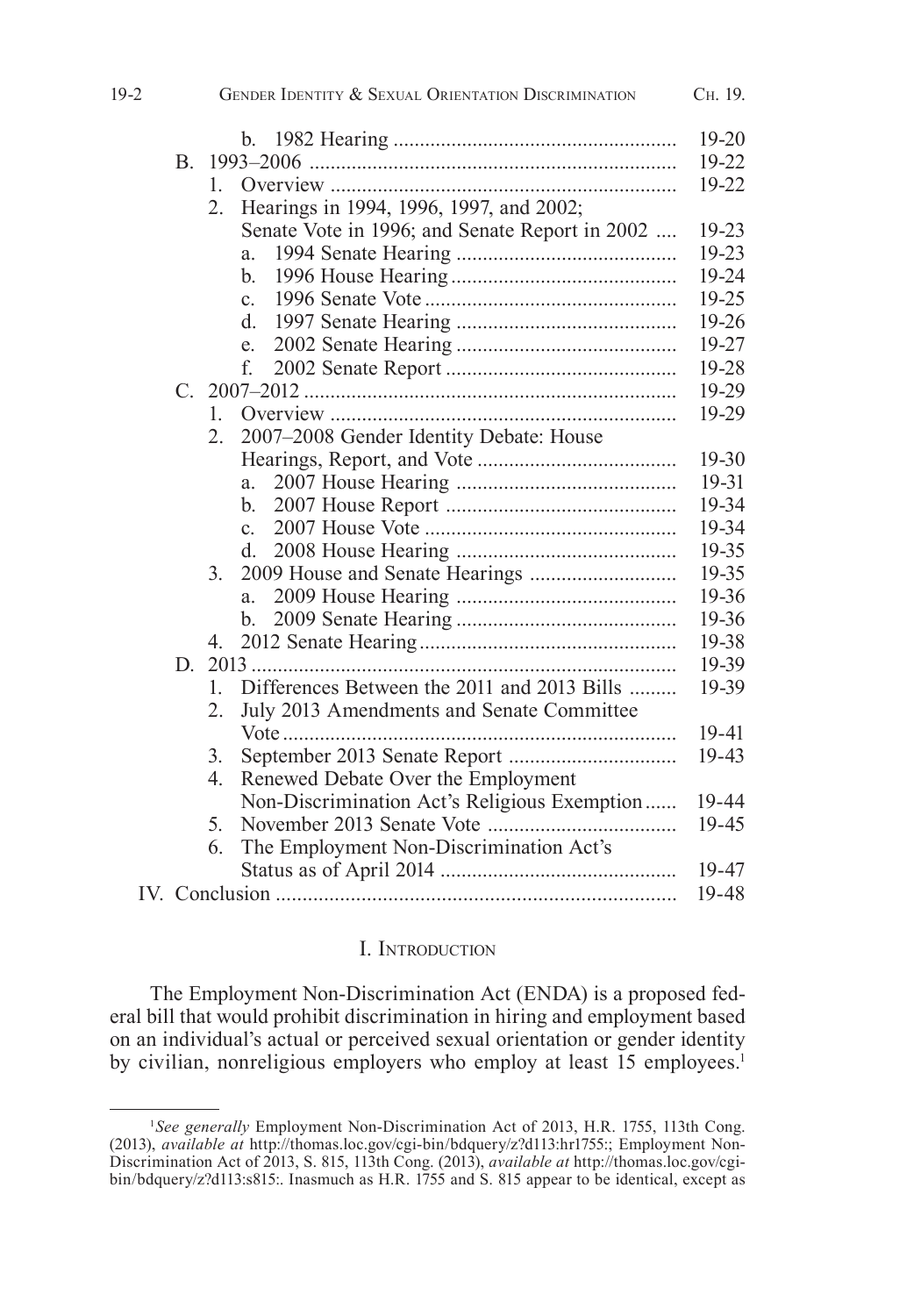Advocates for lesbian, gay, bisexual, and transgender (LGBT) people and their congressional allies have fought for the passage of some form of ENDA for more than four decades, including the 113th Congress, which commenced in January 2013.

In June 2012, attorney and transgender rights advocate Kylar Broadus testified before the Senate Health, Education, Labor, and Pensions Committee (Senate HELP Committee). He described how his gender affirmation elicited open abuse from his coworkers and contributed to his eventual termination:

After I announced my gender transition, it only took six months before I was "constructively discharged" from my employer. While my supervisors could tolerate a somewhat masculine-appearing black woman, they were not prepared to deal with my transition to being a black man. With growing despair, I watched my professional connections, support and goodwill evaporate, along with my prospects of remaining employed. I was harassed until I was forced to leave. I received harassing telephone calls hourly from my supervisor some days. I received assignments after hours that were due by 9 a.m. the next morning. The stress was overwhelming. I ended up taking a stress leave for several weeks. I thought upon my return perhaps things would settle down. I was back less than a week from stress leave and knew that it wasn't going to settle down. I was forbidden from talking to certain people and my activities were heavily monitored. I was forced out and unemployed for about a year before finally obtaining full-time employment.<sup>2</sup>

Broadus warned that his experience was not unique: "It's devastating, it's demoralizing and dehumanizing to be put in that position. I sit here as

In response to requests from the Senate HELP Committee, the Government Accounting Office (GAO) has provided the Committee with six reports on the status of state laws prohibiting discrimination based on sexual orientation and gender identity. These reports, issued on October 23, 1997 (GAO/OGC-98-7R), April 28, 2000 (GAO/OGC-00-27R), April 19, 2002 (GAO-02-665R), July 9, 2002 (GAO-02-878R), October 1, 2009 (GAO-10-135R), and July 31, 2013 (GAO-13-700R), are available on the GAO's website at www.gao.gov. Links to GAO reports are set forth in the overview in Chapter 20 (Survey of State Laws Regarding Gender Identity and Sexual Orientation Discrimination in the Workplace).

2 *Employment Non-Discrimination Act of 2011: Equality at Work*, *Hearing on S. 811 Before the U.S. Senate Committee on Health, Education, Labor, and Pensions* (June 12, 2012) [hereinafter *2012 Senate Hearing*] (testimony of Kylar W. Broadus, Founder, Trans People of Color Coalition). The video recording of the hearing and the prepared statements submitted by the witnesses who testified live are available at www.help.senate.gov/hearings/hearing/?id=bc503bd3-5056-9502-5da9-beea5048efc9. The quote in the text above is drawn from Broadus' written statement, which is available at www.help.senate.gov/imo/media/doc/Broadus.pdf. *See also* Erin Mershon, *ENDA Senate Hearing Draws Testimony from First Publicly Open Transgender Person*, Huffington Post (June 12, 2012), *available at* www.huffingtonpost.com/2012/06/12/ enda-senate-hearing-transgender\_n\_1590902.html.

otherwise noted in the discussion in this chapter, citations in the chapter will be to S. 815, as introduced on April 25, 2013. As explained in greater detail in Section III.D. *infra*, on July 10, 2013, the Senate Committee on Health, Education, Labor, and Pensions (Senate HELP Committee) approved, subject to any technical and conforming changes to be made by Committee staff, a substitute version of S. 815 that contains a few amendments that added text to the bill. On September 12, 2013, the amended version of the Senate bill was reported to the Senate. On November 7, 2013, the full Senate approved a further amendment relating to religious freedom and passed ENDA. On November 12, 2013, the Senate forwarded S. 815 to the House of Representatives for action. Please note that this history of ENDA is current as of April 30, 2014.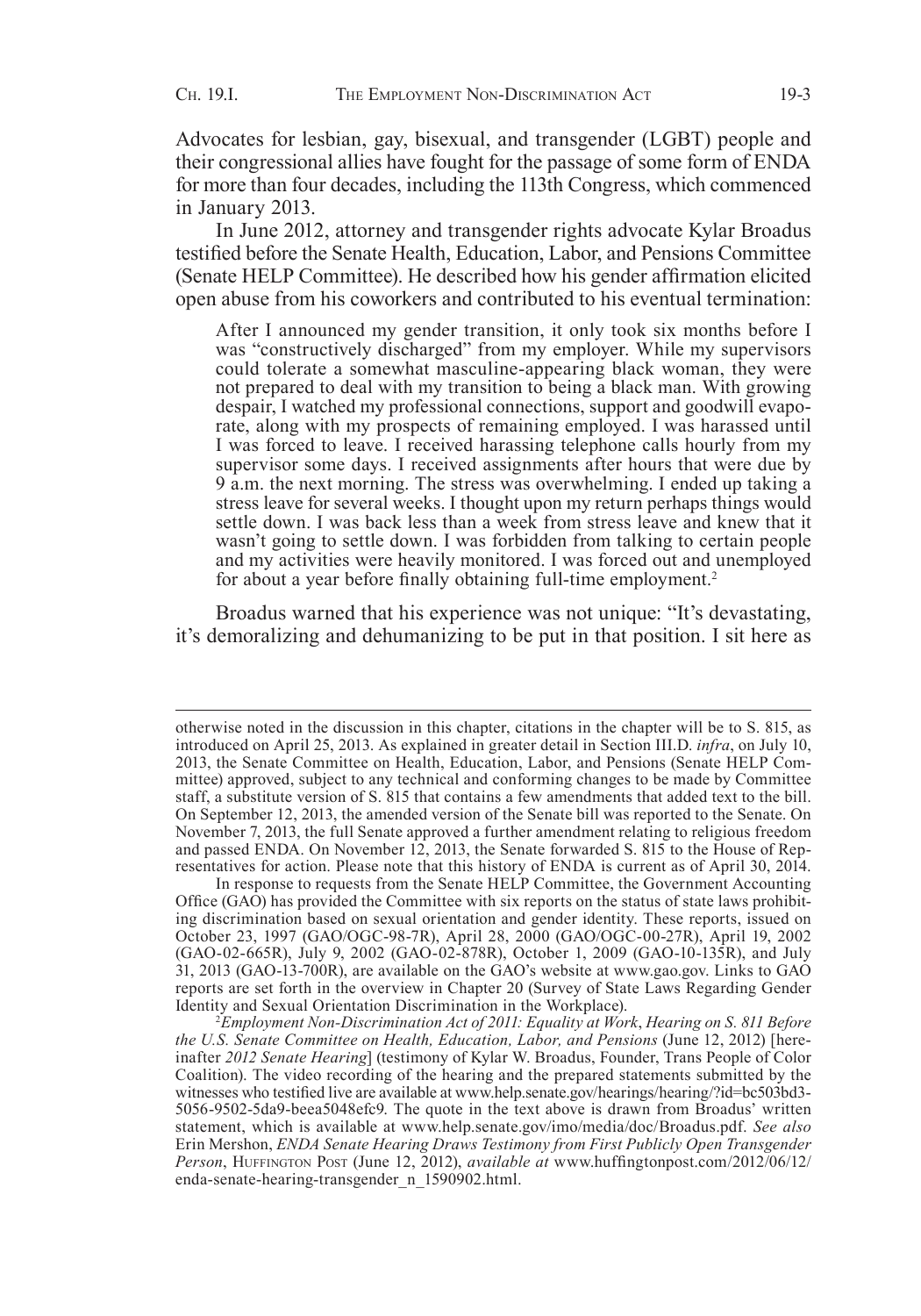a 50-year-old man wondering what I am going to do, and other people are in much worse situations than I."3

Although ENDA's passage is still far from certain, this chapter will discuss in greater detail the impact ENDA would have on both employers and their employees if—and perhaps when—it becomes law.

- The chapter begins by analyzing the specific terms of the bill, with a particular focus on the employers ENDA covers, what exactly is prohibited, and what exemptions exist.
- The chapter next provides a brief legislative history of ENDA, including a summary of congressional hearings, to give the reader a sense of how the legislation has evolved and been shaped by the political process. As of April 30, 2014, Congress had held 11 hearings and issued three reports regarding ENDA.<sup>4</sup> The full Senate had voted twice on ENDA, and the full House of Representatives had voted once on the legislation.
- Finally, the chapter examines the past and present controversies and challenges facing ENDA, as a means of providing insight into ENDA's prospects for passage and potential changes in future drafts of the bill.

Given that ENDA's history has roots going back 40 years, this chapter can provide only a broad overview of its history, but through this history, it also aims to offer enough details to provide insight into its future.<sup>5</sup>

## II. WHAT DOES THE EMPLOYMENT NON-DISCRIMINATION ACT SAY?

ENDA is modeled on existing federal legislation providing employment protections to individuals based on race, color, religion, sex, national origin, age, and disability. ENDA draws on the language of and concepts from Title VII of the Civil Rights Act of 1964<sup>6</sup> to ban discrimination in employment based on actual or perceived sexual orientation or gender identity. However, ENDA also differs from Title VII in important ways that this section will explore.

<sup>&</sup>lt;sup>3</sup> Julie Bolcer, *With Senate Hearing, Hope for a Jumpstart on ENDA*, ADVOCATE (June 12, 2012), *available at* www.advocate.com/politics/2012/06/12/senate-hearing-hope-jumpstart-enda. 4Two of those hearings were on predecessor legislation that also reached other areas, such as housing and public accommodations.

<sup>5</sup>Readers who want to delve more deeply into the legislative history should review the law review articles and legislative reports and hearings cited in this chapter. Several timelines of ENDA legislation are available on the following websites: Human Rights Campaign (www. hrc.org/resources/entry/employment-non-discrimination-act-legislative-timeline); National Gay and Lesbian Task Force (www.thetaskforce.org/issues/nondiscrimination/timeline); and Wikipedia (http://en.wikipedia.org/wiki/Employment\_Non-Discrimination\_Act). The Wikipedia article links each House and Senate version of the ENDA bills (1994–present) to the Library of Congress's THOMAS database.

<sup>642</sup> U.S.C. §2000e *et seq.*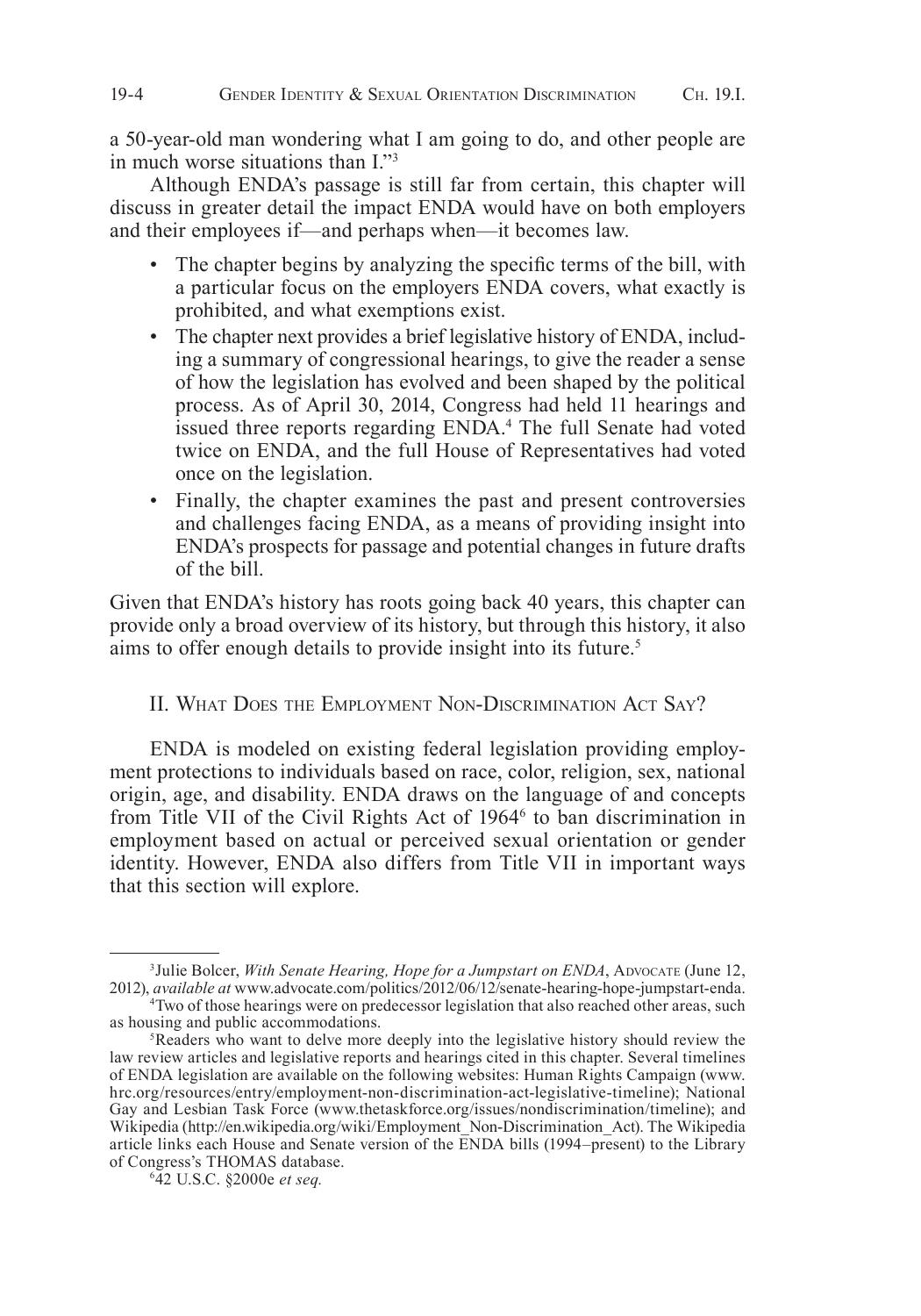#### **A. To Whom Does the Employment Non-Discrimination Act Apply?**

ENDA defines "sexual orientation" as "homosexuality, heterosexuality, or bisexuality."7 "Gender identity" is defined as "gender-related identity, appearance, or mannerisms or other gender-related characteristics of an individual, with or without regard to the individual's designated sex at birth."8 Thus, for example, a heterosexual employee who is discriminated against because the individual does not conform to the sex or gender stereotypes associated with that individual's sex would have a cause of action under ENDA, just as an LGBT person would.<sup>9</sup>

ENDA incorporates the definition of "employee" from Title VII: "an individual employed by an employer."10 ENDA also extends employment protections specifically to state and federal government employees; it does this

With respect to gender identity, the committee notes that gender transition is the process of a transgender individual publicly changing his or her gender presentation to be consistent with his or her gender identity. This process usually involves changes to name, personal appearance, voice and mannerisms. In some cases, it could mean medical procedures, including hormone therapy, sex-reassignment surgeries, and other procedures that are generally conducted under medical supervision. The committee emphasizes that an individual's gender transition is unique and personal to each transgender employee. State laws that prohibit discrimination based on sexual orientation or gender identity do not include language defining gender transition; nor do they otherwise prescribe what steps a transgender employee must take in order to be treated in a nondiscriminatory manner that is consistent with his or her gender identity. The committee notes that every gender transition is unique. Therefore, it is the committee's intent that nothing in this Act be read as establishing what an individual's gender transition must entail. If an employee has undergone a gender transition prior to the time of employment, the duty of nondiscrimination applies on the basis of the employee's gender as established at the time of employment. The employer need not inquire, and the employee need not disclose, information regarding the employee's transition. The employer's obligation is simply not to discriminate in the event that the past transition comes to the employer's attention.

However, the term "notified" in section  $8(a)$ [, which pertains to dress or grooming standards,] indicates that an employee who undergoes gender transition on the job must take some affirmative step to communicate the matter to the employer. Notification may be written or oral, and need not be in any specified form or use any ''magic words,'' so long as it is sufficient for the employer to understand.

S. Rep. No. 113-105, at 6–7 (Sept. 12, 2013) (Committee on Health, Education, Labor, and Pensions), *available at* www.gpo.gov/fdsys/pkg/CRPT-113srpt105/pdf/CRPT-113srpt105.pdf [hereinafter *2013 Senate Report*] (footnotes omitted).

9As discussed in Chapter 14 (Title VII of the Civil Rights Act of 1964), discrimination based on gender stereotypes is barred by Title VII's prohibition against sex discrimination. Enactment of ENDA would effectively eliminate the defense that some courts have permitted employers to raise that the discrimination confronted by LGBT employees is not due to the employees' gender nonconformity but is because of their sexual orientation or gender identity.

<sup>0</sup>S. 815, 113th Cong.  $\S3(a)(3)(A)(i)$ , incorporating by reference 42 U.S.C.  $\S2000e(f)$ . In the September and November 2013 versions of the Senate bill, the subsection is  $\S3(a)(4)(A)(i)$ . Title VII excludes from the definition of "employee" publicly elected officials, their personal staff, appointees with policy-making powers, and immediate advisors. *Id*. However, these individuals may have some protections afforded by civil service laws and the Government Employee Rights Act of 1991. *See id*.; 42 U.S.C. §2000e-16c(a). *See generally* Barbara T. Lindemann,

<sup>7</sup>S. 815, 113th Cong. §3(a)(9). In the September and November 2013 versions of the Senate bill, the subsection is  $\S3(a)(10)$ .

<sup>8</sup>S. 815, 113th Cong. §3(a)(6). In the September and November 2013 versions of the Senate bill, the subsection is  $\S3(a)(7)$ . The September 2013 Senate Report accompanying S. 815 further explains the following: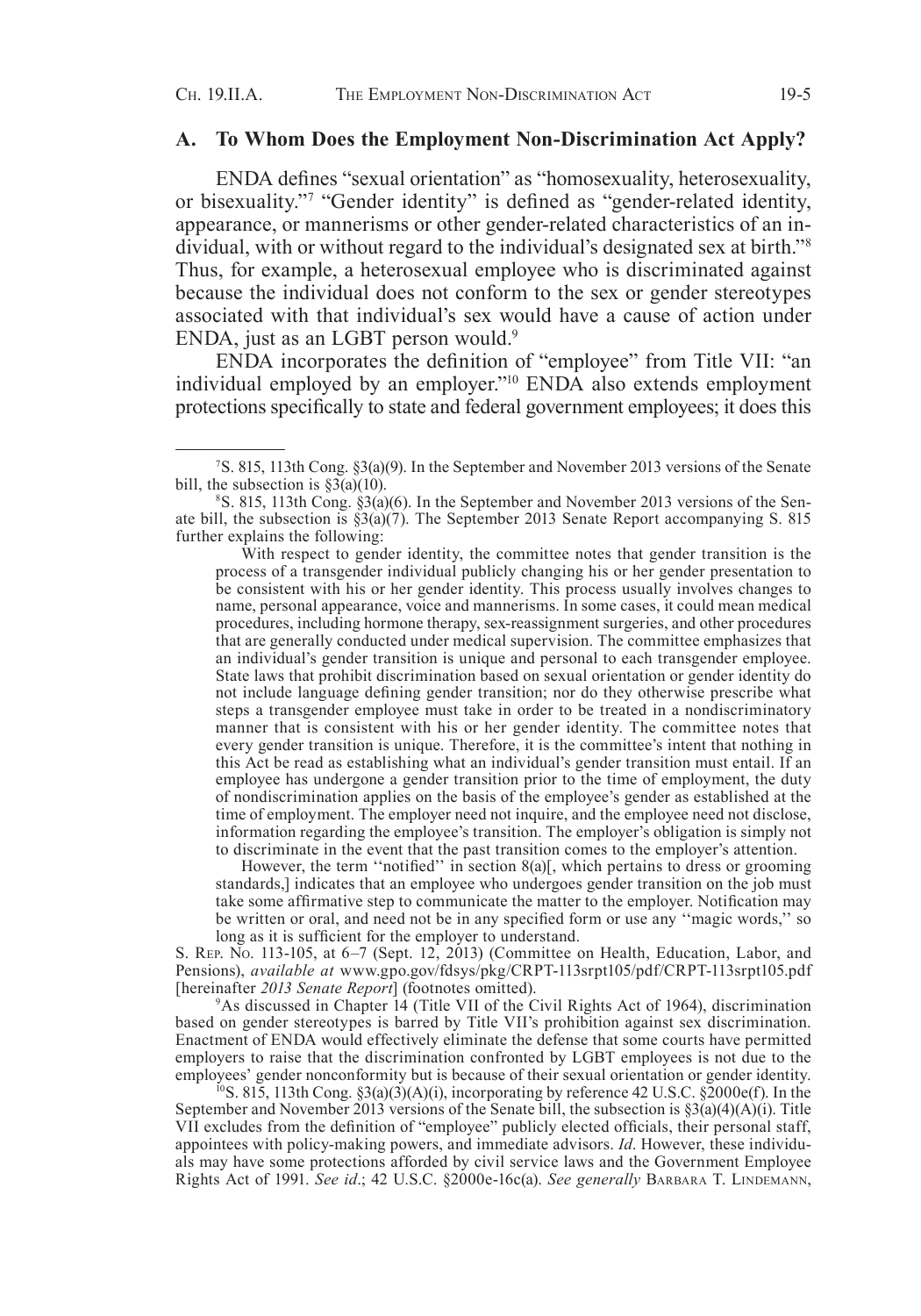by incorporating those employees' eligibility for recourse from employment discrimination under the Equal Employment Opportunity Act of 1972, the Government Employee Rights Act of 1991, the Congressional Accountability Act of 1995, and the Presidential and Executive Office Accountability Act of 1996.11 ENDA expressly excludes unpaid volunteers from the definition of "employee."12

ENDA's determination of what constitutes an "employer" is more nuanced, as is true for the Title VII definition of "employer" as well. An "employer" is "a person engaged in an industry affecting commerce ... who has 15 or more employees ... for each working day in each of 20 or more calendar weeks in the current or preceding calendar year."13 "Employer" also includes an "employing authority" and an "employing office" as those terms are defined in the Government Employee Rights Act of 1991, the Congressional Accountability Act of 1995, and the Presidential and Executive Office Accountability Act of 1996, as well as an entity to which the Equal Employment Opportunity Act of 1972 applies, thereby establishing state and federal governments and agencies as employers for the purposes of ENDA compliance.<sup>14</sup>

However, there are three categories of employers who are exempted from ENDA compliance:

- The first category is bona fide private membership clubs that have Internal Revenue Code Section 501(c) tax-exempt status, with the sole exception of labor unions.<sup>15</sup>
- The second category includes the five branches of the Armed Forces: Army, Navy, Air Force, Marine Corps, and Coast Guard.<sup>16</sup> A corollary to the military exemption is ENDA's inapplicability to any federal, state, or local laws that bestow special rights and preferences concerning employment for veterans.<sup>17</sup>

17*Id*. §7(b).

PAUL GROSSMAN, & C. GEOFFREY WEIRICH, EMPLOYMENT DISCRIMINATION LAW ch. 22 (Employers), §I.B.3. (5th ed. 2012) [hereinafter Employment Discrimination Law].

<sup>&</sup>lt;sup>11</sup>S. 815, 113th Cong.  $\S3(a)(3)(A)(ii-iv)$ , incorporating by reference those individuals covered by 42 U.S.C. §2000e-16b(a)(1) (part of the Government Employee Rights Act of 1991); 2 U.S.C. §1301(3) (part of the Congressional Accountability Act of 1995); 3 U.S.C. §411(c) (1) (part of the Presidential and Executive Office Accountability Act of 1996); and 42 U.S.C. §2000e-16(a) (part of the Equal Employment Opportunity Act of 1972). In the September and November 2013 versions of the Senate bill, the subsection is  $\S3(a)(4)(A)(ii-iv)$ .

<sup>&</sup>lt;sup>12</sup>S. 815, 113th Cong. §3(a)(3)(B). In the September and November 2013 versions of the Senate bill, the subsection is  $\S3(a)(4)(B)$ .

<sup>13</sup>S. 815, 113th Cong. §3(a)(4)(A). In the September and November 2013 versions of the Senate bill, the subsection is  $\S3(a)(5)(A)$ .

<sup>&</sup>lt;sup>14</sup>S. 815, 113th Cong.  $\S3(a)(4)(B)$ –(D) (incorporating by reference 42 U.S.C.  $\S2000e-16b(a)$ (1) (part of the Government Employee Rights Act of 1991); 2 U.S.C. §1301(9) (part of the Congressional Accountability Act of 1995); 3 U.S.C.  $\S411(c)(2)$  (part of the Presidential and Executive Office Accountability Act of 1996); and 42 U.S.C. §2000e-16(a) (part of the Equal Employment Opportunity Act of 1972)). In the September and November 2013 versions of the Senate bill, the subsection is  $\S3(a)(5)(B)$ –(D).

<sup>&</sup>lt;sup>15</sup>S. 815, 113th Cong.  $\S3(a)(4)(A)$ . In the September and November 2013 versions of the Senate bill, the subsection is  $\S3(a)(5)(A)$ .

<sup>16</sup>S. 815, 113th Cong. §7(a).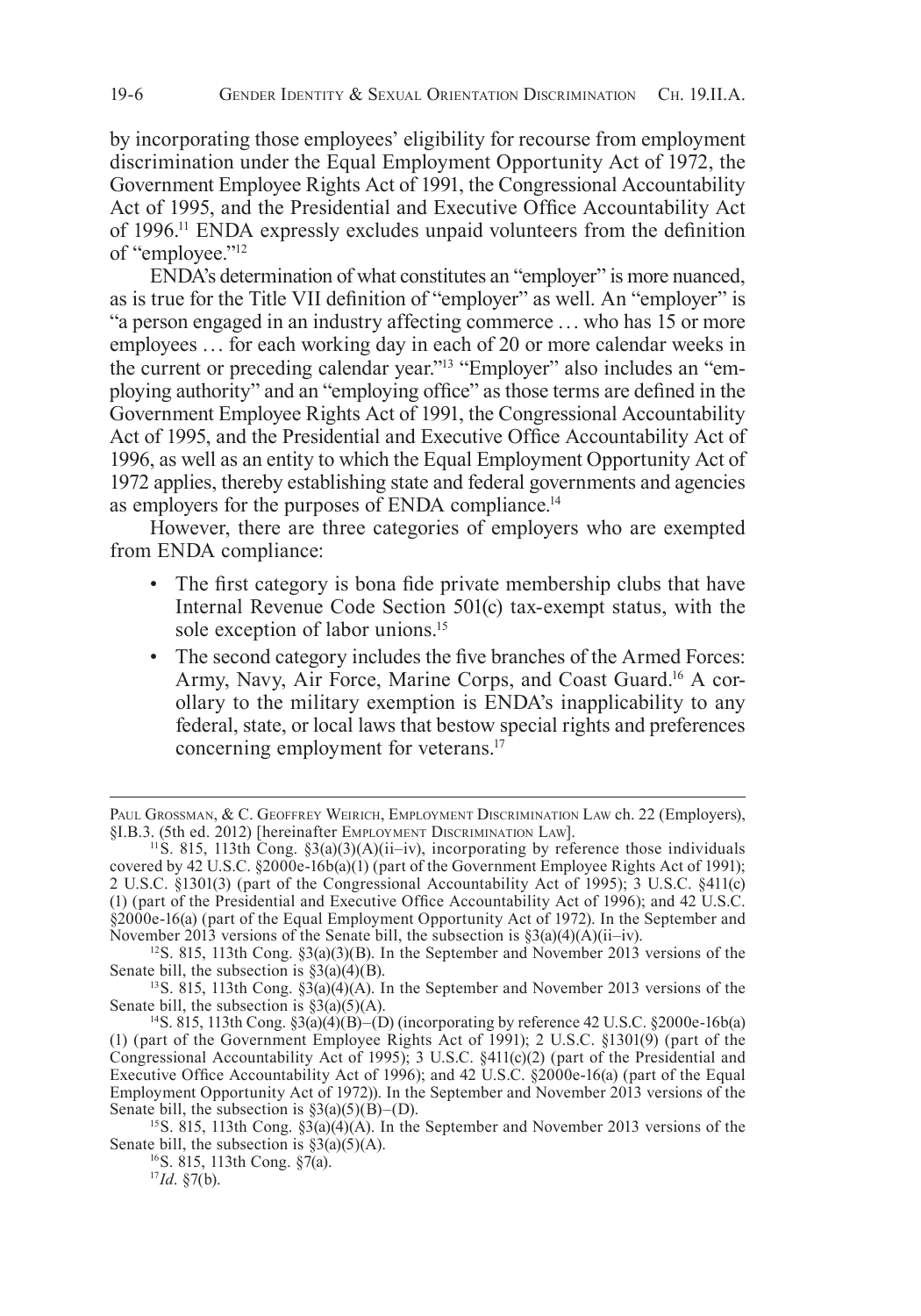The third and most extensive category includes religious organizations. ENDA expressly references Title VII's religious exemptions,<sup>18</sup> which permit religious associations, corporations, educational institutions, and societies to discriminate based on religion in a range of ways that other entities may not. Title VII also permits religious and nonreligious entities to discriminate based on religion, sex, or national origin if that discrimination relates to a bona fide occupational qualification that is reasonably necessary to the normal operation of their businesses.19 By contrast, ENDA's religious exemption goes further and completely frees religious entities, which include schools, colleges, universities, and other educational institutions that are either substantially controlled by a religious organization or have a curriculum directed toward the propagation of a particular religion, from any obligation to comply with ENDA's prohibitions.<sup>20</sup>

42 U.S.C. §2000e-1(a) provides in relevant part:

[Title VII] shall not apply to an employer with respect to ... a religious corporation, association, educational institution, or society with respect to the employment of individuals of a particular religion to perform work connected with the carrying on by such corporation, association, educational institution, or society of its activities.

Notwithstanding any other provision of [Title VII], ... it shall not be an unlawful employment practice for a school, college, university, or other educational institution or institution of learning to hire and employ employees of a particular religion if such school, college, university, or other educational institution or institution of learning is, in whole or in substantial part, owned, supported, controlled, or managed by a particular religion or by a particular religious corporation, association, or society, or if the curriculum of such school, college, university, or other educational institution or institution of learning is directed toward the propagation of a particular religion.

Discussion of Title VII's prohibition against discrimination based on religion and the exemptions that religious institutions have to the applicability of Title VII is beyond the scope of this treatise. *See generally* Employment Discrimination Law chs. 9 (Religion) and 20 (Sexual and Other Forms of Harassment), §III.C.; Barbara T. Lindemann & David D. Kadue, Workplace Harassment Law ch. 11 (Harassment Because of Religion), §III.D., and ch. 17 (Harassment Not Because of a Protected Basis), §IV. (2012).

1942 U.S.C. §2000e-2(e)(1).

20S. 815, 113th Cong. §6; *see also* H.R. Rep. No. 110-406 pt. 1, at 32 (Oct. 22, 2007) (Committee on Education and Labor), *available at* www.gpo.gov/fdsys/pkg/CRPT-110hrpt406/pdf/ CRPT-110hrpt406-pt1.pdf [hereinafter *2007 House Report*] ("insofar as a religious organization is exempt from Title VII religious discrimination claims, it is exempt from sexual orientation discrimination claims under ENDA"); Crosby Burns and Jeff Krehely, *The Freedom to Work, the Freedom to Worship: The Employment Non-Discrimination Act Advances Workplace Equality*  and Protects Religious Liberty, CENTER FOR AMERICAN PROGRESS 3-4 (June 2012), *available at* www.americanprogress.org/wp-content/uploads/issues/2012/06/pdf/enda\_final.pdf ("In other words ENDA gives religious organizations a legal right to discriminate on the basis of sexual orientation and gender identity. . . . In this way ENDA does not threaten but instead advances the freedom of religion in the United States. This is why dozens of religious organizations and

<sup>18</sup>*Id*. §6, which exempts from ENDA's coverage those associations, corporations, educational institutions or institutions of learning, and societies that are exempt from the religious discrimination provisions of Title VII pursuant to 42 U.S.C. §§2000e-1(a) and 2000e-2(e)(2). In the November 2013 version of the Senate bill, the full text of what was §6 in the initial version of the 2013 Senate bill was recast as new subsection 6(a), with the new subsection referring to the exempted religious organizations as "religious employers." *Id*. §6(a) (as passed by the full Senate on Nov. 7, 2013).

<sup>42</sup> U.S.C. §2000e-2(e)(2) provides in relevant part: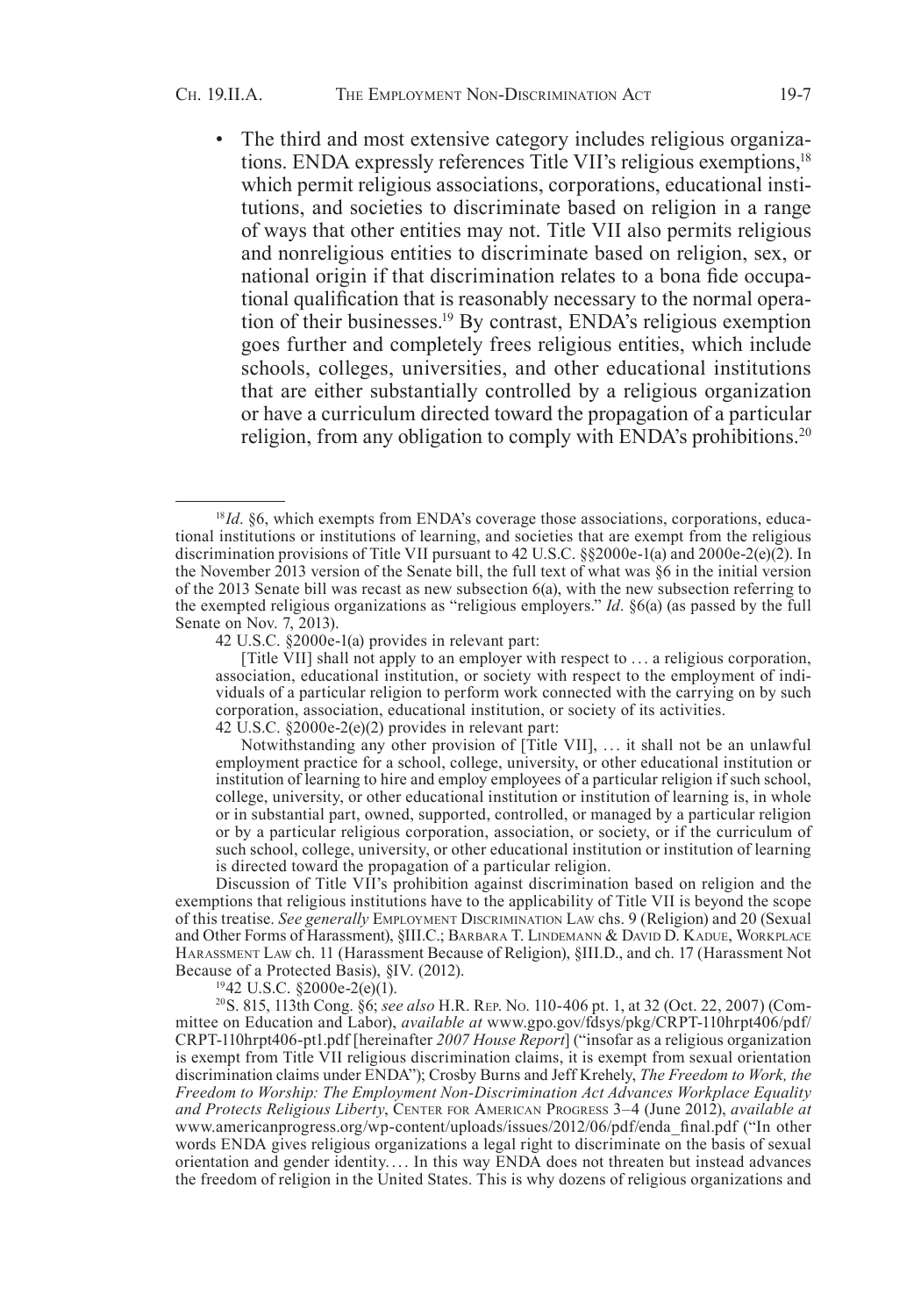Indeed, according to a 2013 report prepared for members and committees of the U.S. Congress by the nonpartisan Congressional Research Service, ENDA's religious exemption

does not appear to limit the permissibility of religious organizations' discrimination based on sexual orientation or gender identity to instances in which those factors may conflict with religious beliefs. For example, under the legislation, even religious organizations whose religious teachings do not oppose homosexuality could be permitted to refuse to hire a gay applicant. Thus, the proposed legislation likely would not interfere with religious organizations' employment practices involving considerations of sexual orientation or gender identity of employees and applicants. To the contrary, it may actually broaden these organizations' ability to discriminate in hiring. In this tion], which allows religious employers to discriminate on the basis of religion but not on the basis of race, color, national origin, or sex.21

So long as a religious employer objects to a particular individual's sexual orientation or gender identity, ENDA's religious exemption would permit that employer to not hire or retain that individual.<sup>22</sup>

As discussed in Section III.D.5. *infra*, in November 2013 the full Senate approved a further amendment relating to religious freedom.

Finally, ENDA would also apply to employment agencies and labor organizations.23

#### **B. What Is Prohibited?**

ENDA would prohibit employers from intentionally discriminating against employees based on their sexual orientation or gender identity, actual or perceived. ENDA's protections cover discrimination relating to hiring; compensation; promotion; and the terms, conditions, or privileges associated with employment.<sup>24</sup> Further, by incorporating the phrase "terms, conditions, or privileges of employment" from Title VII, ENDA incorporates the Title VII jurisprudence that creates a cause of action for any individual who works in a discriminatorily hostile or abusive environment.25 The 2007 House of Representatives Committee on Education and Labor Report on ENDA described hostile environment coverage in this

faith-based communities have come out in strong support of ENDA, often citing the importance of ENDA's religious protections as a reason to support the bill.").

 $^{21}$ Jody Feder & Cynthia Brougher, Sexual Orientation and Gender Identity Discrimination in Employment: A Legal Analysis of the Employment Non-Discrimination Act (ENDA) 7 (July 15, 2013), Congressional Research Service, R40934, *available at* www.fas.org/sgp/crs/ misc/R40934.pdf.

<sup>22</sup>ENDA's religious exemption is discussed further in Section III.D.4. *infra*.

<sup>&</sup>lt;sup>23</sup>S. 815, 113th Cong.  $\S3(a)(5)$  and (7), incorporating by reference the definitions of "employment agency" and "labor organization" set forth in 42 U.S.C. §2000e(c)–(d). In the September and November 2013 versions of the Senate bill, the subsections are §3(a)(6) and (8).

<sup>24</sup>S. 815, 113th Cong. §4(a).

<sup>25</sup>*See, e.g*., Meritor Savings Bank v. Vinson, 477 U.S. 57, 63–65, 40 FEP 1822 (1986). Hostile work environment claims under Title VII are discussed in Chapter 14 (Title VII of the Civil Rights Act of 1964).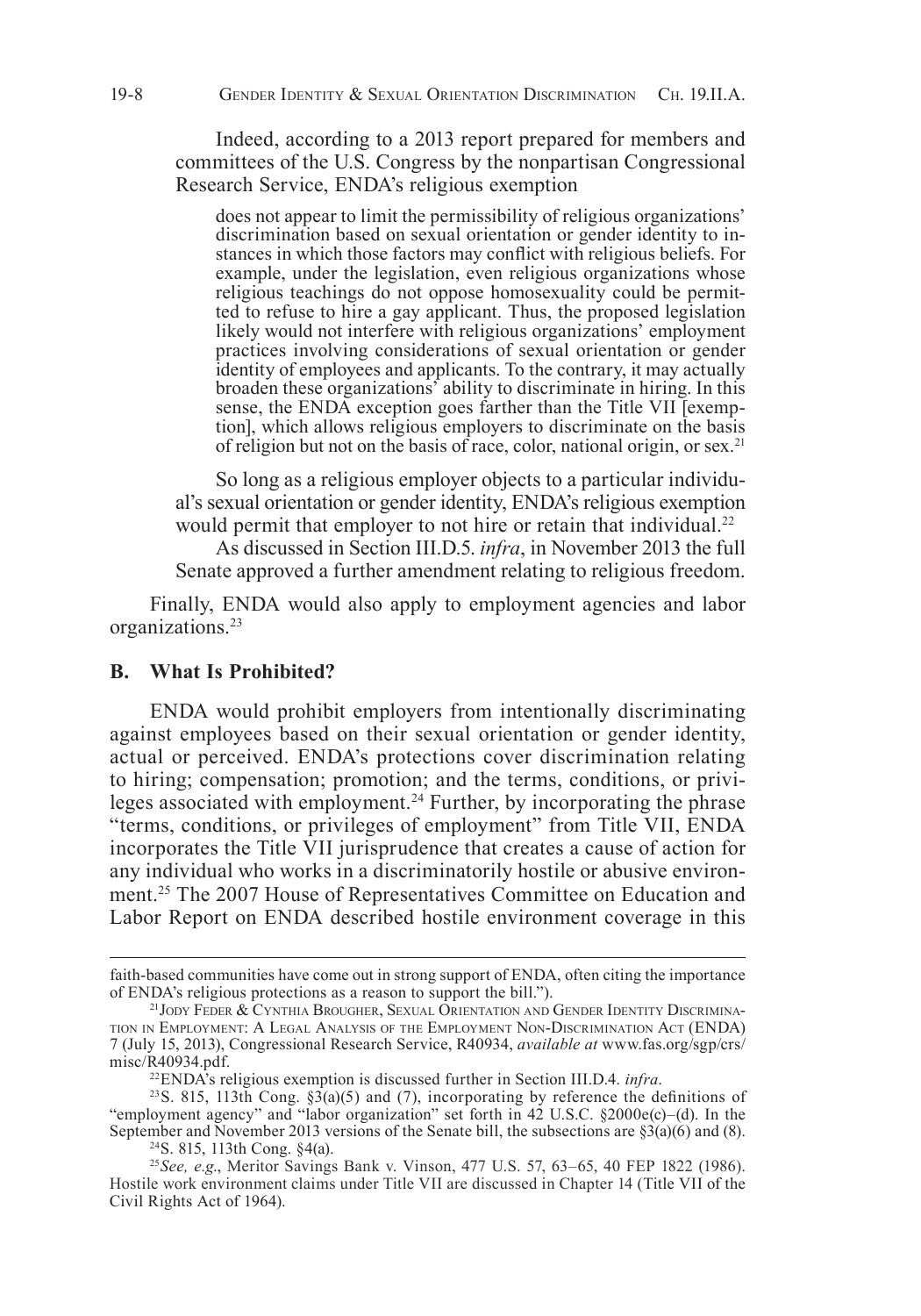way: "ENDA creates an actionable discrimination claim based on hostile work environment when, for example, the workplace is permeated with discriminatory intimidation, ridicule, or insult that is sufficiently severe or pervasive to alter the conditions of the victim's employment and create an abusive working environment."26

Employment agencies would be prohibited from denying service to individuals based on actual or perceived sexual orientation or gender identity.27 Similarly, labor organizations would be barred from denying membership to, depriving employment opportunities from, or otherwise discriminating against individuals because of their actual or perceived sexual orientation or gender identity.28

Three additional provisions address association discrimination, retaliation, and quotas. In particular, employers, employment agencies, and labor organizations may not

- engage in otherwise prohibited conduct against an individual based on the actual or perceived sexual orientation or gender identity of a person with whom the individual associates or has been associated;<sup>29</sup>
- retaliate against an individual who has opposed any practice that would be prohibited under ENDA, alleged a violation of ENDA, or participated in an investigation or other proceeding related to an ENDA violation;30 or
- grant preferential treatment to ameliorate a workplace imbalance based on sexual orientation or gender identity or adopt or implement a quota based on sexual orientation or gender identity.<sup>31</sup>

### **C. What Is Not Prohibited?**

Employers retain the ability to enforce reasonable dress and grooming standards for employees during work hours.<sup>32</sup> However, employers must permit employees who have undergone or are undergoing a gender transition to adhere to the standards that apply to the gender to which the employees

<sup>26</sup> *2007 House Report*, at 31 & n.132, *available at* www.gpo.gov/fdsys/pkg/CRPT-110hrpt406/pdf/CRPT-110hrpt406-pt1.pdf (citing Harris v. Forklift Sys., Inc., 510 U.S. 17, 21, 63 FEP 225 (1993)).

<sup>27</sup>S. 815, 113th Cong., §4(b).

<sup>28</sup>*Id*. §4(c).

<sup>29</sup>*Id*. §4(e). Discrimination based on association is also discussed in Chapters 14 (Title VII of the Civil Rights Act of 1964) and 16 (The Americans with Disabilities Act of 1990 and the Rehabilitation Act of 1973).

<sup>30</sup>S. 815, 113th Cong., §5.

<sup>&</sup>lt;sup>31</sup>*Id.* §4(f). In addition, the EEOC may not compel the collection of, or require the production of, statistics on sexual orientation or gender identity from employers, employment agencies, or labor organizations. *Id*. §9. As explained in Section III.D.2. *infra*, on July 10, 2013, the Senate HELP Committee approved, subject to any technical and conforming changes to be made by Committee staff, a substitute version of S. 815 that contains a handful of amendments. One of these amended §9 of the bill to extend the bar on the collection or production of statistics to the U.S. Department of Labor.

<sup>32</sup>S. 815, 113th Cong. §8(a).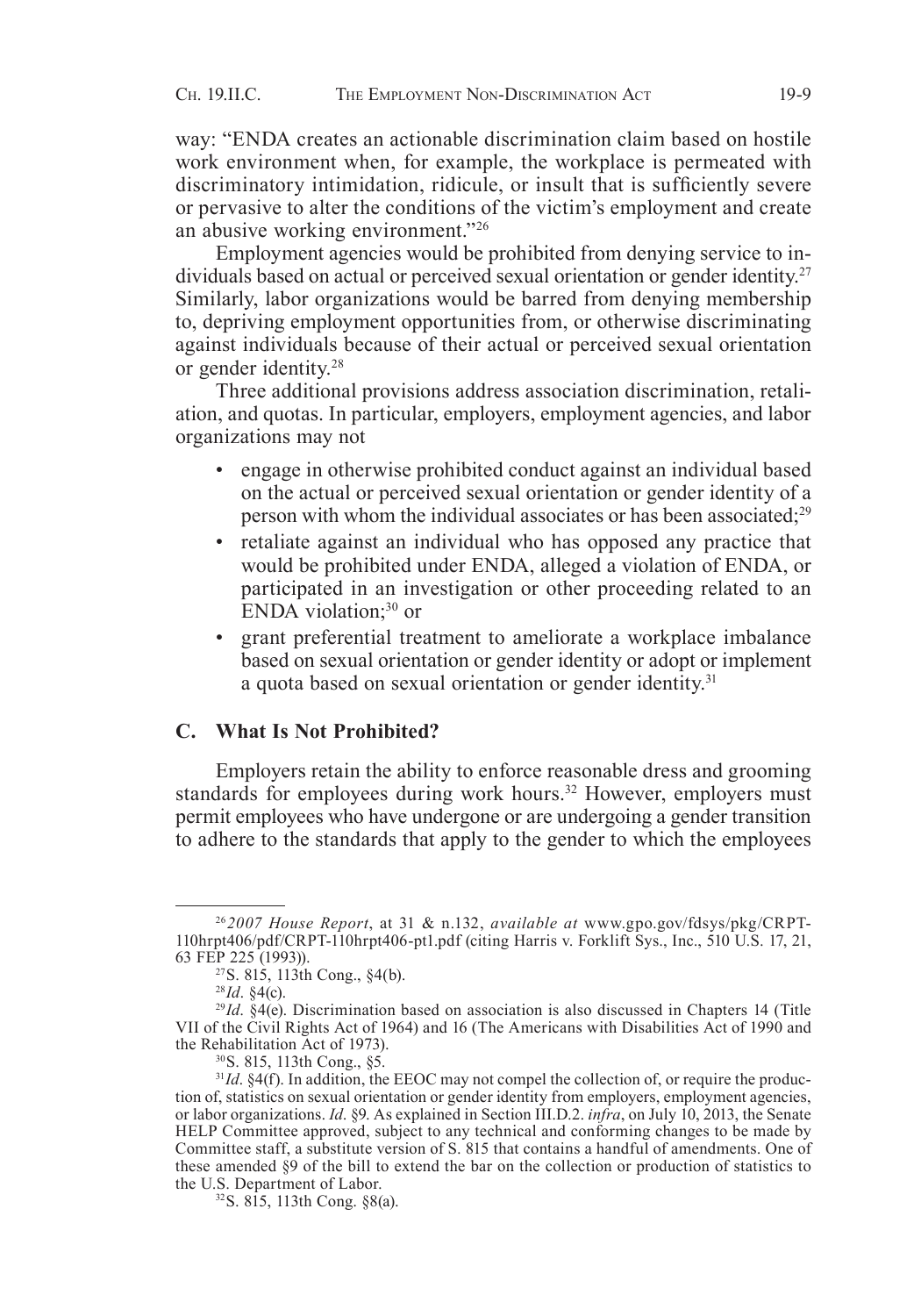have transitioned or are transitioning.<sup>33</sup> The grooming and dress standards selected by the employer also cannot violate any federal, state, or local laws.<sup>34</sup>

ENDA also specifies that employers need not construct new or additional facilities, such as bathrooms.<sup>35</sup>

## **D. How Would the Employment Non-Discrimination Act Be Enforced?**

ENDA creates a cause of action for any individual who is discriminated against in employment because of his or her actual or perceived sexual orientation or gender identity. In general, individuals would file claims in the same manner as they would file discrimination claims under Title VII and other laws such as the Government Employee Rights Act of 1991, the Congressional Accountability Act of 1995, and the Presidential and Executive Office Accountability Act of 1996.<sup>36</sup>

For example, in the case of a private-sector employee who has experienced discrimination, the employee first must file a complaint with the U.S. Equal Employment Opportunity Commission (EEOC).<sup>37</sup> After investigation, the EEOC can pursue legal action against the employer if it believes the employer has violated ENDA; if the EEOC declines to do so, the employee may independently file a lawsuit.38 If an individual plaintiff or the EEOC prevails in litigation, the employee may receive injunctive relief (including reinstatement) as well as back pay, other equitable relief, and compensatory and punitive damages to the same extent as available under Title VII.39 The prevailing party may be awarded attorneys' fees and costs, although the EEOC is not entitled to attorneys' fees.<sup>40</sup>

ENDA imposes one important restriction on the cause of action available to those who have been discriminated based on their sexual orientation or gender identity: Potential claimants can only assert disparate treatment theories.41 ENDA forbids the use of a disparate impact theory—in which

<sup>33</sup>*Id.* Appearance, dress, and grooming codes are discussed extensively in Chapter 35 (Appearance, Dress, and Grooming Codes).

<sup>34</sup>S. 815, 113th Cong. §8(a).

<sup>&</sup>lt;sup>35</sup>Id. §8(b). Gender-segregated facilities are discussed extensively in Chapters 36 (Gender-Segregated Facilities) and 42 (The "Bathroom Bill" Security Concerns Debunked).

<sup>36</sup>S. 815, 113th Cong. §10(a)(1)–(5). *See generally* Employment Discrimination Law pts. V (Procedural Issues) and VII (Remedies).

<sup>&</sup>lt;sup>37</sup>ENDA grants the EEOC the "same powers as [it] has to administer and enforce" Title VII. S. 815, 113th Cong. §10(a)(1)(A), incorporating by reference 42 U.S.C. §2000e-5. With respect to discrimination claims brought by federal employees, *see generally* Employment Discrimination Law ch. 32 (Federal Employee Litigation).

 $38$ S. 815, 113th Cong.  $\S10(a)(1)(A)$ , 6(A). See Chapters 22 (Transgender Discrimination Claims: A Plaintiff Perspective on Proofs and Trial Strategies) and 23 (Transgender Discrimination Claims: A Defense Perspective on Proofs and Trial Strategies) for employment litigation tactics and strategies; *see generally* EMPLOYMENT DISCRIMINATION LAW chs. 29 (Title VII Litigation Procedure) and 30 (EEOC Litigation).

<sup>39</sup>S. 815, 113th Cong. §10(b)(1); 42 U.S.C. §§1981a(1) and 2000e-5(g). Remedies in actions involving governmental employers are covered in S. 815 at §11(c)–(d).

<sup>40</sup>S. 815, 113th Cong. §12. The July 10, 2013, Senate HELP Committee's manager's amendment made minor technical changes to the language of §12.

<sup>41</sup>S. 815, 113th Cong. §4(g).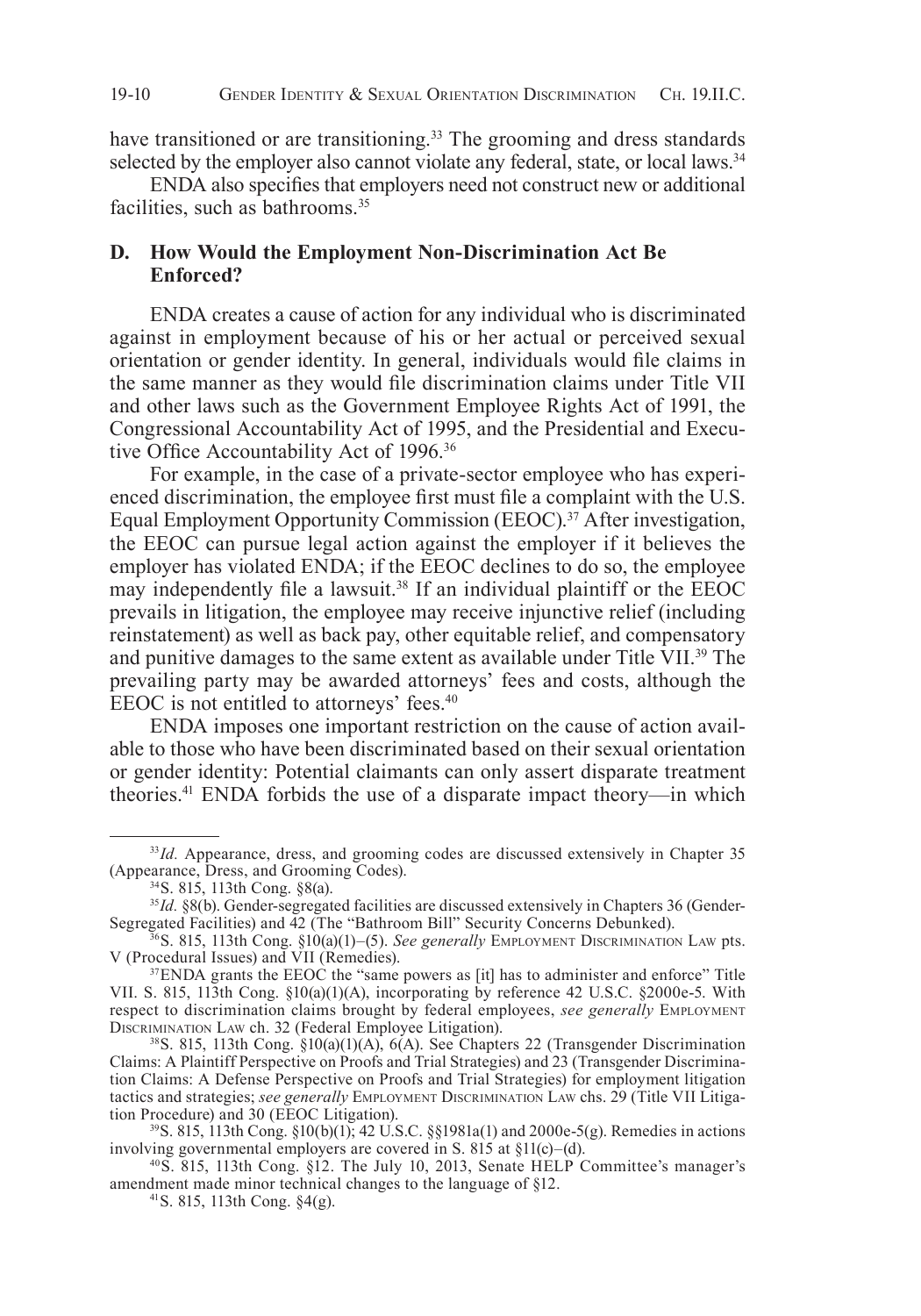a facially neutral regulation is alleged to be discriminatory in operation—to prove ENDA violations.42 To state a claim under ENDA, therefore, an individual must allege that he or she was singled out and treated less favorably than others similarly situated based on his or her sexual orientation or gender identity. As with disparate treatment cases under Title VII, this requires an allegation that the employer acted with discriminatory intent.<sup>43</sup>

### **E. Why Is the Employment Non-Discrimination Act Necessary?**

Many states and localities have taken steps to provide protections against discrimination based on sexual orientation or gender identity in the absence of federal legislation. Eighteen states, the District of Columbia, and Puerto Rico have enacted legislation prohibiting employment discrimination based on both sexual orientation and gender identity, and another three states have enacted legislation limited to employment discrimination based on sexual orientation.44 At least 190 cities and counties have taken action at the local level to prohibit discrimination based on gender identity.45 Many businesses have also voluntarily extended protections to employees for sexual orientation discrimination. In 2012, nearly 97 percent of the Fortune 500 companies voluntarily included sexual orientation in their employment nondiscrimination policies.46 In 2013, 61 percent of these companies also included gender identity in their nondiscrimination policies.<sup>47</sup>

In spite this progress, 49 percent of the American population lives in states with no protections.<sup>48</sup> In 29 states, discrimination based on sexual orientation is still permitted.49 In 32 states, it is legal to fire someone solely for being transgender.<sup>50</sup>

Further, discrimination based on sexual orientation and gender identity is widespread. According to M.V. Lee Badgett—the research director of the Williams Institute and an economics professor at the University of

<sup>42</sup>*Id.* The July 10, 2013, Senate HELP Committee's manager's amendment reinforced this limitation by amending the introductory language of §10(b), which pertains to "procedures and remedies," to expressly cross-reference  $\frac{\sqrt{3}}{2}$ , which prohibits disparate impact claims.

<sup>43</sup>*See, e.g*., McDonnell Douglas Corp. v. Green, 411 U.S. 792, 5 FEP 965 (1973). See generally Chapter 14 (Title VII of the Civil Rights Act of 1964), Section II.

<sup>&</sup>lt;sup>44</sup>See Chapter 20 (Survey of State Laws Regarding Gender Identity and Sexual Orientation Discrimination in the Workplace).

<sup>45</sup>*Id.*

<sup>46</sup>Press Release, Equality Forum, Record 483 (96.6%) of Fortune 500 Provide Sexual Orientation Protection (Aug. 30, 2012), *available at* http://equalityforum.com/romney-endaand-fortune-500.

<sup>47</sup>Human Rights Campaign Foundation, Corporate Equality Index 2014: Rating American Workplaces on Lesbian, Gay, Bisexual and Transgender Equality 3, 6 (2013), *available at* www.hrc.org/corporate-equality-index.

<sup>48</sup>Jerome Hunt, *A State-by-State Examination of Nondiscrimination Laws and Policies* 5 (Center for American Progress Action Fund 2012), *available at* www.americanprogress.org/ issues/2012/06/pdf/state\_nondiscrimination.pdf. This analysis was prepared before Delaware and Maryland extended their fair employment practices laws to bar discrimination based on gender identity.

<sup>49</sup>See Chapter 20 (Survey of State Laws Regarding Gender Identity and Sexual Orientation Discrimination in the Workplace).

<sup>50</sup>*Id.*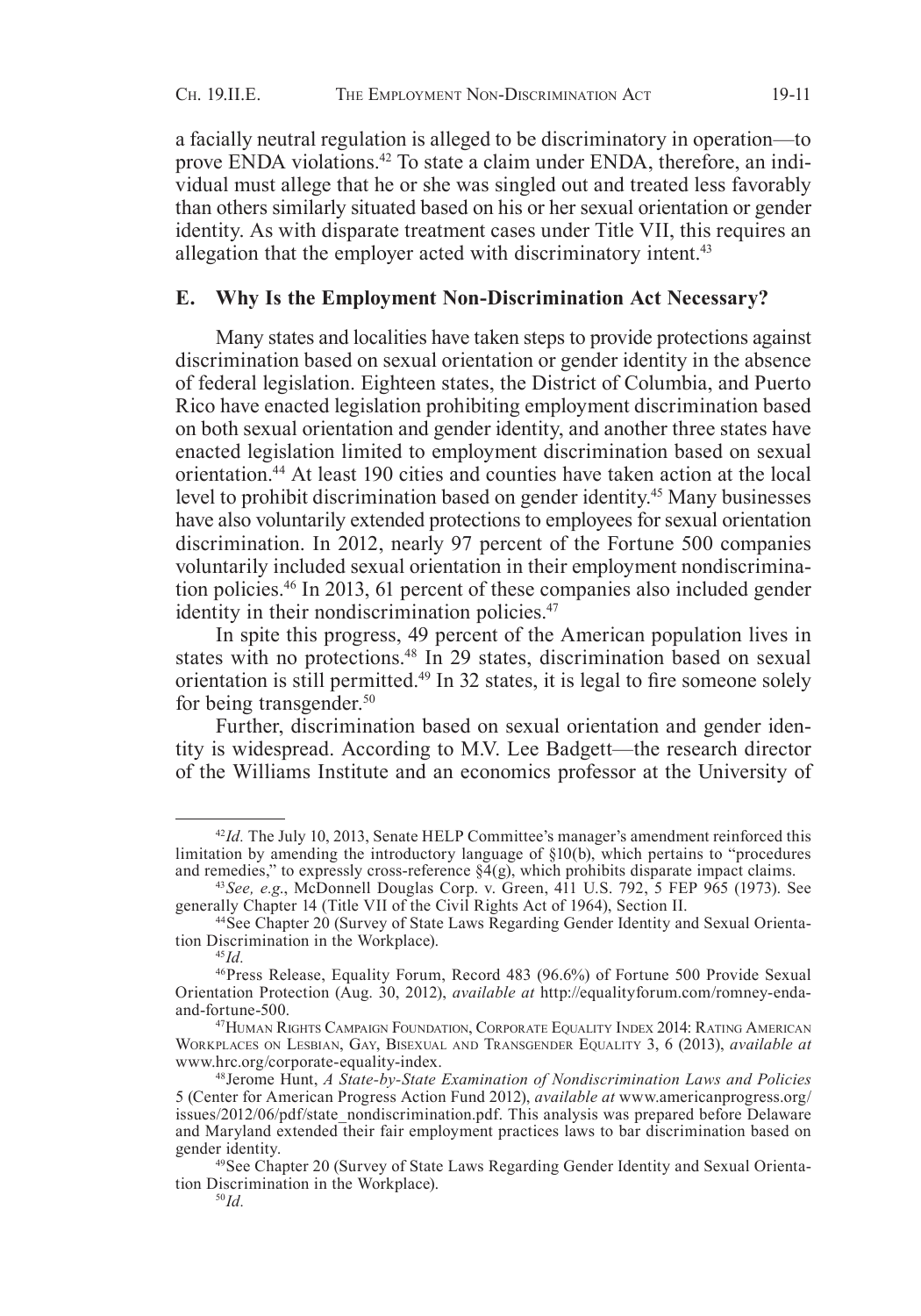Massachusetts Amherst—who testified at the June 12, 2012, Senate hearing on ENDA, nearly 42 percent of lesbian, gay, and bisexual (LGB) people had experienced employment discrimination at some point in their lives.<sup>51</sup> A survey of transgender people revealed that 78 percent of respondents reported experiencing at least one form of harassment or mistreatment at work.<sup>52</sup>

Reliance on private businesses to voluntarily adopt nondiscrimination policies in lieu of federal protection is equally problematic. Although those policies can help in bringing about a workplace culture shift, they are notoriously difficult to enforce; many corporate defendants have been successful in fighting claims by arguing that the policies are vague or do not create an enforceable contractual duty.53 In addition, many companies may be unlikely to adopt any form of discrimination protections for LGBT employees. ExxonMobil, for example, rejected adding sexual orientation to the company nondiscrimination policy in May 2012 because 80 percent of the shareholders voted against such a change. $54$ 

ENDA would therefore provide baseline protections for employees against discrimination based on their sexual orientation or gender identity, rather than leave the rights of these employees to the whims of local voters or corporate shareholders.

### **F. Is the Employment Non-Discrimination Act Constitutional?**

According to the bill, Congress would rely on two sources of constitutional authority for enacting ENDA: the Commerce Clause of Article 1, Section 8, and Section 5 of the Fourteenth Amendment to the U.S. Constitution.<sup>55</sup>

<sup>51</sup>*2012 Senate Hearing*, *available at* www.help.senate.gov/hearings/hearing/?id=bc503bd3- 5056-9502-5da9-beea5048efc9 (testimony of M.V. Lee Badgett, Research Director, UCLA Law School Williams Institute, and Director, University of Massachusetts Center for Public Policy and Administration). The text of Badgett's supplementary written statement is available at www. help.senate.gov/imo/media/doc/Badgett.pdf or http://williamsinstitute.law.ucla.edu/research/ workplace/testimony-s811-061212. For additional analysis from the Williams Institute of the existence and impact of employment discrimination against LGBT people, see Chapter 40 (Employment Discrimination Against LGBT People: Existence and Impact).

<sup>52</sup>*Id*.

<sup>53</sup>Richard F. Ober Jr. & Ian Ayres, *Sexual Orientation Nondiscrimination Policies: The*  Hollow Promise, ACC DOCKET 48, 50 (Oct. 2006), *available at* http://islandia.law.yale.edu/ ayres/hollowpromise.pdf.

<sup>54</sup> John Wright, *ExxonMobil Shareholders Again Reject LGBT Employment Protections*, Dallas Voice (May 30, 2012), *available at* www.dallasvoice.com/exxon-voted-lgbtprotections-10116107.html. Before the merger between Exxon and Mobil in 1999, Mobil had been one of the first Fortune 500 companies to include sexual orientation in its nondiscrimination policy and offer domestic partner benefits for same-sex partners. After the merger, the company rescinded sexual orientation from the nondiscrimination policy and discontinued the policy of providing benefits for same-sex partners. David Taffet, *Is This the Year ExxonMobil Changes Its Anti-Gay Ways?*, Dallas Voice (Mar. 29, 2013), *available at* www.dallasvoice.com/ year-exxonmobil-anti-gay-ways-10105709.html.

 $55$ S. 815, 113th Cong.  $\S2(3)$ . These same constitutional justifications have been set forth in the various iterations of ENDA, including the 2001 and 2013 ENDA bills and the 2007 version of ENDA that did not include protection against discrimination based on gender identity, as is explained in the Senate and House reports accompanying those bills. *See* S. Rep. No. 107-341, at 18–25 (Nov. 15, 2002) (Committee on Health, Education, Labor, and Pensions), *available at* www.gpo.gov/fdsys/pkg/CRPT-107srpt341/pdf/CRPT-107srpt341.pdf [hereinafter *2002 Senate Report*]; *2007 House Report*, at 27–30, *available at* www.gpo.gov/fdsys/pkg/CRPT-110hrpt406/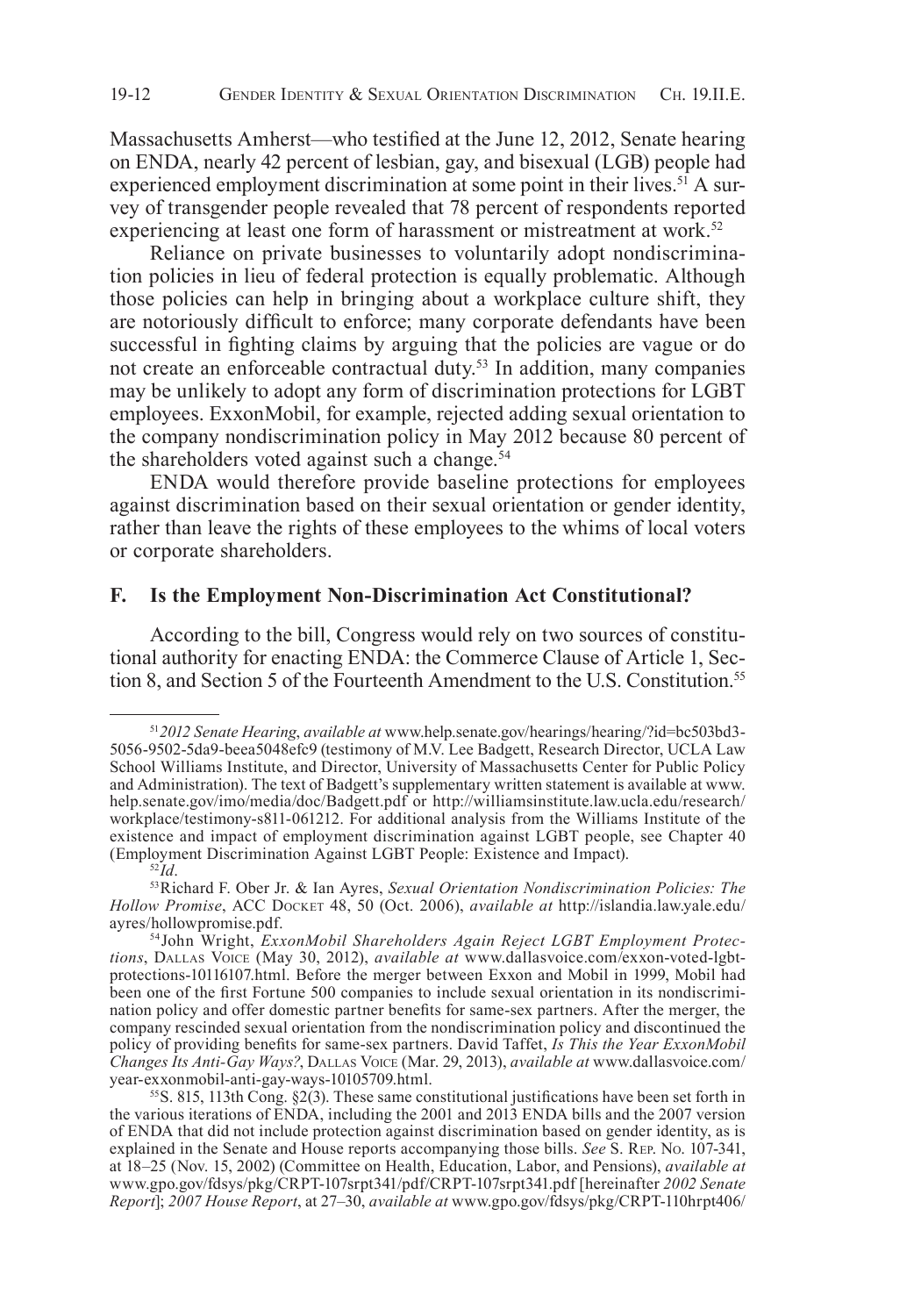### *1. The Commerce Clause*

Congress has a long history of enacting civil rights legislation based on its Commerce Clause authority. Commerce Clause jurisprudence has firmly established the authority of Congress to regulate economic activity that, in the aggregate, has a substantial impact on interstate commerce.<sup>56</sup> This power has been recognized to extend to the regulation of employees.<sup>57</sup> Congress relied on this theory of aggregate harm to interstate commerce in enacting Title VII,<sup>58</sup> the Americans with Disabilities Act of 1990 (ADA),<sup>59</sup> and the Age Discrimination in Employment Act of 1967 (ADEA), $60$  and the U.S. Supreme Court has rejected arguments that Congress exceeded its powers under the Commerce Clause in enacting these laws.<sup>61</sup>

ENDA relies on this same theory: Sexual orientation discrimination impedes employers' productivity and has significant psychological and economic costs for LGBT workers in the form of unfair terms and conditions of employment as well as lost and lower wages to sustain themselves and their families. These significant workplace costs have regional and national effects, thereby affecting interstate commerce. Although the Supreme Court's decision regarding the Patient Protection and Affordable Care Act, in *National Federation of Independent Business v. Sebelius*, <sup>62</sup> may have limited the scope of the Commerce Clause, its limitation is unlikely to affect ENDA's viability. The Court in *Sebelius* held that Congress could not rely on the Commerce Clause to regulate economic inactivity (in this case, the failure to buy health insurance).63 By contrast, the activity ENDA regulates—the hiring, firing, and management of employees based on their actual or perceived sexual orientation or gender identity—is certainly economic activity.

As will be discussed later in this chapter, opponents of ENDA assert that the legislation would impose a moral viewpoint about homosexuality on

5942 U.S.C. §12101(b)(4) (listing among the ADA's purposes "to invoke the sweep of congressional authority, including the power to enforce the fourteenth amendment and to regulate commerce, in order to address the major areas of discrimination faced day-to-day by people with disabilities").

 $6029$  U.S.C.  $§621(a)(4)$  (listing a Congressional finding that "the existence in industries affecting commerce, of arbitrary discrimination in employment because of age, burdens commerce and the free flow of goods in commerce").

61*See, e.g.*, EEOC v. Wyoming, 460 U.S. 226, 235–43, 31 FEP 74, 4 EB 1033 (1983) (extension of the ADEA to the states was a valid exercise of Commerce Clause power); Heart of Atlanta Motel Inc. v. United States, 379 U.S. 241, 252–62 (1964) (upholding the Civil Rights Act of 1964 as a valid exercise of Commerce Clause power on the grounds that restrictions in accommodations for African Americans severely interfered with interstate travel).

 $^{62}$ 567 U.S. \_\_\_, 132 S. Ct. 2566, 53 EB 1513 (2012).

63132 S. Ct. at 2589–91.

pdf/CRPT-110hrpt406-pt1.pdf; *2013 Senate Report*, at 22–24, *available at* www.gpo.gov/fdsys/ pkg/CRPT-113srpt105/pdf/CRPT-113srpt105.pdf.

<sup>56</sup>*See* Wickard v. Filburn, 317 U.S. 111, 118–29 (1942) (upholding federal limits on farm production as applied to a local farmer who grew wheat for family consumption).

<sup>57</sup>*See* United States v. Darby, 312 U.S. 100, 111–25, 1 WH 17 (1941) (upholding the Fair Labor Standards Act as applied to a local employer).

<sup>58</sup>Nesbit v. Gears Unlimited, Inc., 347 F.3d 72, 81, 92 FEP 1249 (3d Cir. 2003), *cert. denied*, 541 U.S. 959 (2004) ("Title VII applies to 'employers' and defines an 'employer' (in relevant part) as 'a person engaged in an industry affecting commerce who has fifteen or more employees.'")).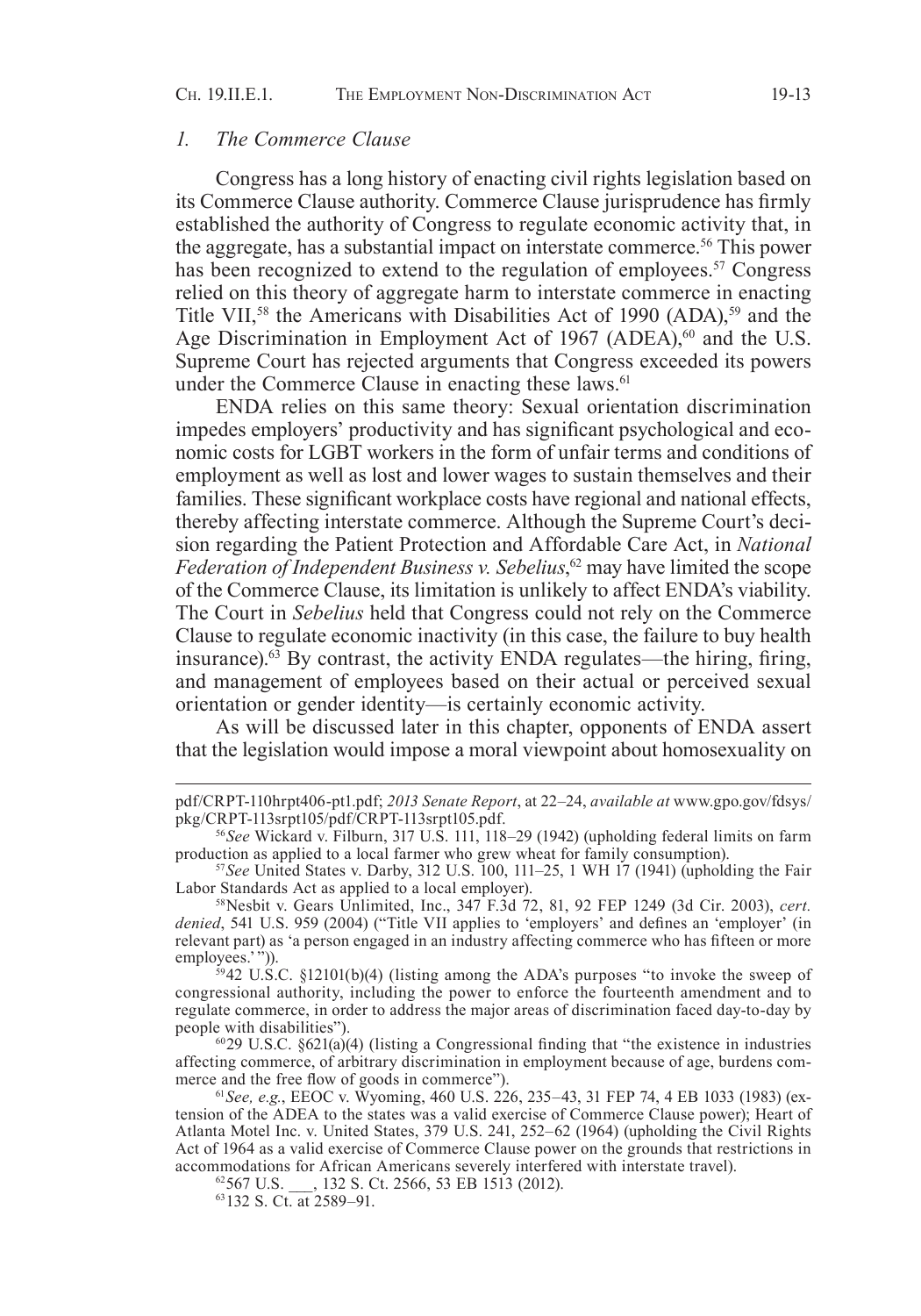an unwilling public. Such an argument will not support a Commerce Clause challenge to ENDA because, as the Court observed in *Heart of Atlanta Motel Inc. v. United States*,<sup>64</sup> in the context of the Civil Rights Act of 1964:

That Congress was legislating against moral wrongs . . . rendered its en- actments no less valid. In framing . .. this Act Congress was also dealing with what it considered a moral problem. But that fact does not detract from the overwhelming evidence of the disruptive effect that racial discrimination has had on commercial intercourse. It was this burden which empowered Congress to enact appropriate legislation, and, given this basis for the exercise of its power, Congress was not restricted by the fact that the particular obstruction to interstate commerce with which it was dealing was also deemed a moral and social wrong.65

#### *2. The Fourteenth Amendment*

The Fourteenth Amendment is the second source of constitutional authority for ENDA because of its mandate that states guarantee equal protection of the law to all persons. More specifically, Section 5 of the Fourteenth Amendment, known as the Enforcement Clause, grants Congress the authority to pass legislation "to remedy and to deter violations of rights guaranteed" by the Fourteenth Amendment.<sup>66</sup> Valid legislation passed under Section 5 of the Fourteenth Amendment also abrogates the sovereign immunity normally afforded to States through the Eleventh Amendment.<sup>67</sup>

The Supreme Court originally granted Congress wide authority to enact legislation under Section 5, holding that Congress has the ability to deter and remedy conduct that is not by itself forbidden under the Fourteenth Amendment.<sup>68</sup> However, later Supreme Court decisions have placed two limitations on prophylactic legislation. First, Congress cannot expand the scope of a substantive right beyond the limits established by the Supreme Court for the right at issue. The remedy the legislation seeks to provide must be "congruent and proportional" with the substantive right being protected—the statutory means must fit the constitutional violations sought to be remedied.<sup>69</sup> Second, when prophylactic legislation abrogates sovereign immunity, Congress must provide sufficient evidence of past unconstitutional state discrimination.70

<sup>67</sup>*Kimel*, 528 U.S. at 80.

68Katzenbach v. Morgan, 384 U.S. 641, 648–50 (1966).

<sup>64379</sup> U.S. 241 (1964).

<sup>65</sup>*Id*. at 257.

<sup>66</sup>Board of Trustees of Univ. of Ala. v. Garrett, 531 U.S. 356, 365, 11 AD 737 (2001) (quoting Kimel v. Florida Bd. of Regents, 528 U.S. 62, 81, 81 FEP 970 (2000) (internal quotation marks omitted)).

<sup>69</sup>*Garrett*, 531 U.S. at 374; *accord* City of Boerne v. Flores, 521 U.S. 507, 530, 74 FEP 62 (1997).

<sup>70</sup>*See, e.g*., Nevada Dep't of Human Res. v. Hibbs, 538 U.S. 721, 8 WH.2d 1221 (2003) (Chief Justice Rehnquist, on behalf of the Court, found that the evidence of sex discrimination—which is subject to heightened scrutiny—in the congressional record was sufficient to warrant the abrogation of sovereign immunity of states from money damages under the Family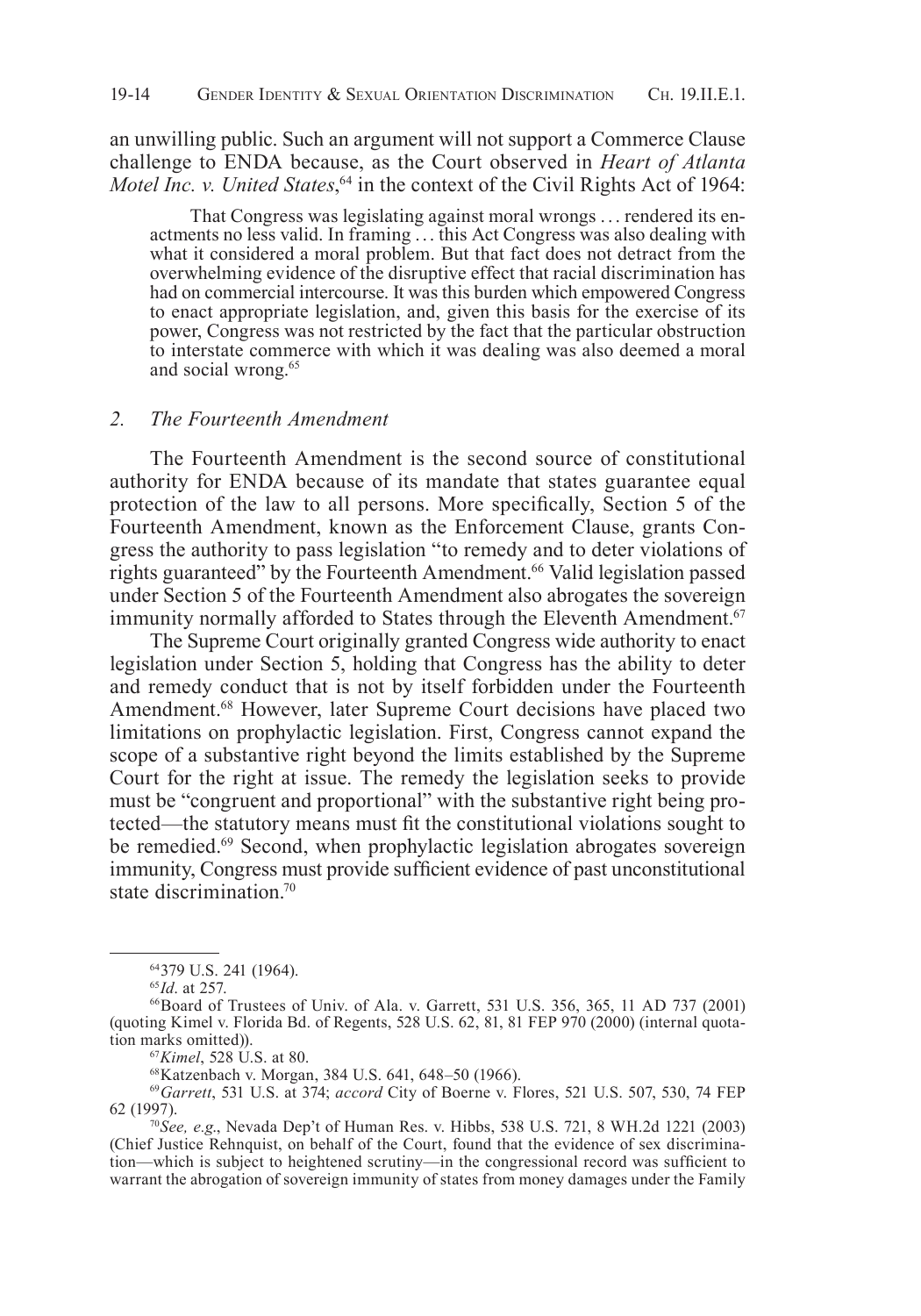Both limitations are related to the tier of judicial scrutiny the alleged constitutional violation would have invoked. For violations receiving a higher level of scrutiny, such as those based on race or sex, Congress can select a remedy that is broader and can provide less evidence of actual violations. Conversely, for violations receiving a lower level of scrutiny, Congress must select a more narrowly tailored remedy so as not to penalize constitutional behavior and must provide more evidence of actual unconstitutional conduct.<sup>71</sup>

ENDA likely satisfies both of these requirements to qualify as prophylactic legislation under Section 5 of the Fourteenth Amendment. Although the question of what tier of scrutiny sexual orientation or gender identity discrimination should receive is an issue courts across the nation are still struggling with, discrimination based on sexual orientation or gender identity in the employment context almost certainly fails any level of scrutiny, including rational basis review.72 Discrimination in employment based on these characteristics is more likely than not to be based on animus or prejudice, because one's sexual orientation or gender identity generally will not affect one's ability to perform a given job. The Supreme Court has held animus or hostility toward a group to be insufficient to survive even rational basis review.73 Indeed, in 2013, in *United States v. Windsor*, 74 while invalidating Section 3 of the Defense of Marriage Act  $(DOMA)$ <sup>75</sup> which barred the federal government from recognizing same-sex couples' marriages, the Court observed:

[DOMA] violates basic due process and equal protection principles ap- plicable to the Federal Government. The Constitution's guarantee of equality "must at the very least mean that a bare congressional desire to harm a politi- cally unpopular group cannot" justify disparate treatment of that group. In determining whether a law is motivated by an improper animus or purpose, " '[d]iscriminations of an unusual character' " especially require careful consideration. DOMA cannot survive under these principles. . . . The avowed purpose and practical effect of [DOMA] are to impose a disadvantage, a separate status, and so a stigma upon all who enter into same-sex marriages made lawful by the unquestioned authority of the States.

DOMA's principal effect is to identify a subset of state-sanctioned marriages and make them unequal. The principal purpose is to impose inequality, not for other reasons like governmental efficiency.... The differentiation demeans the couple, whose moral and sexual choices the Constitution protects, and whose relationship the State has sought to dignify. And it humiliates tens of thousands of children now being raised by same-sex couples. The law in

and Medical Leave Act; 538 U.S. at 728–40. In contrast, Justice Kennedy's dissent almost exclusively focused on what he perceived to be a paucity of evidence; *id*. at 745–59).

<sup>71</sup>See Chapter 15 (Federal Equal Protection).

<sup>72</sup>See Chapter 15 (Federal Equal Protection), Section V., and Chapter 16 (The Americans with Disabilities Act of 1990 and the Rehabilitation Act of 1973), Section III.G.3.

<sup>73</sup>*See* Lawrence v. Texas, 539 U.S. 558, 582 (2003) (O'Connor, J., concurring); Romer v. Evans, 517 U.S. 620, 632–35, 70 FEP 1180 (1996); United States Dep't of Agric. v. Moreno, 413 U.S. 528, 534–36 & n.7 (1973).

<sup>74570</sup> U.S. \_\_\_, 133 S. Ct. 2675, 118 FEP 1417 (2013).

<sup>75</sup>Pub. L. No. 104-199, §3 (Sept. 21, 1996) (codified at 1 U.S.C. §7).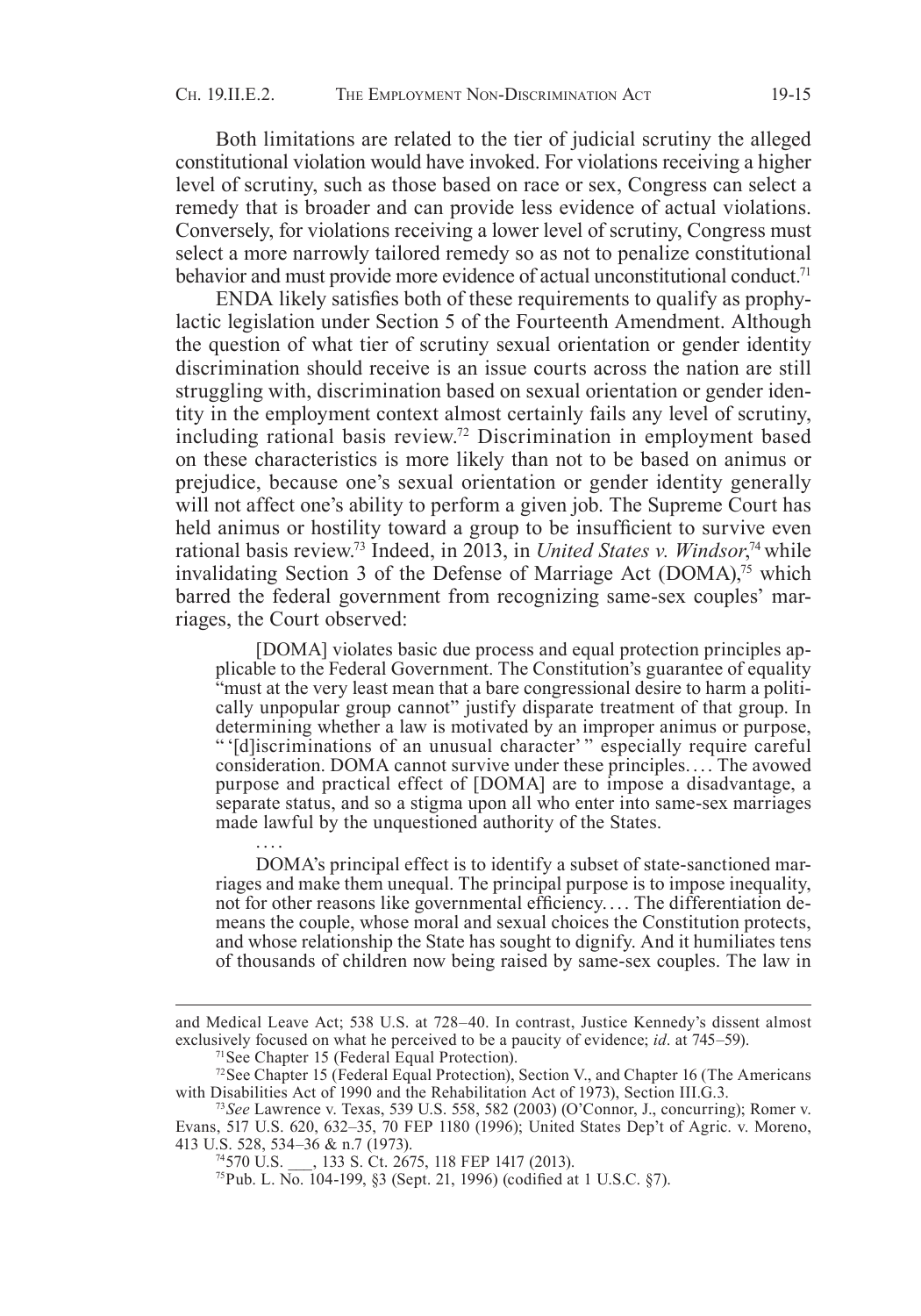question makes it even more difficult for the children to understand the integrity and closeness of their own family and its concord with other families in their community and in their daily lives.<sup>76</sup>

ENDA's limitation to disparate treatment claims is likewise tailored to ensure that the statute reaches only the prohibited hostility. Congress has also marshaled an array of first-hand testimony regarding discrimination based on sexual orientation or gender identity during its hearings, such as that of Kylar Broadus.<sup>77</sup> In addition, the congressional record contains extensive statistical evidence, such as the 2008 study indicating that 42 percent of a national random sample of LGB people had experienced employment discrimination at some point in their lives.78 In the largest survey of transgender people to date, also noted earlier, 78 percent of respondents reported experiencing at least one form of harassment or mistreatment at work.<sup>79</sup> The congressional record also includes testimony and a detailed report that documented that "there is a widespread and persistent pattern of unconstitutional discrimination against LGBT state government employees, as well as against local government employees; [and that] there is no meaningful difference in the pattern and scope of employment discrimination against LGBT people by state governments compared to what is found in the private sector or in federal or local government."80

### III. History

As this section will show, ENDA's history tracks both the evolving views and continuing struggle in American society about the permissibility of sexual orientation and gender identity discrimination.<sup>81</sup>

<sup>76</sup>*Windsor*, 133 S. Ct. at 2693–94, 118 FEP at 1425–26 (citations omitted). The pernicious effects of DOMA and the impact of the *Windsor* decision are discussed in Chapters 15 (Federal Equal Protection), 18 (Immigration and LGBT Employees), and 37 (Employee Benefit Issues).

<sup>77</sup> *See 2012 Senate Hearing*, *available at* www.help.senate.gov/hearings/hearing/ ?id=bc503bd3-5056-9502-5da9-beea5048efc9.

<sup>78</sup>M.V. Lee Badgett, *Testimony on S. 811, The Employment Non-Discrimination Act of 2011* (June 12, 2012), *available at* www.help.senate.gov/imo/media/doc/Badgett.pdf *and* http:// williamsinstitute.law.ucla.edu/research/workplace/testimony-s811-061212.

<sup>79</sup>*Id*.

<sup>80</sup>*The Employment Non-Discrimination Act of 2009, Hearing on H.R. 3017 Before the U.S. House of Representatives Committee on Education and Labor*, No. 111-32, 111th Cong. 51 (Sept. 23, 2009) *available at* www.gpo.gov/fdsys/pkg/CHRG-111hhrg52242/pdf/CHRG-111hhrg52242.pdf *and* http://democrats.edworkforce.house.gov/hearing/hr-3017-employmentnon-discrimination-act-2009 [hereinafter *2009 House Hearing*] (statement of Brad Sears, Executive Director, UCLA School of Law Williams Institute). The video recording of the hearing is available at http://edwork.edgeboss.net/wmedia/edwork/fc/fc092309.wvx. *See* Brad Sears et al., *Documenting Discrimination on the Basis of Sexual Orientation and Gender Identity in State Employment* (Williams Institute 2009), *available at* http://williamsinstitute.law.ucla. edu/research/workplace/documenting-discrimination-on-the-basis-of-sexual-orientation-andgender-identity-in-state-employment. Brad Sears and Christy Mallory also discuss this topic in Chapter 40 (Employment Discrimination Against LGBT People: Existence and Impact).

<sup>81</sup>For a comprehensive review of the history of ENDA from 1974 to 1999, *see* Chai R. Feldblum, *The Federal Gay Rights Bill: From Bella to ENDA*, *in* Creating Change: Sexuality,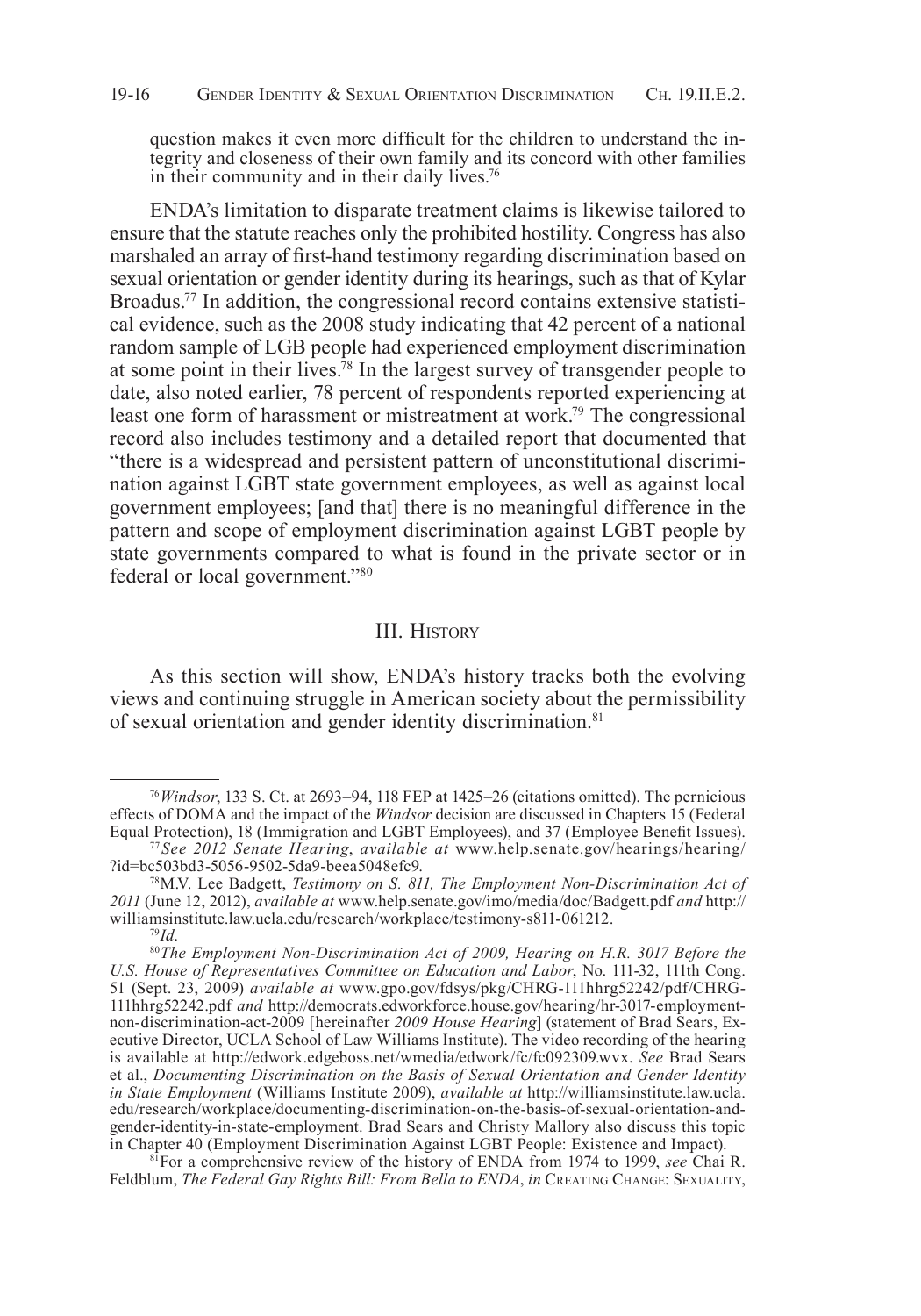The first national legislative proposal to end discrimination against LGB individuals was introduced in 1974, although it would take another six years before there would be a congressional hearing on the legislation. In this early version, ENDA (then called the Equality Act) would have outlawed not only employment discrimination but also discrimination in other areas, including housing and public accommodations. At the 1980 hearing, spirits ran high. Indeed, the very first speaker, Art Agnos, a California-based public policy specialist who later served as mayor of San Francisco, indicated that this bill could be a significant, positive step in the direction of legalizing marriage for gay and lesbian couples.82 After Mr. Agnos' surprising candor, the remaining speakers continued the optimism. During this first hearing, there were few voices of dissent and the atmosphere remained lively throughout.

As ENDA transformed over the years, however, speakers in favor began to recognize that LGB-rights legislation would not pass easily through Congress. The bill continued to be introduced, but the focus and tone of advocates shifted. During later congressional sessions, hearings concentrated on ENDA's economic benefits and data related to discrimination rather than on more general discussions about the lives of LGB individuals.

In the early 2000s, criticism abounded that the focus of ENDA had become too narrow, and many LGBT organizations were split between their support for and disapproval of the bill. Tensions came to a head when in 2007 the Human Rights Campaign (HRC), the leading LGBT advocacy group on Capitol Hill, supported Representative Barney Frank's (D-Mass.) decision to remove gender identity from ENDA, just six months after gender identity had been added to the legislation for the first time. Those tensions resolved, at least to a degree, when ENDA was eventually reintroduced in 2009 with gender identity protections added back in.

At the beginning of 2014, ENDA was yet again before both houses of Congress. Although its fate was unclear, LGBT advocates were hopeful that the significant, positive shift in public opinion and the landmark *Windsor* DOMA decision would help convince Congress that the time had come for equal employment rights for LGBT people.

### **A. 1974–1992**

### *1. Overview*

On May 14, 1974, during the 93rd Congress, Representative Bella Abzug (D-N.Y.) introduced the first national legislative proposal to end

Public Policy, and Civil Rights 149 (John D'Emilio et. al. eds. 2000) [hereinafter *From Bella to ENDA*].

<sup>82</sup>*The Civil Rights Amendments Act of 1979: Hearing on H.R. 2074 Before the Subcommittee on Employment Opportunities of the U.S. House of Representatives Committee on Education and Labor*, 96th Cong. 16 (Oct. 10, 1980), *available at* http://catalog.hathitrust.org/ Record/002755080 [hereinafter *1980 House Hearing*] (statement of Art Agnos, California State Assembly) ("I don't think [gay marriage] is wrong or illegal. If that troubles people, then they have to understand where gay people are coming from originally").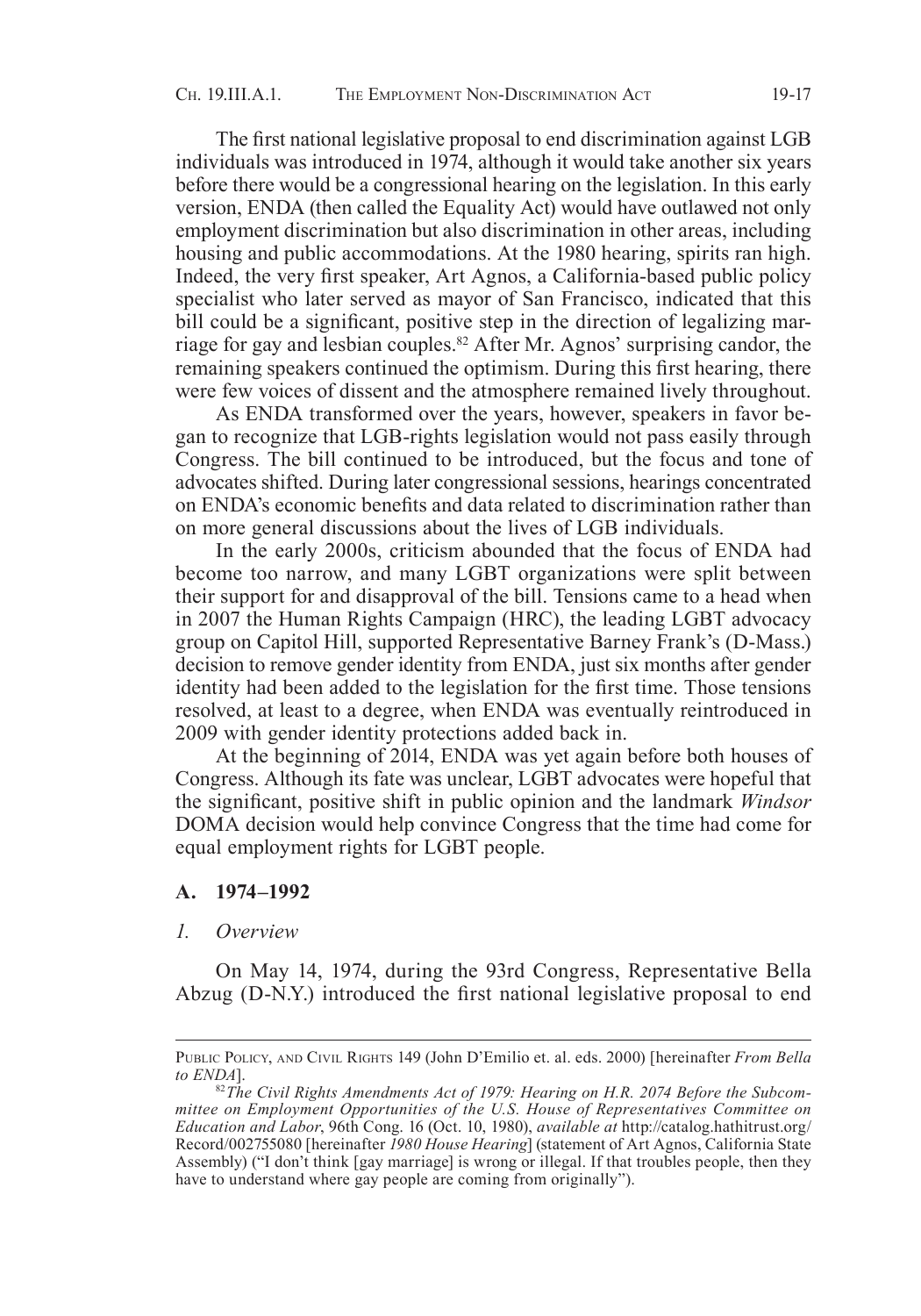discrimination against LGB individuals.83 Known as the Equality Act of 1974, the legislation would have prohibited discrimination based on marital status, sex, or sexual orientation in federally assisted programs, public accommodations, housing, and public education, or under color of state law.84

Proponents of the legislation were initially optimistic that it would pass for two reasons. First, recent developments in LGBT rights gave hope that public opinion toward LGBT people was changing. The Stonewall Riots of 1969 drew unprecedented media attention to LGBT rights, and the American Psychiatric Association declassified homosexuality as a mental illness in 1973.85 Second, proponents believed that other political developments were indicative of a general movement toward equality for all minority groups.<sup>86</sup> As a result of the Civil Rights Act of 1964, access to public facilities and to private businesses serving the public could no longer be denied based on race, color, religion, or national origin,<sup>87</sup> and employment opportunities could no longer be denied based on race, color, religion, national origin, or sex.<sup>88</sup> Women were also on the verge of a similar constitutional victory, as in 1972 Congress passed the Equal Rights Amendment (ERA) and sent it to the states for ratification.<sup>89</sup> In the words of the National Gay and Lesbian Task Force (NGLTF), which is a major voice in the LGBT community, "The momentum of social justice movements seemed unstoppable and the aspirations of gay rights activists for federal protections on the basis of

<sup>83</sup>Congressional Research Service of the Library of Congress, *H.R. 14752 (93rd): Equality Act: Summary*, *available at* www.govtrack.us/congress/bills/93/hr14752 *or* http://thomas.loc. gov/cgi-bin/bdquery/z?d093:hr14752:; *see also* National Gay and Lesbian Task Force Foundation, *Narrative: The Task Force's Commitment to Ending Discrimination Against Lesbian, Gay, Bisexual and Transgender Americans Has a Long History* (undated), *available at* www. thetaskforce.org/issues/nondiscrimination/narrative [hereinafter *Task Force Narrative*]; Jerome Hunt, *A History of the Employment Non-Discrimination Act: It's Past Time to Pass This Law* (Center for American Progress, July 19, 2011), *available at* www.americanprogress.org/issues/ lgbt/news/2011/07/19/10006/a-history-of-the-employment-non-discrimination-act.

<sup>&</sup>lt;sup>84</sup>See sources cited in the previous footnote. The 1975 version of the legislation—the Civil Rights Amendments of 1975—would also have applied to workplace discrimination based on affectional or sexual orientation. *Id*.; Congressional Research Service of the Library of Congress, *H.R. 166 (94th): Civil Rights Amendments: Summary*, *available at* www.govtrack. us/congress/bills/94/hr166 *and* http://thomas.loc.gov/cgi-bin/bdquery/z?d094:hr166:. The Senate did not introduce a bill addressing discrimination based on sexual orientation until December 5, 1979. *2007 House Report*, at 3, *available at* www.gpo.gov/fdsys/pkg/CRPT-110hrpt406/pdf/ CRPT-110hrpt406-pt1.pdf.

<sup>85</sup>*Task Force Narrative.* See Chapter 16 (The Americans with Disabilities Act of 1990 and the Rehabilitation Act of 1973) for a brief history of the inclusion of homosexuality in the various iterations of the American Psychiatric Association's *Diagnostic and Statistical Manual of Mental Disorders.*

<sup>86</sup>*Task Force Narrative*.

<sup>8742</sup> U.S.C. §2000a.

<sup>88</sup>*Id.* §2000e-2.

<sup>89</sup>*Task Force Narrative*, *available at* www.thetaskforce.org/issues/nondiscrimination/ narrative; Roberta W. Francis, *The History Behind the Equal Rights Amendment* (Alice Paul Institute and National Council of Women's Organizations undated), *available at* www.equalrightsamendment.org/history.htm. During the 10 years that followed, the ERA failed to be ratified by the necessary number of states required for it to become a part of the U.S. Constitution.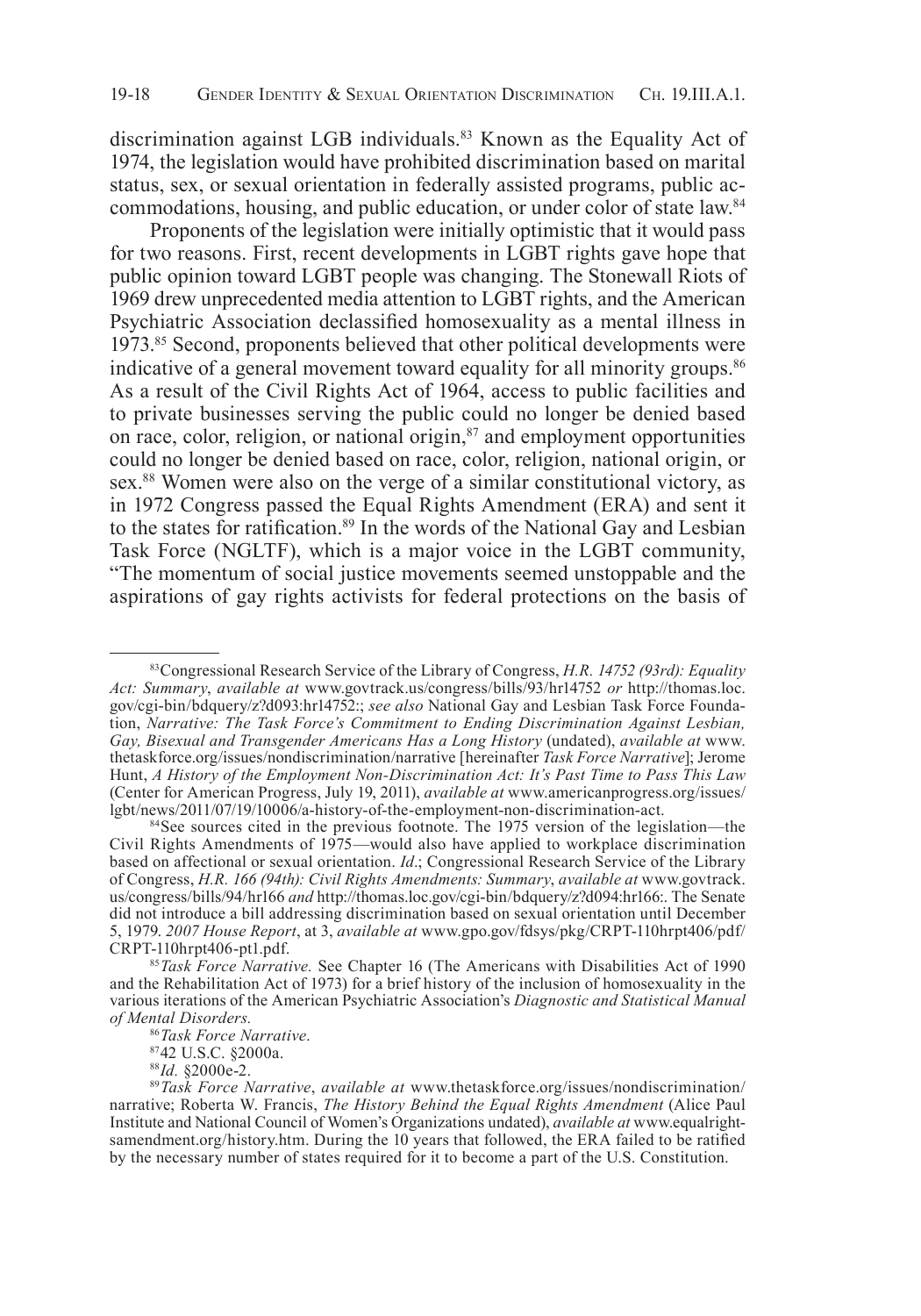sexual orientation seemed destined to rise on this incoming tide of equality under the law"<sup>90</sup>

However, the Equality Act of 1974 and its descendants met with staunch opposition in both Houses of Congress. Proponents attribute the intense political opposition and obstruction to three social and political developments: (1) increasingly well-organized antipathy toward LGBT people; (2) the AIDS crisis, which diverted a large amount of LGBT attention and funds toward advocacy on behalf of other legislative initiatives; and (3) the incorporation of the "religious right" into the Republican Party coalition in 1994, as well as the Republican victories at the federal levels.<sup>91</sup> Although some iteration of Abzug's original proposal was introduced in every Congress from 1975 to 1992 and steadily gained cosponsors, only two House hearings were held, and the legislation remained within subcommittees.<sup>92</sup> But by the 102nd Congress in 1991, 110 Representatives and 16 Senators had signed on to cosponsor proposals to amend the Civil Rights Act of 1964 to include sexual orientation protections, and momentum appeared to be growing, even if slowly. $93$ 

#### *2. House Hearings in 1980 and 1982*

### *a. 1980 Hearing*

In the first hearing, which was held by the Subcommittee on Employment Opportunities of the House Committee on Education and Labor in 1980, the questions and evidence raised set the stage for the debate over ENDA in the ensuing three decades.<sup>94</sup> Although no opponents testified at the hearing, a question arose about whether sexual orientation warranted federal protection, based on the flawed view that LGB people have economic advantages over the general public.<sup>95</sup> This question would become a significant negative factor in ENDA's reception by members of Congress each year going forward.

The statistical source for this assertion about LGB people's wealth came from an early survey done by the *Advocate*, an LGBT news magazine. The survey indicated that the average income of an LGB individual was 50 percent above the national average; that 70 percent of LGB individuals

<sup>90</sup>*Task Force Narrative*.

<sup>91</sup>*Id*.; *2007 House Report*, at 2–5, *available at* www.gpo.gov/fdsys/pkg/CRPT-110hrpt406/ pdf/CRPT-110hrpt406-pt1.pdf. See Chapter 16 (The Americans with Disabilities Act of 1990 and the Rehabilitation Act of 1973) for a summary of the backlash toward the then-pending Americans with Disabilities Act of 1990 as a result of the inclusion of HIV and AIDS as protected disabilities. Ronald Reagan became president in 1981 after having run on the Republican Party platform that no longer supported the ERA.

<sup>92</sup>*2007 House Report*, at 2–5.

<sup>93</sup>*Id*. at 4–5.

<sup>94</sup>*1980 House Hearing*, *available at* http://catalog.hathitrust.org/Record/002755080.

<sup>&</sup>lt;sup>95</sup>Id. at 17 (statement of James M. Stephens, Minority Associate Labor Counsel, Subcommittee on Employment and Labor).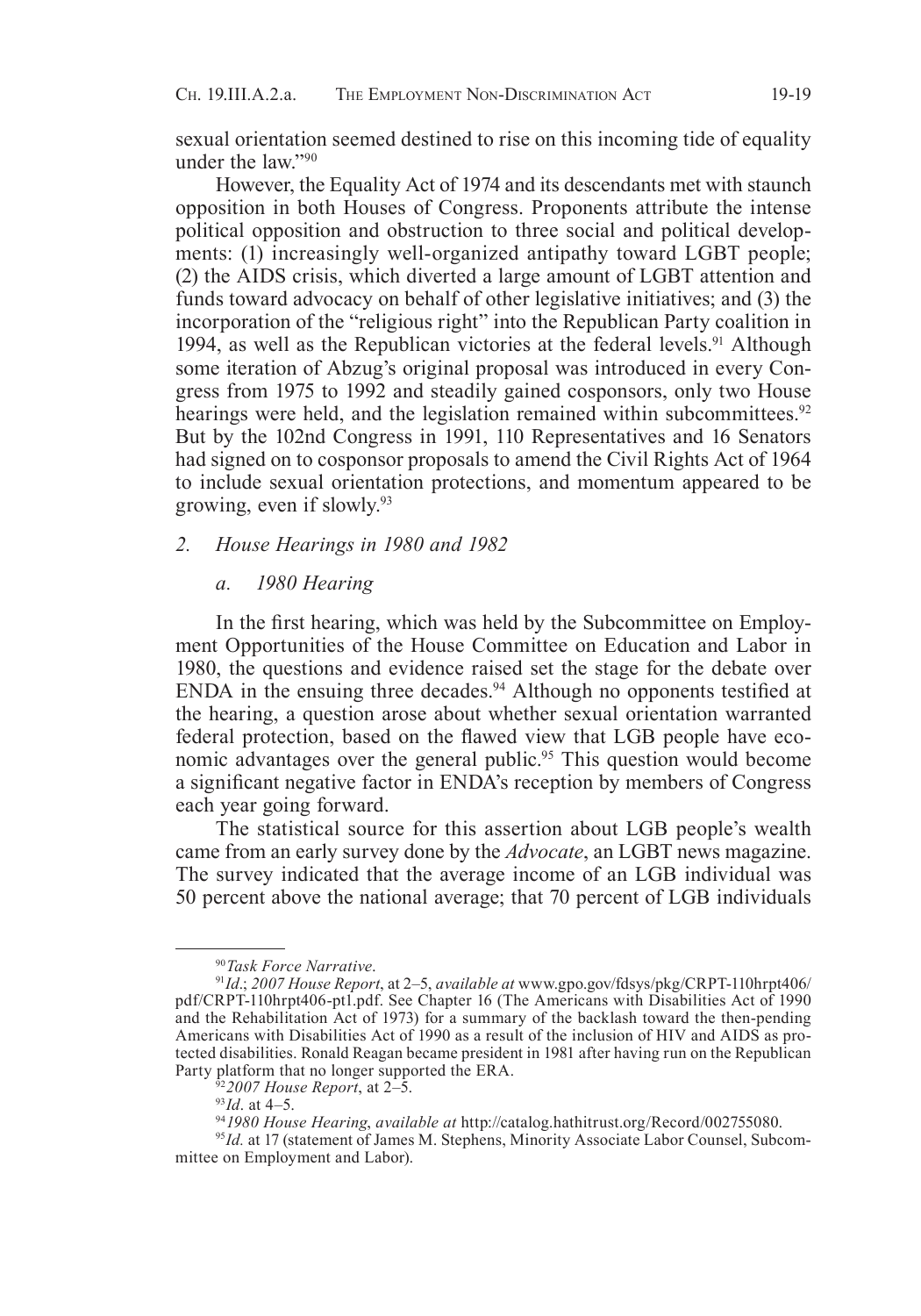were college graduates; and that LGB people controlled 19 percent of the spendable income in the United States. The survey, however, was based on a compilation of data from subscribers to the *Advocate*, a subscription base that does not reflect the demographics of the broader population. Although this survey has long been discredited as a source of information about LGB people generally, this "economic argument" is still present in myriad forms to this day.<sup>96</sup>

The most problematic objection to the bill, however, has been that the bill would endorse "immoral" behavior. Reverend Charles A. McIlhenny, an ordained Orthodox Presbyterian minister and coauthor of the book, *When the Wicked Seize a City*, 97 presented the age-old objection in his testimony that "homosexual behavior can be changed if the individual really desires such a change" and, therefore, he argued that homosexuality is "not a bona fide minority."98 This "morality" argument can be seen again, repeatedly, in many of the ENDA hearings.<sup>99</sup>

## *b. 1982 Hearing*

In the 1982 House Subcommittee on Employment Opportunities hearing, for example, Representative Millicent Fenwick (R-N.J.)—the Republican champion of liberal causes, including civil rights—outright called homosexuality an "abomination": "We were brought up on the Bible.... You cannot expect to proclaim something that is called an abomination in the Book we live by . . . and then expect to be guaranteed your right to teach the children of that town."100 In contrast, Avery Post, the president of the United Church

100*The Civil Rights Amendments Act of 1981: Hearing on H.R. 1454 Before the Subcommittee on Employment Opportunities of the U.S. House of Representatives Committee on Education and Labor*, 97th Cong. 18 (Jan. 27, 1982), *available at* http://catalog.hathitrust.org/ Record/002757819 [hereinafter *1982 House Hearing*] (remarks by Rep. Millicent Fenwick).

<sup>96</sup>For current data regarding the existence and impact of employment discrimination against LGBT people, see Chapter 40 (Employment Discrimination Against LGBT People: Existence and Impact).

 $97$ Chuck McIlhenny et al., When the Wicked Seize a City (1993).

<sup>98</sup>*1980 House Hearing*, at 32, *available at* http://catalog.hathitrust.org/Record/002755080.

<sup>&</sup>lt;sup>99</sup>The same morality argument was used extensively, but ultimately with limited success, during the legislative debates on the Americans with Disabilities Act of 1990 as a result of the inclusion of HIV and AIDS as protected disabilities. See Chapter 16 (The Americans with Disabilities Act of 1990 and the Rehabilitation Act of 1973). Of note, two of the most outspoken proponents of the belief that a person's sexual orientation is freely changeable—psychiatrist Robert Spitzer, who authored the 2003 medical study used to support "reparative therapy" to "cure" LGB people, and Alan Chambers, the head of the now defunct Christian "gay cure" ministry Exodus International—recanted their positions in 2012 and 2013, respectively. *See* Gabriel Arana, *My So-Called Ex-Gay Life*, American Prospect (Apr. 11, 2012), *available at* http://prospect.org/article/my-so-called-ex-gay-life; Benedict Carey, *Psychiatry Giant Sorry for Backing Gay "Cure,"* N.Y. Times (May 18, 2012), *available at* www.nytimes.com/2012/05/19/ health/dr-robert-l-spitzer-noted-psychiatrist-apologizes-for-study-on-gay-cure.html; Alan Chambers, *I Am Sorry* (June 19, 2013), *available at* http://web.archive.org/web/20130629061126/ http://exodusinternational.org/2013/06/i-am-sorry; Press Release, *Exodus International to Shut Down* (June 19, 2013), *available at* http://web.archive.org/web/20130627052824/http:// exodusinternational.org/2013/06/exodus-international-to-shut-down; Erik Eckholm, *Rift Forms in Movement as Belief in Gay "Cure" Is Renounced*, N.Y. Times (July 6, 2012), *available at* http:// www.nytimes.com/2012/07/07/us/a-leaders-renunciation-of-ex-gay-tenets-causes-a-schism.html.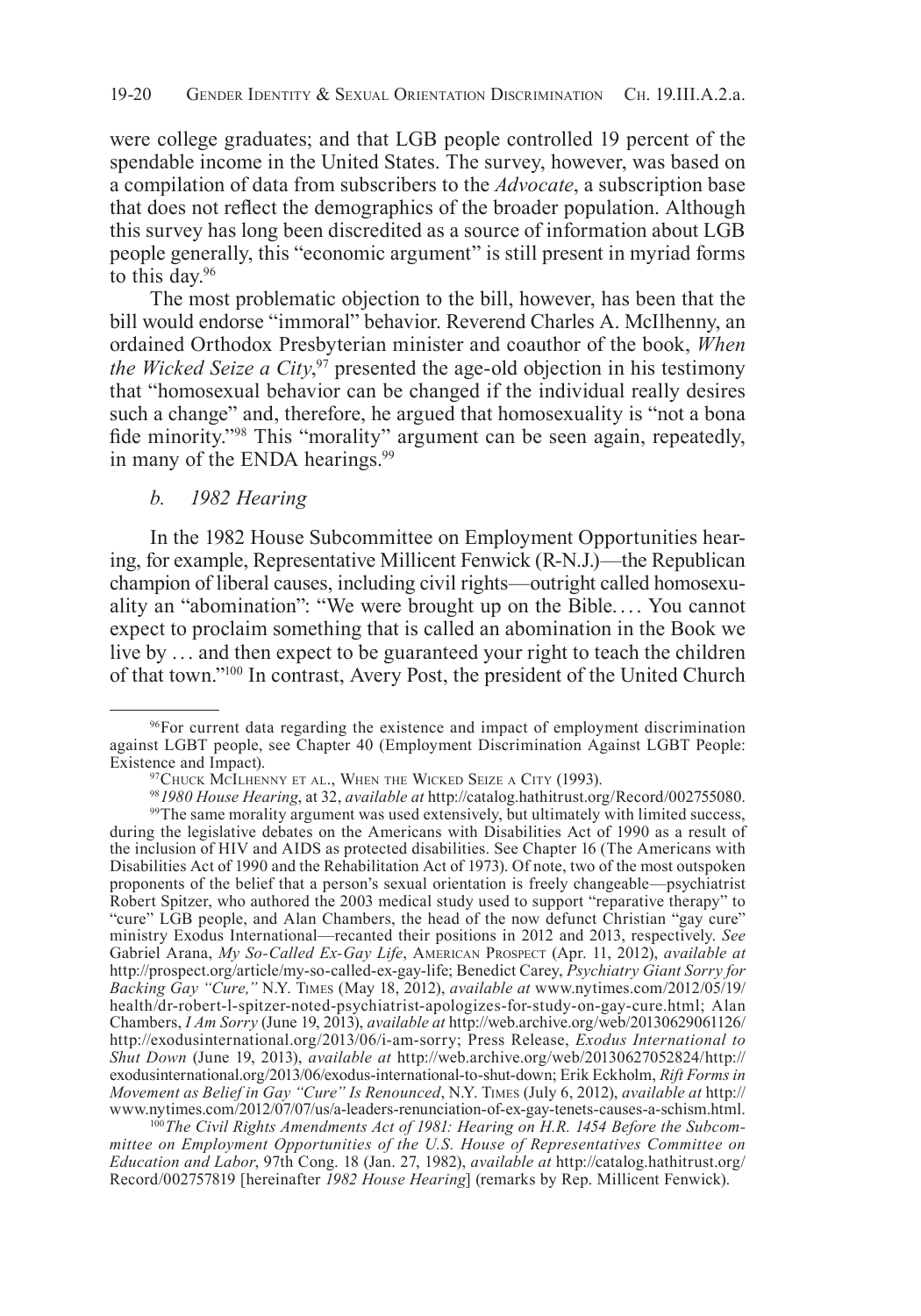of Christ and the only minister to speak at the hearing, rejected Fenwick's reliance on the Bible and noted that his church had concluded that people do "not need to make an ethical judgment about same-gender relationships in order to realize that basic civil liberties are guaranteed to all under the Constitution."101 Still, the theme of homosexuality being a *moral* choice continued to influence the direction of the conversation for many years to come.

The response to Fenwick's speech would also influence the direction of several defenses raised year after year. Jean O'Leary—the executive director of Gay Rights Advocate, a board member of Gay Rights National Lobby, a former co-executive director of National Gay Task Force, and a former Catholic nun—responded tersely to Fenwick's sentiment: "H.R. 1454 will not condone homosexuality. Legislation to protect gay people from discrimination would not endorse or approve homosexuality[] any more than the inclusion of religion in civil rights legislation indicates support for any particular religion, religion in general, or even an absence of religion."102 Through O'Leary's statement, ENDA proponents would create another theme to win Republican votes. Namely, ENDA would not say "gay is good" but would say "equality for all." For some—such as Georgetown Law Professor Chai Feldblum, who was ENDA's lead drafter—this attitude toward the legislation was, in retrospect, perhaps unfortunate, because it passed on an opportunity to effect a cultural shift in American attitudes toward LGB people.103 Nonetheless, "equality for all" has remained a consistent theme throughout the transformation of ENDA.

The underlying political thrust of the morality and economic arguments is the same: that the LGBT population does not deserve protection because it does not deserve to be treated on par with other protected groups. Thus, the ENDA proponents' counterarguments have largely tried to position the LGBT movement within the broader context of civil rights, including via the endorsement of highly respected civil rights leaders. Fast-forwarding to the present for a moment, however, the Supreme Court's 2013 rejection of DOMA's " 'moral disapproval of homosexuality, and a moral conviction that heterosexuality better comports with traditional (especially Judeo-Christian) morality' "104 as a basis for lawmaking has been taken by some LGBT-rights advocates as a prompt for refocusing attention on the morality argument against ENDA.

Early signs of the business community's support of ENDA legislation were present in Congress, even at the 1982 hearing, with the American

<sup>101</sup>*Id*. at 36 (statement of Avery D. Post, President, United Church of Christ).

<sup>102</sup>*Id.* at 8 (statement of Jean O'Leary, Director, National Association of Business Councils).

<sup>103</sup>*See From Bella to ENDA,* at 187; Chai R. Feldblum, *The Moral Rhetoric of Legislation*, 72 N.Y.U. L. Rev. 992 (1997), *available at* www.nyulawreview.org/sites/default/files/pdf/ NYULawReview-72-5-Feldblum.pdf. EEOC Commissioner Feldblum discusses the intersection of Title VII and culture in her essay in Chapter 39 (Law and Culture in the Making of *Macy v. Holder*).

<sup>, 133</sup> S. Ct. 2675, 2693, 118 FEP 1417, 1425 (2013) (quoting H.R. Rep. No. 104-664, at 16 (July 9, 1996), *available at* www.gpo.gov/fdsys/ pkg/CRPT-104hrpt664/pdf/CRPT-104hrpt664.pdf).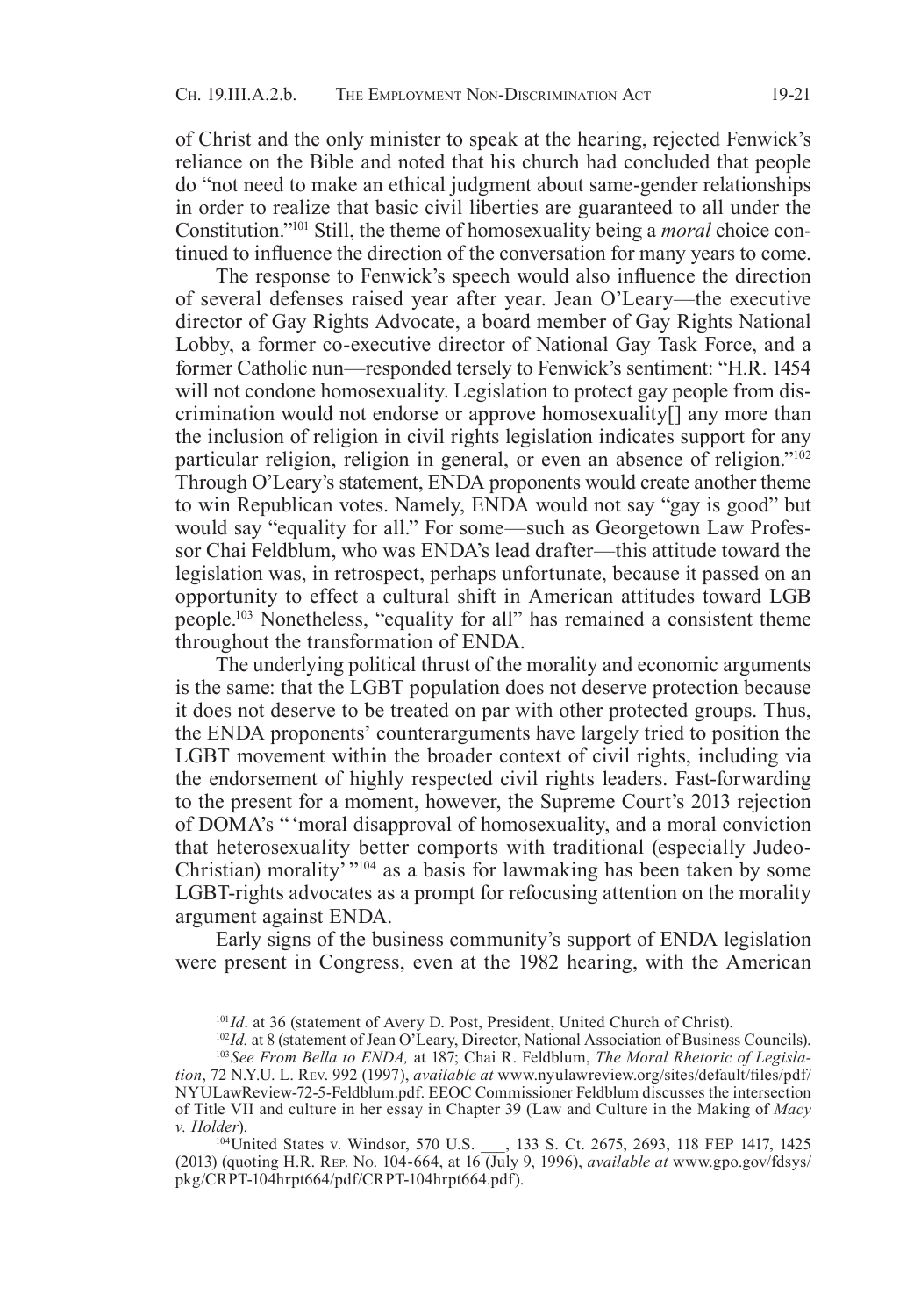Telephone & Telegraph Company and the American Federation of State, County & Municipal Employees submitting written statements in support of the legislation.105

### **B. 1993–2006**

### *1. Overview*

The year 1994 would prove to be a major turning point in the evolution of the fight of LGBT equality. In the 103rd Congress, the broader LGB rights bill of the previous 20 years was edited to its contemporary form and titled the Employment Non-Discrimination Act, or ENDA.106 In this version, only employment discrimination was covered, and the bill explicitly stated that "quotas" and "preferential treatment" based on sexual orientation would not be allowed.107 Lawmakers also chose to abandon attempts to enact the provision by amending Title VII, and instead created stand-alone legislation providing similar protections.

The decision to abandon an omnibus LGB-rights bill reflected a tactical choice of the sponsors and LGB-rights advocates. The failure in 1993 to overturn the ban on LGB people serving openly in the military108 had created a perception that LGB rights had little momentum on Capitol Hill, but, at the same time, polling indicated that strong public support existed for employment nondiscrimination.<sup>109</sup> Under the revised strategy, the focus would be to get as many votes as possible by limiting the focus of ENDA.

Matters also became complicated in 1994 when activists on behalf of transgender individuals began to actively raise their concerns and pushed

<sup>105</sup>*1982 House Hearing*, at 77, 83, *available at* http://catalog.hathitrust.org/Record/002757819 (submitted statements of Robert E. Beck, AT&T, and Victor Gotbaum, Executive Director, American Federation of State, County and Municipal Employees).

<sup>106</sup>A version of ENDA has been introduced in each subsequent Congress except for the 109th Congress. In the 109th Congress, the Civil Rights Amendments Act of 2005 was introduced, which would have barred discrimination based on sexual orientation in employment, housing, public accommodations, and federally assisted programs. *2007 House Report*, at 8, *available at* www.gpo.gov/fdsys/pkg/CRPT-110hrpt406/pdf/CRPT-110hrpt406-pt1.pdf.

<sup>107</sup>Employment Non-Discrimination Act, H.R. 4636, 103rd Cong. §5 (1994); *2007 House Report*, at 5; *From Bella to ENDA*, at 178.

<sup>108</sup>On November 30, 1993, President Clinton signed into law the National Defense Authorization Act for Fiscal Year 1994, Pub. L. No. 103-160. Section 571 of the law (codified at 10 U.S.C. §654) provided for discharge from the military if a service member (1) engaged in, attempted to engage in, or solicited another to engage in a homosexual act; (2) stated that he or she is a homosexual or bisexual; or (3) had married or attempted to marry someone of the same sex. The law was referred to as the Don't Ask, Don't Tell, or DADT, policy. *See generally* David F. Burrelli, *"Don't Ask, Don't Tell": The Law and Military Policy on Same-Sex Behavior* (Congressional Research Service Oct. 14, 2010), *available at* http://digital.library. unt.edu/ark:/67531/metadc29575/m1/1/high\_res\_d/R40782\_2010Oct14.pdf. The DADT policy was repealed by the Don't Ask, Don't Tell Repeal Act of 2010, Pub. L. No. 111–321 (Dec. 22, 2010). See Chapter 17 (Special Issues Involving Federal Employees, Employees of Federal Contractors, and Members of the Military), Section IV.A.

<sup>109</sup>*From Bella to ENDA*, at 178–79.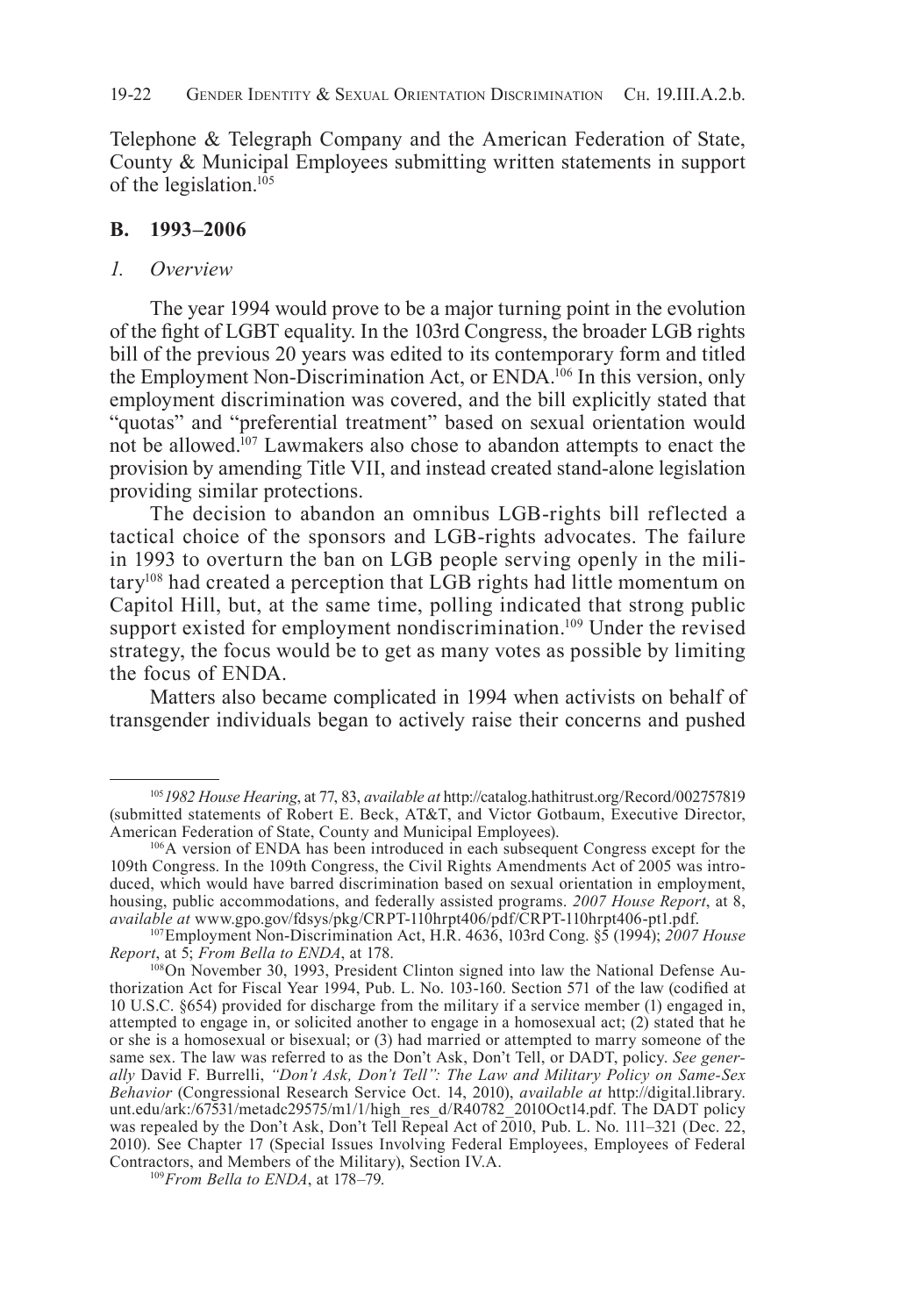for ENDA to include protections for the their community.<sup>110</sup> At first, and to a significantly lesser extent today, many in the LGB movement were resistant to including protections based on gender identity in ENDA:

Congressional leaders and leading gay activists and organizations actively mative construction of gays and lesbians by linking them with gender nonnormativity. Gay and lesbian activists frequently fought—and still fight—against this linkage in order to be able to be incorporated into the normative state. As homonormative gays and lesbians constructed themselves as not threatening to the heteronormative state, they were able to gather more votes for ENDA.<sup>111</sup>

As discussed later in this chapter, it would take 13 years before gender identity would be added to ENDA.

ENDA supporters also began to fit the LGBT population's fight for equal rights within the broader civil rights movement. Although ENDA's language complements Title VII, some were adamantly opposed to the comparison of sexual orientation and race and to the addition of LGBT rights to the broader civil rights movement.112 But a hallmark moment for ENDA came during the congressional press conference on the day the 1994 bill was introduced, when Coretta Scott King, the widow of Martin Luther King, Jr., offered strong support for ENDA's place in the civil rights movement. She stated: "I support [ENDA] . . . because I believe that freedom and justice cannot be parceled out in pieces to suit political convenience."113

The 1994 Senate hearing was the first of four hearings that would take place during the period 1993 to 2006, hearings that would set the stage for the next, topsy-turvy phase in the evolution of ENDA.

*2. Hearings in 1994, 1996, 1997, and 2002; Senate Vote in 1996; and Senate Report in 2002*

### *a. 1994 Senate Hearing*

In the 1994 hearing regarding the employment-only bill, held by the Senate Committee on Labor and Human Resources, strong efforts were made to situate the LGBT rights movement within the broader civil rights

<sup>110</sup>Elias Vitulli, *A Defining Moment in Civil Rights History? The Employment Non-Discrimination Act, Trans-Inclusion, and Homonormativity*, 7 Sexuality Res & Soc. Pol'y 155, 161–62 (2010), *available at* http://dx.doi.org/10.1007/s13178-010-0015-0 [hereinafter *A Defining Moment*]. The tensions between the transgender and LGB communities are highlighted in both *From Bella to ENDA*, at 183, and Phyllis Randolph Frye, *Facing Discrimination, Organizing for Freedom: The Transgender Community*, *in* Creating Change: Sexuality, Public Policy, and Civil Rights 451, 462–67 (John D'Emilio et. al. eds. 2000).

<sup>111</sup>*A Defining Moment*, at 161.

<sup>112</sup>*See, e.g.*, *1982 House Hearing*, at 17–19, *available at* http://catalog.hathitrust.org/ Record/002757819 (remarks by Rep. Millicent Fenwick).

<sup>113</sup>*The Employment Non-Discrimination Act of 1994: Hearing on S. 2238 Before the U.S. Senate Committee on Labor and Human Resources*, S. Hearing 103-703, 103rd Cong. 63 (July 29, 1994), *available at* http://babel.hathitrust.org/cgi/pt?id=pst.000022827265 [hereinafter *1994 Senate Hearing*] (statement of Coretta Scott King upon the introduction of the Employment Non-Discrimination Act of 1994 on June 23, 1994).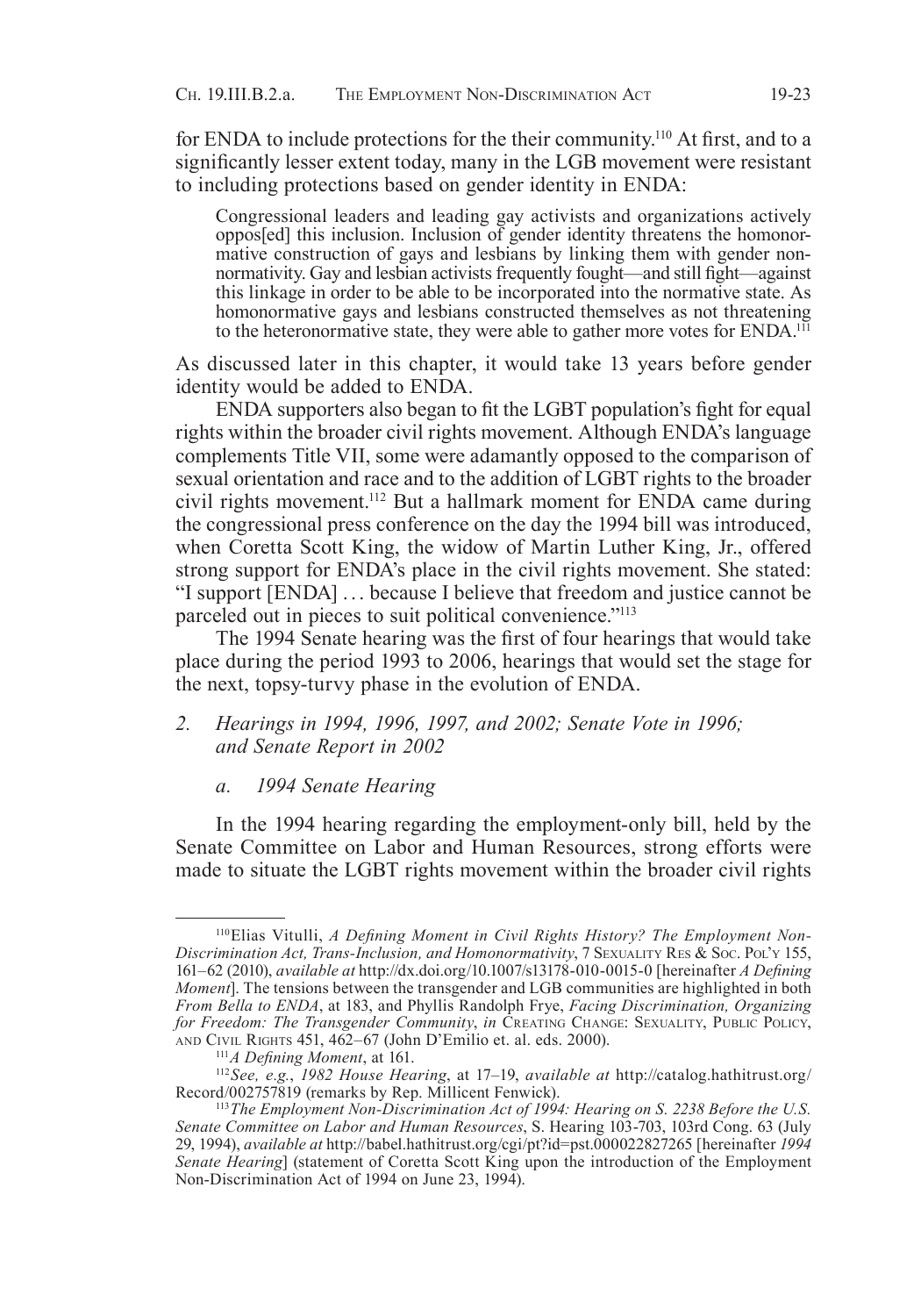movement, but the resistance the proponents met with was the strongest yet.114 Many arguments echoed those from the 1980s that LGBT individuals did not need the protections of ENDA or that they were distinctly *not* part of the broader civil rights movement.<sup>115</sup>

Indeed, many of the arguments renewed the questions raised in the 1980 House hearing. Joseph Broadus, a professor from George Mason School of Law, submitted a written statement asserting that LGB people constitute "[a]n elite whose insider status has permitted it to abuse the political process in search, not of equal opportunity, but of special privilege and public endorsement."116 Senator Paul Wellstone (D-Minn.) challenged this argument, noting that "[t]his is precisely the argument that has been made in behalf of the worst kind of discrimination against Jewish people."117

Robert Knight, director of cultural affairs at the Family Research Council, testified that ENDA is "less about tolerance than about the Federal Government forcing acceptance of homosexuality on tens of millions of unwilling Americans."118 Justin Dart Jr., the chair of President George H.W. Bush's Committee on Employment of People with Disabilities and a strong advocate for the enactment of the ADA, countered the immorality argument, observing the following:

[N]othing is wrong with denouncing that which you believe is immoral. Everything is wrong with acquiescing in vicious discrimination against American citizens because you disagree with their personal views and activities, activities which in no way infringe on the rights of others. . . . .

The gay and lesbian people I know are no amoral aliens.... They are solid, hardworking, committed, and caring people. They hold my family values.<sup>119</sup>

Leaders in the business community again supported the legislation, with testimony presented by representatives of Dow Jones & Company, Pacific Bell, and the AFL-CIO.<sup>120</sup>

### *b. 1996 House Hearing*

Two years later, in 1996, the Subcommittee on Government Programs of the House Committee on Small Business held a hearing on ENDA.121 For the first time, a representative spoke quite passionately of his moral

<sup>1141994</sup> Senate Hearing.

<sup>115</sup>*See, e.g., id*. at 41 (in her testimony discussing the "comparison argument," Professor Feldblum noted that there were "a number of African Americans in the back of the room who are wearing stickers that say, 'There is no comparison.'")).

<sup>116</sup>*Id*. at 32 (statement of Joseph E. Broadus, Professor, George Mason School of Law).

<sup>&</sup>lt;sup>117</sup>*Id.* (remarks of Sen. Paul Wellstone).

<sup>118</sup>*1994 Senate Hearing*, at 35, *available at* http://babel.hathitrust.org/cgi/pt?id=pst.000022827265 (statement of Robert H. Knight, Director of Cultural Affairs, Family Research Council).

<sup>119</sup>*Id*. at 15 (statement of Justin Dart, Jr., Chairman, President Bush's Committee on Employment of People with Disabilities).

<sup>120</sup>*Id*. at 18–28 (statements of Warren Phillips, former CEO and Chairman, Dow Jones & Company; Steven Coulter, Vice President, Pacific Bell; and Richard Womack, Director of Civil Rights, AFL-CIO).

<sup>121</sup>*The Employment Non-Discrimination Act of 1995: Hearing on H.R. 1863 Before the Subcommittee on Government Programs of the U.S. House of Representatives Committee*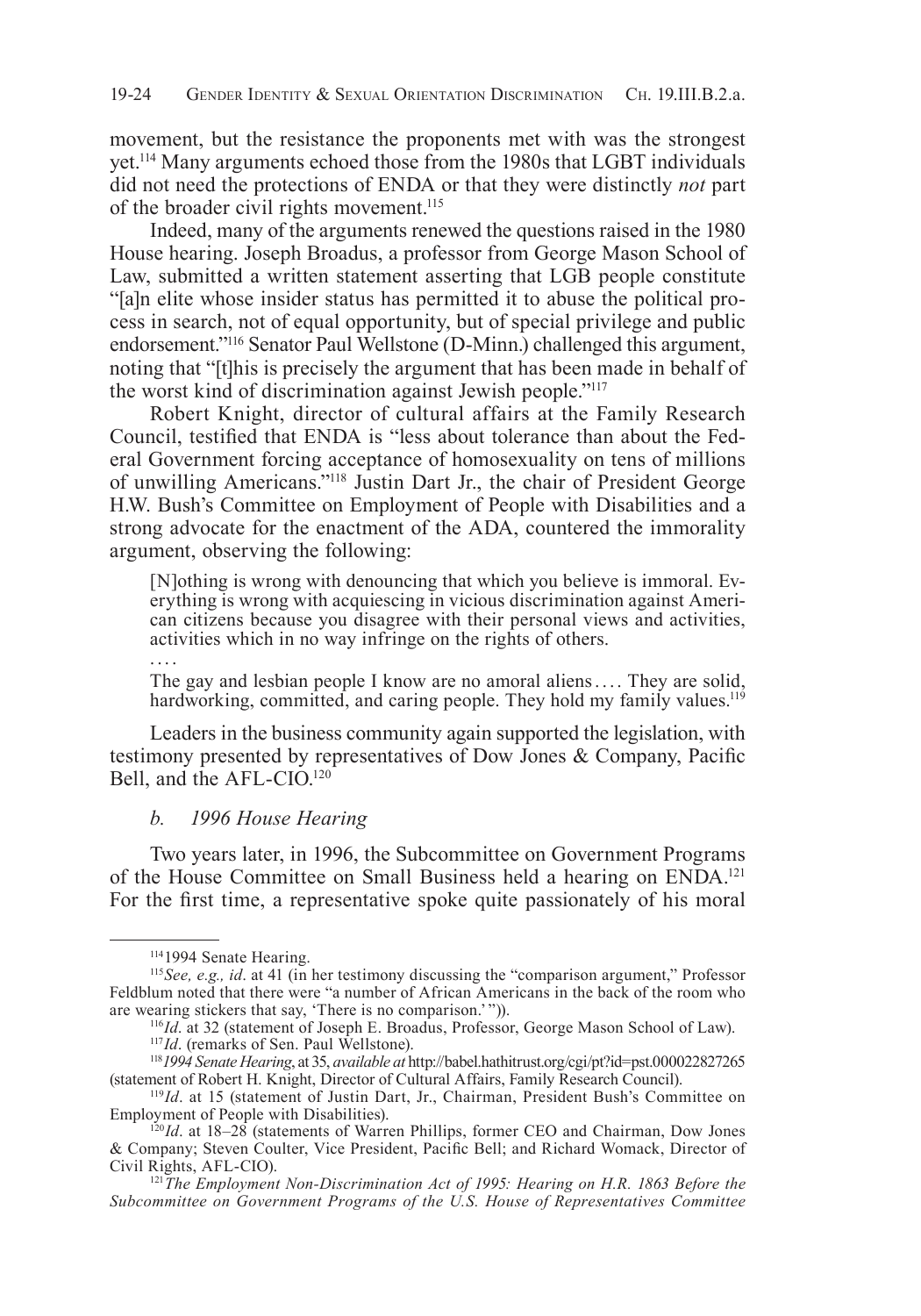dilemma in being either a proponent or opponent of ENDA. Representative Glenn Poshard (D-Ill.) stated that his Christian faith taught him both that the "homosexual life-style is essentially unacceptable" and that he must also "do justice."122 He posed a question before the committee, one that had haunted the LGB-rights bill before and would continue to haunt the bill in the future: "If we pass a law preventing discrimination against homosexuals in the workplace, does this mean that we, as a society, give more legitimacy to the practice of the life-style itself?"123

Professor Feldblum's submitted statement squarely addressed Poshard's conundrum:

Passage of ENDA by Congress would thus be a profound *moral* response to the discrimination that currently exists in our nation. The U.S. Supreme Court in *Romer v. Evans* [, 517 U.S. 620, 70 FEP 1180 (1996),] recently invoked that moral spirit when it proclaimed that "the Constitution neither knows nor tolerates classes among citizens."124

In the face of such powerful dialogue during the hearing, it would be difficult for proponents of ENDA to argue that the passage of ENDA would convey no endorsement of homosexuality. How could they? The civil rights that Americans have embraced are part of the law precisely because Americans *believe* in them, not merely because statistically the protections would be better for the economy.

And again, the business community showed up to support ENDA.<sup>125</sup>

*c. 1996 Senate Vote*

Within two months after the House hearing, the Senate leaders agreed to a compromise that would allow for up or down votes on both DOMA (which the House passed two months earlier) and ENDA on September 10, 1996.126 Because advocates were pushing the idea that ENDA was not an affirmation of the "gay lifestyle," many senators saw no hypocrisy in voting for both DOMA *and* ENDA.127 ENDA was narrowly rejected, however, by a 49–50 vote.128 An

*on Small Business*, 104th Cong. (July 17, 1996), *available at* http://catalog.hathitrust.org/Record/008524494 [hereinafter *1996 House Hearing*].

<sup>122</sup>*Id*. at 3 (remarks by Rep. Glenn Poshard); *see also* Chai R. Feldblum, *The Moral Rhetoric of Legislation*, 72 N.Y.U. L. Rev. 992 (1997), *available at* www.nyulawreview.org/sites/default/ files/pdf/NYULawReview-72-5-Feldblum.pdf (discussing the responses to Poshard's dilemma during the hearing).

<sup>123</sup>*1996 House Hearing*, at 4.

<sup>&</sup>lt;sup>124</sup>Id. at 152 (statement of Chai R. Feldblum, Professor, Georgetown University Law Center (footnote and internal quotation marks omitted) (quoting Romer v. Evans, 517 U.S. 620, 623, 70 FEP 1180 (1996) (quoting Plessy v. Ferguson, 163 U.S. 537, 559 (1896) (Harlan, J., dissenting)))).

<sup>125</sup>*See*, *e.g.*, *id*. at 14–24 (statements of Michael Morley, Senior Vice President and Director of Human Resources, Eastman Kodak Co.; Paula Alexander, Director of Human Resources, Eastman Gelatine Corp.; Patrick McVeigh, Senior Vice President, Franklin Research & Development Corp.; and Brenda Cole, Board Member, Wainwright Bank & Trust Co.).

<sup>126</sup>*See From Bella to ENDA*, at 185.

<sup>127</sup>*Id*.

<sup>128</sup>U.S. Senate Roll Call Vote Summary on S. 2056, 104th Cong., Sept. 10, 1996 (Employment Non-Discrimination Act of 1996), *available at* www.senate.gov/legislative/LIS/ roll\_call\_lists/roll\_call\_vote\_cfm.cfm?congress=104&session=2&vote=00281. One Democratic senator who supported ENDA was absent due to his son's surgery. In the event of a tie, Vice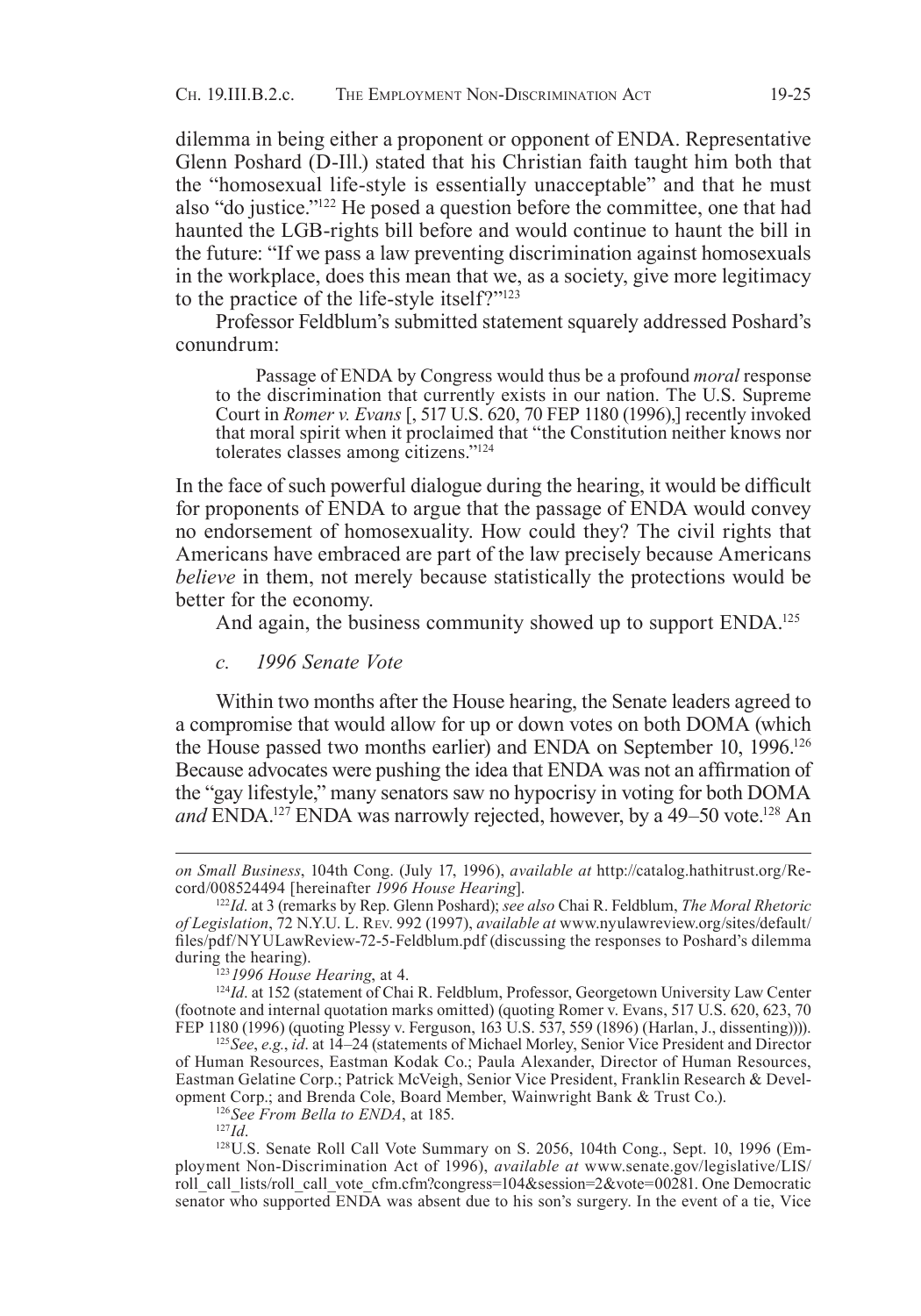hour earlier, the Senate passed DOMA by a vote of 85 to 14.<sup>129</sup> The fact that ENDA had significantly more support than DOMA provided a glimmer of hope that ENDA eventually would garner enough votes for passage.

As the Senate debate on ENDA showed, the morality and economic arguments were not the sole arguments against ENDA. Senator Orrin Hatch (R-Utah), for example, argued that ENDA would create a "litigation bonanza" and "would lead to scores of thousands of new law suits."130 This argument would also carry momentum up until the contemporary hearings and would be juxtaposed with opponents' arguments indicating that ENDA would have the exact opposite effect: that it would lead to few cases, demonstrating there was no need for the bill. One law professor termed these arguments the "flood arguments" (i.e., too many cases) and the "drought arguments"  $(i.e., too few cases).<sup>131</sup>$ 

### *d. 1997 Senate Hearing*

In 1997, the Senate Committee on Labor and Human Resources held its second hearing on ENDA.<sup>132</sup> After two witnesses recounted the employment discrimination they had faced because they were gay, two business executives testified regarding their organizations' commitment to workplace equality. Raymond Smith, Chairman and Chief Executive Officer of Bell Atlantic Corporation, observed the following:

From a business perspective ... [n]o one should have to fear loss of career opportunities or employment because of his or her . . . sexual orientation. It is unacceptable to employees . . . "to live and work in the shadows," to hide a vital part of their personality and their life from their coworkers. It is not good for the employee, and it is not good for the company. No company can afford to waste the talents and contributions of valuable employees as we compete in the global marketplace. It is good for business, and it is good citizenship.<sup>133</sup>

Smith's comments were echoed by Tom Grote, Chief Operating Officer of Donato's Pizza:

As a Republican, I am a strong believer in individual rights. I believe that an individual should have the right to work in our society as long as

President Al Gore would have cast the tie-breaking vote that would have resulted in ENDA's passage. *See From Bella to ENDA*, at 185.

<sup>129</sup>U.S. Senate Roll Call Vote Summary on H.R. 3396, 104th Cong., Sept. 10, 1996 (Defense of Marriage Act), *available at* http://www.senate.gov/legislative/LIS/roll\_call\_lists/ roll\_call\_vote\_cfm.cfm?congress=104&session=2&vote=00280.

<sup>130142</sup> Cong. Rec. S10132–33 (Sept. 10, 1996), *available at* www.gpo.gov/fdsys/pkg/CREC-1996-09-10/pdf/CREC-1996-09-10-senate.pdf (remarks by Sen. Orrin G. Hatch).

<sup>131</sup>William B. Rubenstein, *Do Gay Rights Laws Matter?: An Empirical Assessment*, 75 S. Cal. L. Rev. 65, 65–67 (2001), *available at* www-bcf.usc.edu/~usclrev/pdf/075102.pdf.

<sup>&</sup>lt;sup>132</sup>U.S. SENATE COMMITTEE ON LABOR & HUMAN RESOURCES, EMPLOYMENT NON-DISCRIMINATION Act of 1997 Hearing of the Committee on Labor and Human Resources, United States Senate, One Hundred Fifth Congress, First Session, on S. 869, to Prohibit Employment Discrimination on the Basis of Sexual Orientation, October 23, 1997 (1998) (S. Hrg. 105-279, 105th Cong.), *available at* http://search.library.wisc.edu/catalog/WU9439822 and https://library.lehigh.edu/ asa2.0/Record/494764.

<sup>133</sup>Id. at 10 (statement of Raymond Smith, Chairman and Chief Executive Officer, Bell Atlantic Corp.).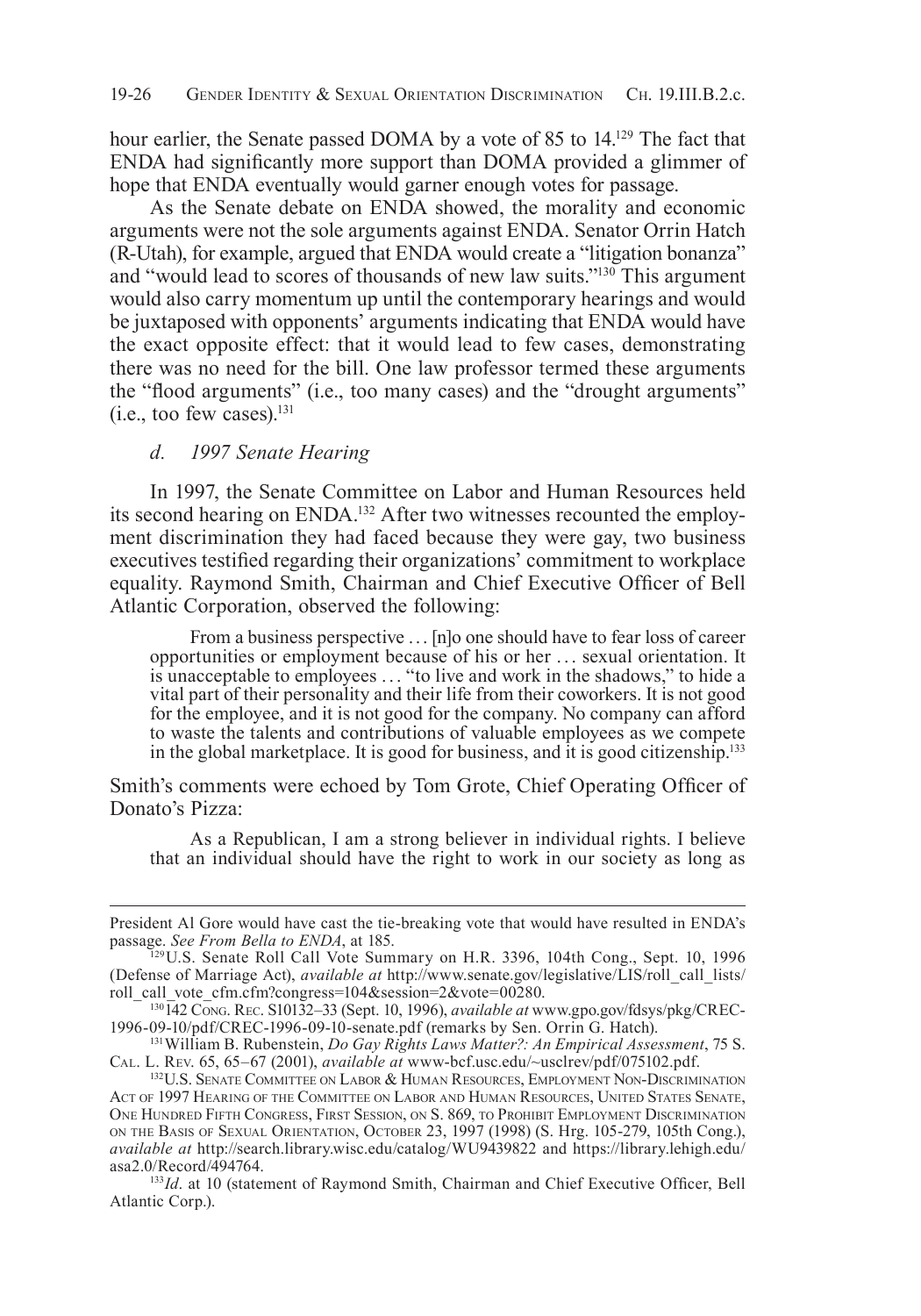they [sic] have the desire, the work ethic and the ability to do the job.... As a Christian, . . . I personally do not believe the right to hold a particular view on sexual orientation supersedes the right of the individual to be treated fairly in the workplace, just as a racist does not have the right to discriminate in the workplace.<sup>134</sup>

Because the hearing was cut short as a result of a procedural maneuver,<sup>135</sup> several witnesses had to submit their testimony in writing. One of those witnesses was Oliver Thomas, Special Counsel for Civil and Religious Liberties for the National Council of the Churches of Christ, who explained that "[t]here is broad support within our faith communities for [ENDA]. . . . These faith groups understand that this is not an issue which requires a choice between their faith and their commitment to fairness."136

Two significant events occurred during the period 1997 to 1999 that would help shape the future of ENDA. First, President Bill Clinton became the first sitting president to endorse the legislation, first in 1997, and then again in his 1999 State of the Union address. In May 1998, he took the additional step of issuing Executive Order 13087, which expanded the federal government's equal employment policy to prohibited discrimination based on sexual orientation.<sup>137</sup>

Second, in 1999, the NGLTF broke ranks with the HRC with respect to ENDA. The NGLTF announced that it could no longer support a version of ENDA that did not include protections for the transgender community.<sup>138</sup> Soon thereafter, other major LGB organizations followed in the steps of the NGLTF<sup>139</sup>

### *e. 2002 Senate Hearing*

In 2002, the Senate HELP Committee held another hearing on ENDA.140 The focus of the hearing was on the business community's support for ENDA

<sup>&</sup>lt;sup>134</sup>Id. at 13 (statement of Tom Grote, Chief Operating Officer, Donato's Pizza).

<sup>&</sup>lt;sup>135</sup>*Id*. at 20 (an unidentified senator objected to the fact that the hearing was about to extend beyond two hours and, by Senate rules, a committee hearing cannot extend beyond two hours if someone objects).

<sup>&</sup>lt;sup>136</sup>Id. at 22 (statement of Oliver Thomas, Special Counsel for Civil and Religious Liberties, National Council of the Churches of Christ in the U.S.A.). Thomas listed the following religious groups as among those who support ENDA: "American Ethical Union, American Jewish Committee, American Jewish Congress, Anti-Defamation League of B'nai B'rith, Central Conference of American Rabbis, Church Women United, Episcopal Church, Evangelical Lutheran Church in America, General Assembly of the Presbyterian Church (USA), General Board of Church and Society of the United Methodist Church, Jewish Women International, National Council of Jewish Women, Office for Church in Society of the United Church of Christ, Union of American Hebrew Congregations, and the Unitarian Universalist Association of Congregations." *Id*.

<sup>137</sup>Exec. Order No. 13087 (May 28, 1998), *available at* www.gpo.gov/fdsys/pkg/FR-1998- 06-02/pdf/98-14689.pdf (amending Exec. Order No. 11478 (Aug. 8, 1969)). *See* Chapter 17 (Special Issues Involving Federal Employees, Employees of Federal Contractors, and Members of the Military).

<sup>138</sup>*From Bella to ENDA*, at 186.

<sup>139</sup>*A Defining Moment*, at 162.

<sup>140</sup>*The Employment Non-Discrimination Act: Hearing on S. 1284 Before the U.S. Senate Committee on Health, Education, Labor, and Pensions*, S. Hearing 107-307, 107th Cong. (Feb. 27, 2002), *available at* www.gpo.gov/fdsys/pkg/CHRG-107shrg78032/pdf/CHRG-107shrg78032. pdf [hereinafter *2002 Senate Hearing*].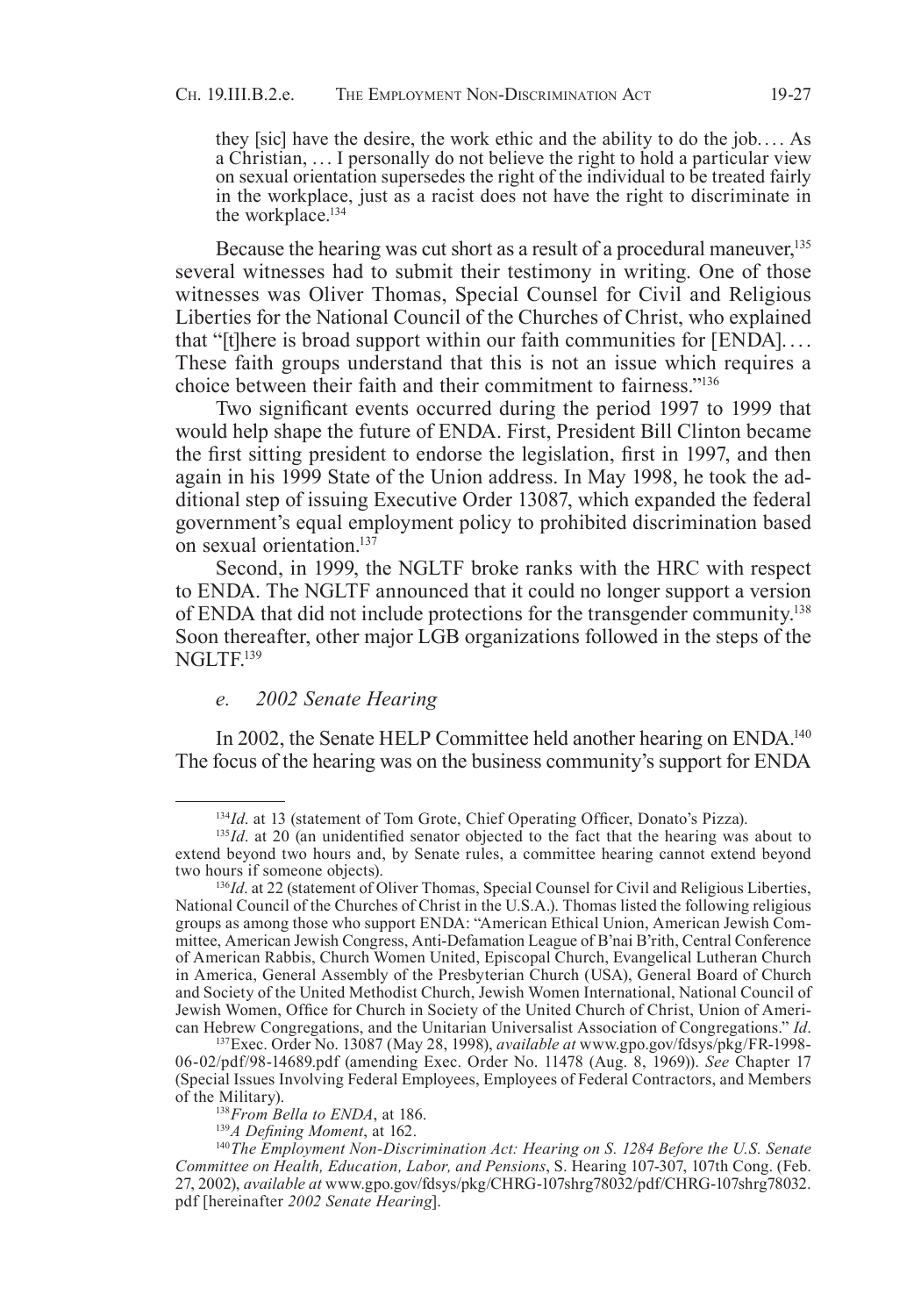and included the testimony of senior officers of employers and unions. Charles Gifford, President and Chief Executive Officer of FleetBoston Financial Corporation, observed that:

The business reasons [for ENDA] are compelling. I am reminded of this fact each time I meet with a member of the FleetBoston gay and lesbian family. When we talk, they remind me of how tiring it can be to stay in the closet and how much energy is wasted and how focus is diverted from their job when they feel they must conceal so much of who they are. Their lives and our business would be greatly diminished if a gay and lesbian employee only brought a piece of themselves and not their whole self to work every day because of the fear of discrimination.

... When a person is gay and lesbian, that is who they are, and I think that is what they should be respected for, no more and no less.141

Robert Berman, Director of Human Resources and Vice President of Eastman Kodak Company, testified that:

It is an understatement to say that it is unusual for a company to support legislation that invites further Federal regulation of our business. However, Kodak believes that protection against discrimination because of one's sexual orientation is a basic civil right.

This issue is so fundamental to core principles of fairness that we believe the value of Federal leadership outweighs concerns we might otherwise have about Federal intervention with our business.<sup>142</sup>

Lucy Billingsley, a partner in the Billingsley Company who spoke on behalf of small businesses, noted that ENDA "gives [her company] lower turnover, higher morale, and better productivity."143 She also pointed to the duty of business and community leaders to set the tone by taking the lead on an important issue such as ENDA.144

Richard Womack, Director of the AFL-CIO's Department of Civil Rights, commented that ENDA embodied "a fundamental American value that people who do their jobs, pay their taxes, contribute to their communities should not be singled out for unfair discrimination. Most Americans and many employers believe that this kind of discrimination is wrong."145

### *f. 2002 Senate Report*

Later in 2002, the Senate HELP Committee favorably reported the bill,<sup>146</sup> but, with President George W. Bush in office, no further action was taken

<sup>141</sup>*Id*. at 8, 16 (statement of Charles K. Gifford, President and Chief Executive Officer, FleetBoston Financial Corp.).

<sup>&</sup>lt;sup>142</sup>Id. at 11 (statement of Robert L. Berman, Director of Human Resources and Vice President, Eastman Kodak Co.).

<sup>&</sup>lt;sup>143</sup>*Id.* at 10 (statement of Lucy Billingsley, Partner, Billingsley Company).

<sup>144</sup>*Id*. at 15.

<sup>145</sup>*2002 Senate Hearing*, at 12, *available at* www.gpo.gov/fdsys/pkg/CHRG-107shrg78032/ pdf/CHRG-107shrg78032.pdf (statement of Richard G. Womack, Director, Department of Civil Rights, AFL-CIO).

<sup>146</sup> *2002 Senate Report*, *available at* www.gpo.gov/fdsys/pkg/CRPT-107srpt341/pdf/ CRPT-107srpt341.pdf.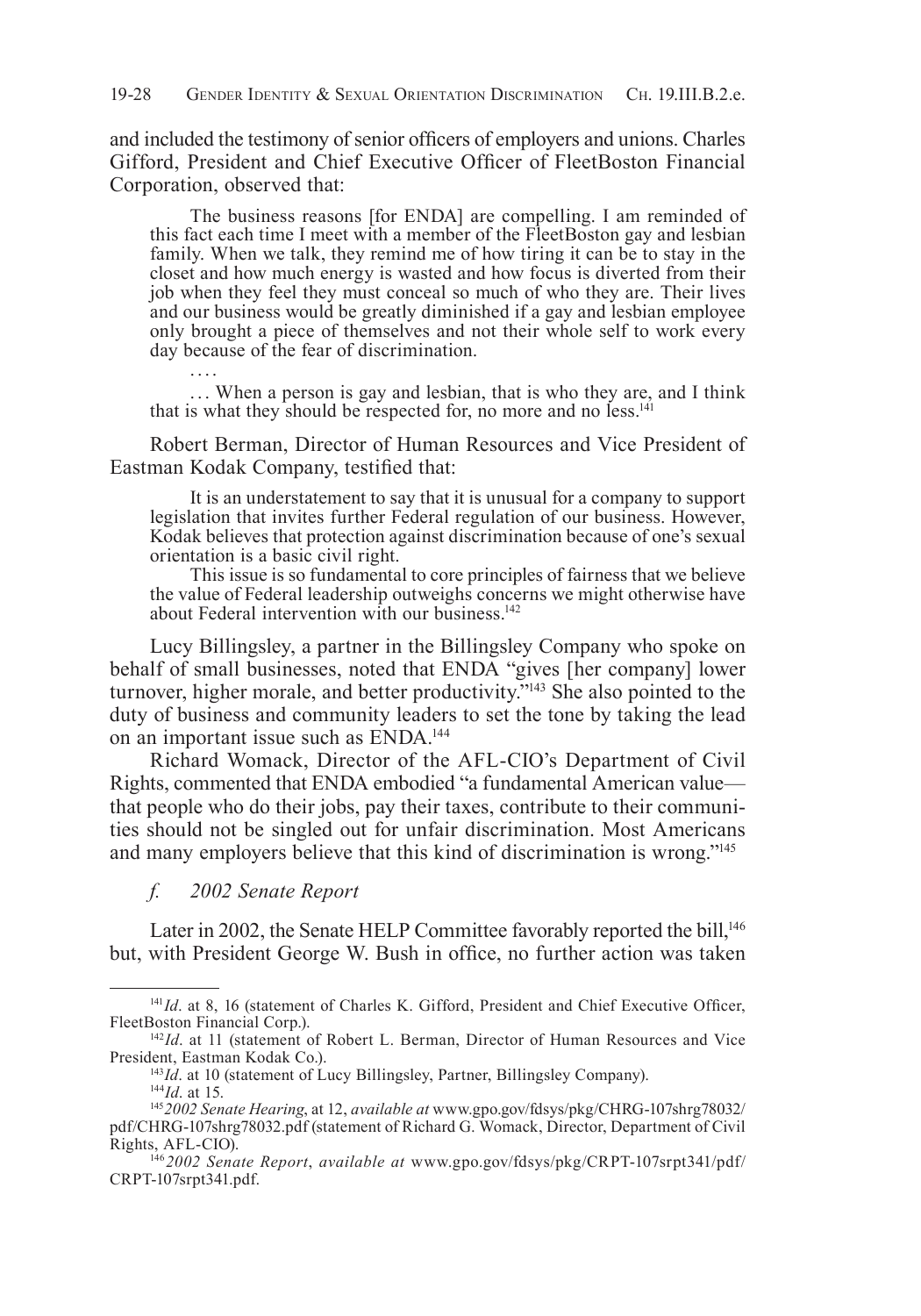. . . .

(on the assumption that the legislation would face a presidential veto).147 The Senate report concluded the following:

Ample evidence has been presented to this Committee to show that intentional employment discrimination on the basis of sexual orientation causes harm to individual employees. It puts them at an economic disadvantage by threatening job security and by fostering an oppressive work environment in which gay, lesbian, and bisexual employees fear that their sexual orientation may be revealed to the detriment of their careers. As long as tens of thousands of people go to work each day with fear in their hearts—fear not only for themselves and their individual welfare, but also for their continued ability to provide for the families they love—our nation is failing to live up to its promise of basic fairness and dignity for all.

The consequence of Congress' failure to take a stance on anti-gay discrimination in the workplace is a tacit endorsement by the Federal Government of anti-gay bias. By failing to provide recourse for sexual orientation discrimination in employment—the very essence of economic security—Congress has effectively given its nod of approval to a regime of second class citizenship for gay, lesbian, and bisexual Americans.<sup>148</sup>

Six Republican senators dissented from the report, opining that the bill was "overly-broad and unclear in many respects, specifically, with regard to its effect on individual, constitutional and States' rights."149

For the LGBT community, the period 1993 to 2006 thus was marked at one end by a heartbreaking one-vote loss in the Senate in 1996 and, at the other, an expected presidential veto in 2002. On the positive side, the number of co-sponsors continued to increase steadily. Nonetheless, the series of challenges presented by ENDA's opponents remained: What would a bill protecting sexual orientation signal about the government's position on homosexuality? Are LGB individuals in need of protection? Should they become a part of the civil rights movement? Resolution of these issues would need to wait, as another issue took center stage in 2007: Should gender identity be included in ENDA?

### **C. 2007–2012**

#### *1. Overview*

In April 2007, Representative Frank introduced a version of ENDA that, for the first time, included protections for gender identity.150 Within five months after introduction, the Subcommittee on Health, Employment,

<sup>147</sup>*See* U.S. Commission on Civil Rights, Redefining Rights in America: The Civil Rights Record of the George W. Bush Administration, 2001–2004, 131–32, 134–35 (Draft Report for Commissioners' Review Sept. 2004), *available at* http://health-equity.pitt.edu/57.

<sup>148</sup>*2002 Senate Report*, at 10–11.

<sup>&</sup>lt;sup>149</sup>*Id*. at 39 (minority views of Sens. Judd Gregg (R-N.H.), Bill Frist (R-Tenn.), Michael B. Enzi (R-Wyo.), Tim Hutchinson (R-Ark.), Christopher S. Bond (R-Mo.), and Jeff Sessions (R-Ala.)).

<sup>150</sup>Employment Non-Discrimination Act of 2007, H.R. 2015, 110th Cong. (2007), *available at* http://thomas.loc.gov/cgi-bin/bdquery/z?d110:hr2015:; *2007 House Report*, at 9, *available at* www.gpo.gov/fdsys/pkg/CRPT-110hrpt406/pdf/CRPT-110hrpt406-pt1.pdf.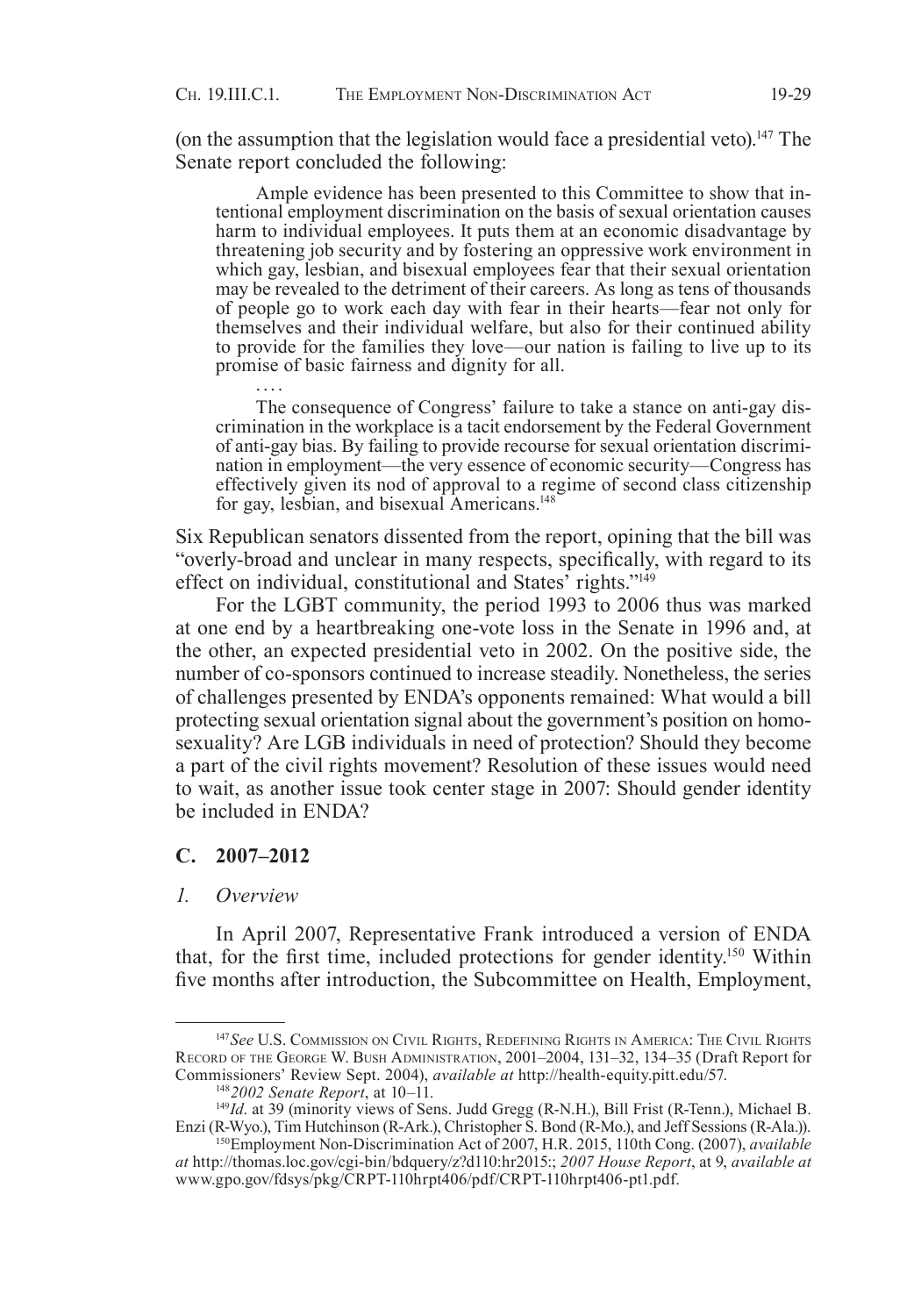Labor, and Pensions of the House Committee on Education and Labor (House HELP Subcommittee) held a hearing on the bill.<sup>151</sup>

Just over three weeks later, Frank introduced a second version of ENDA that did not contain protections for gender identity152 and a third version that contained protections for gender identity only.153 This strategic decision resulted in a seismic fracture between LGBT advocacy groups. It also led four Democratic representatives to issue a dissent from the majority view in the House Committee on Education and Labor's report on ENDA, taking the position that gender identity should be included.154 The House would pass the gender identity–free version of ENDA later in 2007 and take no action on the gender identity–only bill.

After the House HELP Subcommittee held a 2008 hearing on the topic of transgender Americans,155 all subsequent versions of ENDA have included protection against gender identity discrimination. During the following four years, three more hearings would be held on ENDA: in the House in September 2009<sup>156</sup> and in the Senate in November 2009<sup>157</sup> and June 2012.<sup>158</sup>

## *2. 2007–2008 Gender Identity Debate: House Hearings, Report, and Vote*

After spending 10 years lining up nearly all the major LGBT advocacy groups to support a "gender identity–inclusive" version of ENDA, transgender advocates were able to garner the support of the lone significant—and

<sup>151</sup>*The Employment Non-Discrimination Act of 2007: Hearing on H.R. 2015 Before the Subcommittee on Health, Employment, Labor and Pensions of the U.S. House of Representatives Committee on Education and Labor*, Serial No. 110–60 (Sept. 5, 2007), *available at* www.gpo.gov/ fdsys/pkg/CHRG-110hhrg37637/pdf/CHRG-110hhrg37637.pdf [hereinafter *2007 House Hearing*].

<sup>152</sup>Employment Non-Discrimination Act of 2007, H.R. 3685, 110th Cong. (2007), *available at* http://thomas.loc.gov/cgi-bin/bdquery/z?d110:hr3685:; *2007 House Report*, at 9.

<sup>153</sup>H.R. 3686, 110th Cong. (2007), *available at* http://thomas.loc.gov/cgi-bin/bdquery/ z?d110:hr3686:. This bill did not refer to the legislation as "ENDA."

<sup>154</sup>*2007 House Report*, at 44–45 (dissenting views of Reps. Rush Holt (D-N.J.), Yvette Clarke (D-N.Y.), Linda Sánchez (D-Cal.), and Dennis Kucinich (D-Ohio)).

<sup>155</sup>*An Examination of Discrimination Against Transgender Americans in the Workplace: Hearing Before the Subcommittee on Health, Employment, Labor and Pensions of the U.S. House of Representatives Committee on Education and Labor*, Serial No. 110–99 (June 26, 2008), *available at* www.gpo.gov/fdsys/pkg/CHRG-110hhrg43027/pdf/CHRG-110hhrg43027. pdf [hereinafter *2008 House Hearing*]. The video recording of the hearing is available at http:// edwork.edgeboss.net/wmedia/edwork/help/help062608.wvx.

<sup>156</sup> *2009 House Hearing*, *available at* www.gpo.gov/fdsys/pkg/CHRG-111hhrg52242/ pdf/CHRG-111hhrg52242.pdf *and* http://democrats.edworkforce.house.gov/hearing/hr-3017 employment-non-discrimination-act-2009. The video recording of the hearing is available at http://edwork.edgeboss.net/wmedia/edwork/fc/fc092309.wvx.

<sup>157</sup>*The Employment Non-Discrimination Act of 2009: Ensuring Opportunity for All Americans*, *Hearing on S. 1584 Before the U.S. Senate Committee on Health, Education, Labor, and Pensions,* S. Hearing No. 111-1134 (Nov. 5, 2009), *available at* www.gpo.gov/fdsys/pkg/CHRG-111shrg75804/pdf/CHRG-111shrg75804.pdf [hereinafter *2009 Senate Hearing*]. The video recording of the hearing and the prepared statements submitted by the witnesses who testified live are available at www.help.senate.gov/hearings/hearing/?id=030ecf2b-b2e5-5793-09e9-306e004d19fb.

<sup>158</sup>*2012 Senate Hearing*. The video recording of the hearing and the prepared statements submitted by the witnesses who testified live are available at www.help.senate.gov/hearings/ hearing/?id=bc503bd3-5056-9502-5da9-beea5048efc9.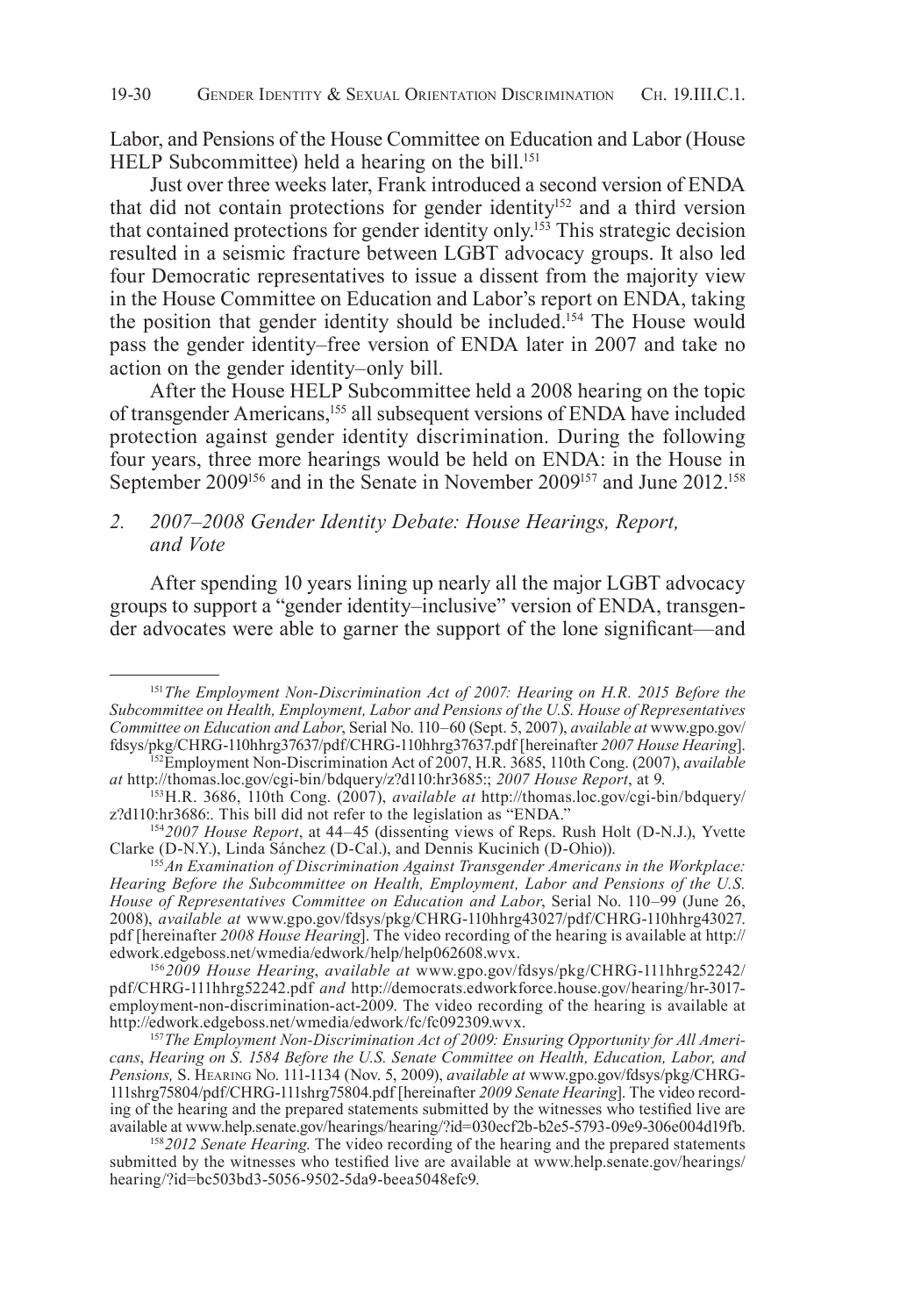politically influential—holdout: the HRC.<sup>159</sup> In August 2004, the HRC announced that its "board of directors took the historic step of adopting a policy that HRC would not support a version of [ENDA] that doesn't include gender identity or expression."160

## *a. 2007 House Hearing*

With the LGBT-advocacy community unified, the gender-inclusive version of ENDA was introduced in the House in April 2007.161 By the time the House HELP Subcommittee held its hearing in September 2007, the issue of including gender identity had already made headlines across the country and most realized that it would dominate the hearing. Although marriage was an issue,<sup>162</sup> the attention to gender identity brought two other issues to the fore in the 2007 hearing: bathrooms and dress codes. Diane Gramley, the president of the American Family Association of Pennsylvania, submitted a letter about what was, in her view, the absurdity of the government forcing employers to allow men to use women's bathrooms (although, as transgender advocates would also explain, the law would mandate bathroom access consistent with an individual's gender identity). She asked, "When in our nation's history has the government forced employers to permit men to use the women's restroom or vice versa?"163 She went on to argue that "radical transgender activists will . . . demand full 'inclusion' in all shower facilities."164

 $162$  By 2007, one state (Massachusetts) had authorized equal marriage rights for same-sex couples and more than a majority of states had amended their laws to define marriage as the union of one man and one woman. Numerous courts were also in the midst of hearing cases about marriage equality and, for the most part, rejecting the claims. *See*, *e.g.*, Hernandez v. Robles, 7 N.Y.3d 338, 855 N.E.2d 1, 821 N.Y.S.2d 770 (2006) (holding that the New York Constitution does not require the recognition of same-sex marriages). See Chapter 20 (Survey of State Laws Regarding Gender Identity and Sexual Orientation Discrimination in the Workplace).

Because of the burgeoning debate among American voters regarding marriage equality, Wendy Wright, President of the Concerned Women for America, submitted written testimony to the House that "[m]arriage as an institution will be undermined if ENDA is enacted." *2007 House Hearing*, at 75, *available at* www.gpo.gov/fdsys/pkg/CHRG-110hhrg37637/pdf/CHRG-110hhrg37637.pdf (statement of Wendy Wright, President, Concerned Women for America). Representative Emanuel Cleaver II (D-Mo.) spoke of the opposition focusing on ENDA being "some kind of an attack on family values." *Id.* at 15 (remarks of Rep. Emanuel Cleaver). He continued to argue that although he is "certainly pro-marriage . . . [ENDA is not about] whether a state should recognize an individual's right to marry." *Id.* at 16.

<sup>163</sup>*2007 House Hearing*, at 74 (statement of Diane Gramley, President, American Family Association of Pennsylvania).

164*Id.* Gender-segregated facilities are discussed extensively in Chapters 36 (Gender-Segregated Facilities) and 42 (The "Bathroom Bill" Security Concerns Debunked).

<sup>159</sup>*A Defining Moment*, at 161–62.

<sup>160</sup>Cheryl Jacques, *Putting the "T" into ENDA: HRC's Board Has Decided Not to Support ENDA Without Transgender Protections. It's the Right and Pragmatic Thing to Do*, Wash. Blade (Aug. 13, 2004), *available at* http://web.archive.org/web/20060220001630/http://washblade. com/2004/8-13/view/columns/putting.cfm. Ms. Jacques was president of the HRC at the time.

<sup>161</sup>*A Defining Moment,* at 162–63; Angela Clements, *Sexual Orientation, Gender Nonconformity, and Trait-Based Discrimination: Cautionary Tales From Title VII & an Argument for Inclusion*, 24 BERKELEY J. GENDER L. & JUST. 166, 168-69 (2009), *available at* www.law. berkeley.edu/files/chefs/Clements\_Sexual\_Orientation.pdf.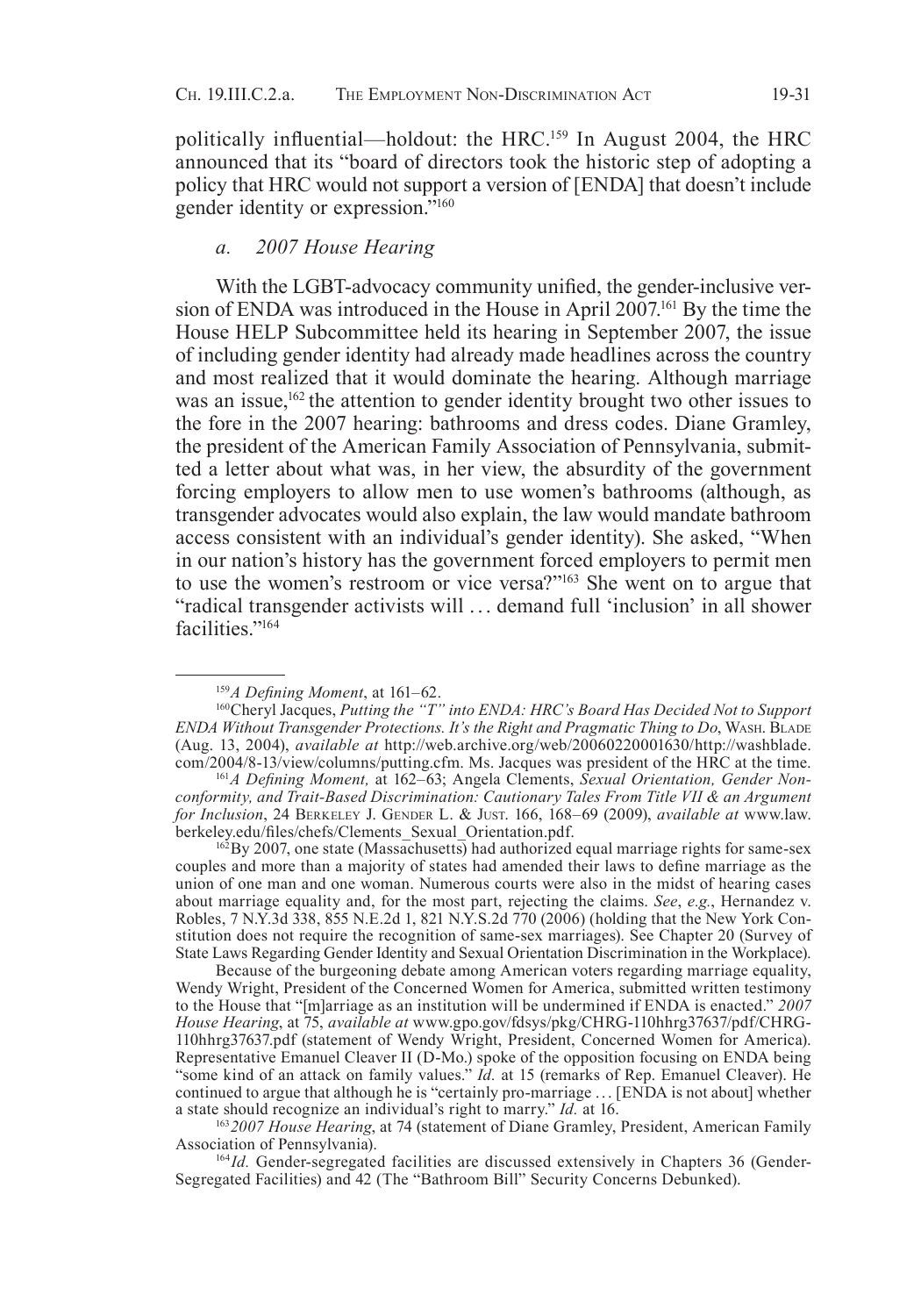Lawrence Lorber, a labor and employment lawyer with the national law firm Proskauer Rose, raised his own concerns about legal issues surrounding the inclusion of gender identity in the bill. First, he stated, "[i]t is simply unclear how a reasonable dress code can coexist with the added, indefinite classifications of self-perceived gender identity."165 He also argued that *Price Waterhouse v. Hopkins*,<sup>166</sup> decided in 1989, "would seem to adequately deal with the issue raised by the addition of gender identity into the proposed legislation."167 *Price Waterhouse* involved a female plaintiff who prevailed in a discrimination lawsuit based on a sex-stereotyping theory—she had been denied partnership at a major accounting firm based in part on views that her personality was too abrasive and she did not dress femininely enough.<sup>168</sup> Indeed, since her victory, a growing number of jurisdictions have used *Price Waterhouse* to protect transgender, as well as LGB, individuals based on their nonconformity with gender stereotypes.<sup>169</sup>

Supporters of a gender identity–inclusive ENDA would rely on the same arguments that had been made about prohibiting discrimination against LGB people: that they are discriminated against and that all Americans have the right to be judged on their work performance and not on non-work-related indicia. The underlying studies of transgender individuals had not been done by 2007, however, and this would affect the crucial testimony heard by Congress. M.V. Lee Badgett, a professor of economics at the University of Massachusetts Amherst, testified that although "national studies have not been done on gender identity discrimination, ... 11 recent local surveys of transgender people have found that at least 20 percent, and as many as 57 percent, report having experienced some form of employment discrimination."170 Unfortunately, this data barely touched on the significant discrimination against transgender individuals. Later studies would show that 90 percent of transgender individuals had experienced harassment or mistreatment on the job.<sup>171</sup> Further, transgender individuals are twice as

<sup>165</sup>*2007 House Hearing* at 38 (statement of Lawrence Z. Lorber, Partner, Proskauer Rose, LLP). It should be noted that numerous jurisdictions have upheld the right of gender-affirmed workers to dress in accordance with their gender identity. See Chapters 20 (Survey of State Laws Regarding Gender Identity and Sexual Orientation Discrimination in the Workplace) and 35 (Appearance, Dress, and Grooming Codes).

<sup>166490</sup> U.S. 228, 49 FEP 954 (1989).

<sup>167</sup>*2007 House Hearing*, at 37, *available at* www.gpo.gov/fdsys/pkg/CHRG-110hhrg37637/ pdf/CHRG-110hhrg37637.pdf.

<sup>168</sup>*Price Waterhouse*, 490 U.S. at 234–35. *Price Waterhouse* is discussed extensively in Chapters 14 (Title VII of the Civil Rights Act of 1964) and 39 (Law and Culture in the Making of *Macy v. Holder*).

<sup>169</sup> See Chapters 14 (Title VII of the Civil Rights Act of 1964) and 20 (Survey of State Laws Regarding Gender Identity and Sexual Orientation Discrimination in the Workplace).

<sup>170</sup> *2007 House Hearing*, at 39 (statement of M.V. Lee Badgett, Associate Professor, University of Massachusetts; Research Director, The Institute for Gay and Lesbian Strategic Studies).

<sup>171</sup>*See, e.g.*, Crosby Burns & Jeff Krehely, *Gay and Transgender People Face High Rates of Workplace Discrimination and Harassment*, Center for American Progress (June 2, 2011), *available at* www.americanprogress.org/issues/2011/06/workplace\_discrimination.html. See Chapter 40 (Employment Discrimination Against LGBT People: Existence and Impact) for more robust data documenting the existence of discrimination against transgender individuals that has been accumulated subsequent to the 2007 hearing.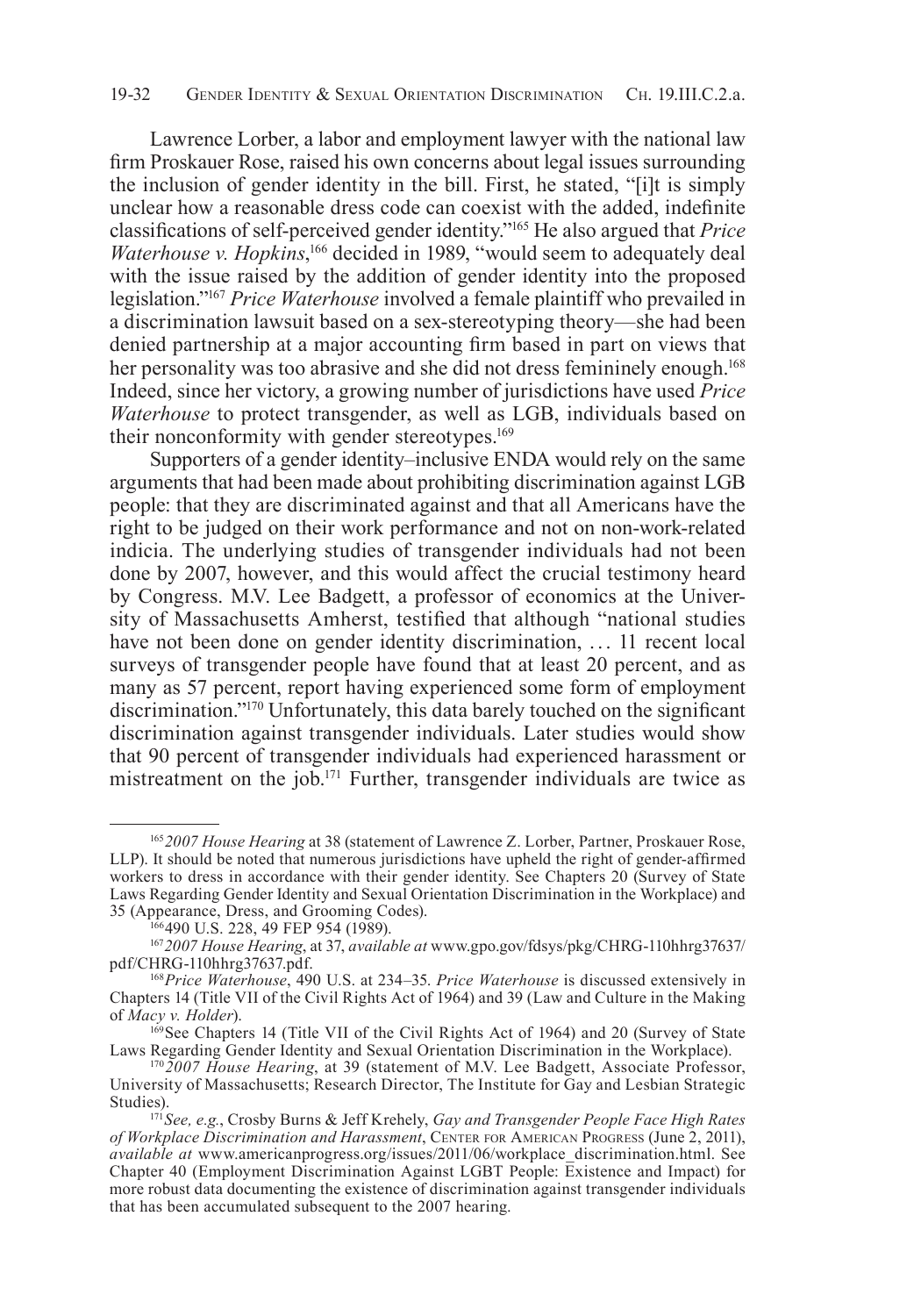likely to be found below the federal poverty line, much more so than studies showed for LGB individuals.<sup>172</sup>

The business community was represented at the hearing by Kelly Baker, Vice President for Diversity at General Mills, who explained the following:

We know that providing an environment where people of different backgrounds and lifestyles can grow and thrive is essential to our long-term success. In our business, innovation is the key to survival. People with diverse experiences and backgrounds bring different and uniquely valuable perspec- tives and solutions. This diversity drives innovation. That's why we support any practice or public policy that encourages bringing diversity to the table.<sup>173</sup>

Her testimony was buttressed in the hearing record by an exhibit showing that the Business Coalition for Workplace Fairness, which at the time consisted of more than 100 large and small companies, supported ENDA.174

But the fear and hostility toward transgender individuals that presented themselves in the 2007 House hearing shook the confidence of some supporters of a gender identity–inclusive ENDA. However, nine days after the hearing, at a major transgender conference, the HRC's president reaffirmed the organization's firm commitment to a gender identity–inclusive ENDA: "We try to walk a thin line in terms of keeping everything in play, and making sure that we move forward but always being clear that we absolutely do not support and in fact oppose any legislation that is not absolutely inclusive."<sup>175</sup>

Less than two weeks later, on September 27, 2007, Representative Frank introduced the version of ENDA that did not contain protections for gender identity. On October 2, 2007, the HRC's Board of Directors issued a statement that "we are not able to support, nor will we encourage Members of Congress to vote against, the newly introduced sexual orientation only bill."<sup>176</sup> This statement was in sharp contrast to the joint letter that many other LGBT advocacy groups sent to Congress the day before, advising, "We oppose legislation that leaves part of our community without protections and basic security that the rest of us are provided."177 Despite saying it would

<sup>&</sup>lt;sup>172</sup>See, e.g., Nico Sifra Quintana, *Poverty in the LGBT Community*, CENTER FOR AMERICAN Progress (July 1, 2009), *available at* www.americanprogress.org/issues/2009/07/lgbt\_rights.html.

<sup>173</sup>*2007 House Hearing*, at 33, *available at* www.gpo.gov/fdsys/pkg/CHRG-110hhrg37637/pdf/ CHRG-110hhrg37637.pdf (statement of Kelly Baker, Vice President, Diversity, General Mills, Inc.)

<sup>174</sup>*Id*. at 70–71 (two-page listing of employers supporting ENDA).

<sup>175</sup>*Speech of Joe Solmonese*, Southern Comfort Conference video (Sept. 14, 2007), *available at* www.youtube.com/watch?v=p-6ZoNJj-bU.

<sup>176</sup>Chris Johnson, *Human Rights Campaign Board of Directors Votes to Reaffirm 2004 Policy on ENDA*, HRC Back Story (Oct. 2, 2007), *available at* http://web.archive.org/ web/20080919032018/http://www.hrcbackstory.org/2007/10/human-rights-ca.html (internal quotation marks omitted).

<sup>&</sup>lt;sup>177</sup>Letter From the United ENDA Coalition to the U.S. House of Representatives (Oct. 1, 2007), *available at* www.thetaskforce.org/activist\_center/ENDA\_oct1\_letter, www.thetaskforce. org/enda07/tools/united\_enda\_materials\_1.pdf, *or* http://web.archive.org/web/20071016041813/ http://unitedenda.org. On the same day, some of these same groups and the HRC sent a letter to the chair of the House Education and Labor Committee, opposing "the [mistaken] strategy and process by which the" the sexual orientation only bill was introduced and scheduled for markup on October 2, 2007. Letter From Human Rights Campaign and Eighteen Other Organizations to Hon. George Miller, Chairman, Committee on Education and Labor, U.S. House of Representatives (Oct. 1, 2007), *available at* www.civilrights.org/advocacy/letters/2007/enda-strategy.html *or* http://web.archive.org/web/20081101074717/http://www.hrc.org/documents/LCCR-ENDA.pdf.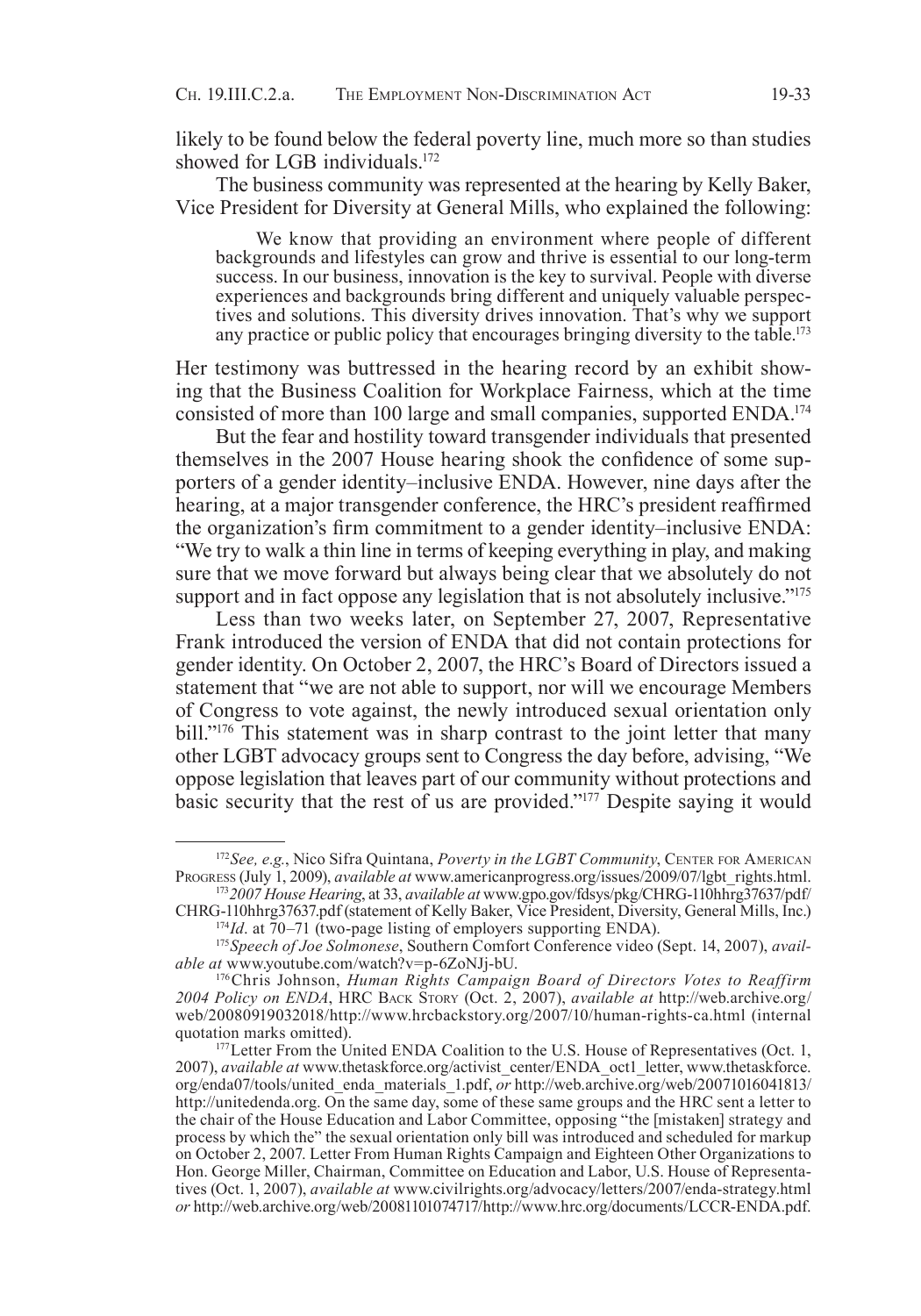not support the sexual-orientation-only version of ENDA, a month later, the HRC came out in support of that version.<sup>178</sup>

### *b. 2007 House Report*

On October 22, 2007, the House Education and Labor Committee issued a report in support of the gender identity–free version of ENDA.179 The report made it clear that ENDA "would create no 'special rights,' but will guarantee equal rights" to LGB individuals.180 The report pointed to the fact that numerous religious faiths oppose discrimination based on sexual orientation and cited the comment of Representative Emanuel Cleaver II (D-Mo.), who is also a minister, that "no one has yet explained to me how keeping someone from gaining equal consideration based on their individual skill set to obtain lawful employment pleases God."181 As noted earlier, four Democratic representatives dissented from the report because of the exclusion of gender identity from ENDA.182 Eight Republican representatives dissented, arguing that the bill "fail[ed] to protect the hiring prerogatives of religious schools," "provide[d] vague prohibitions based on 'perceived' sexual orientation," and would impair "[p]olicies conditioning employment on marriage."<sup>183</sup>

## *c. 2007 House Vote*

In spite of the controversy over the exclusion of gender identity, in November 2007 ENDA passed the House by a vote of 235 to 184.<sup>184</sup> The Senate did not take any action on ENDA, however, which prevented ENDA from becoming law.

## *d. 2008 House Hearing*

The proponents of a gender identity–inclusive bill began to assemble the evidence and show that transgender individuals needed to be included in ENDA. In June 2008, the House HELP Subcommittee held another hearing, titled "An Examination of Discrimination Against Transgender Americans in the Workplace."185 Representative Robert Andrews (D-N.J.), the chair of

<sup>&</sup>lt;sup>178</sup>Letter From Human Rights Campaign and Eight Other Organizations to U.S. House of Representatives (Nov. 6, 2007), *available at* www.civilrights.org/advocacy/letters/2007/ enda-lccr-sign-on-letter.html *or* http://web.archive.org/web/20081106234215/http://www.hrc. org/documents/LCCRENDASupportletter.pdf.

<sup>179</sup> *2007 House Report*, *available at* www.gpo.gov/fdsys/pkg/CRPT-110hrpt406/pdf/ CRPT-110hrpt406-pt1.pdf.

<sup>180</sup>*Id*. at 11.

<sup>&</sup>lt;sup>181</sup>*Id*. at 27 (internal quotation marks omitted).

<sup>182</sup>*Id*. at 44–45 (dissenting views of Reps. Rush Holt (D-N.J.), Yvette Clarke (D-N.Y.), Linda Sánchez (D-Cal.), and Dennis Kucinich (D-Ohio)).

<sup>183</sup>*Id*. at 53, 56–57 (minority views of Reps. Howard P. McKeon (R-Cal.), Pete Hoekstra (R-Mich.), Mark Souder (R-Ind.), Joe Wilson (R-S.C.), John Kline (R-Minn.), Cathy McMorris Rodgers (R-Wash.), Tom Price (R-Ga.), Charles W. Boustany, Jr. (R-La.), David Davis (R-Tenn.), and Tim Walberg (R-Mich.)).

<sup>&</sup>lt;sup>184</sup>U.S. House Roll Call Vote Summary on H.R. 3685, Nov. 7, 2007 (Employment Non-Discrimination Act of 2007), *available at* http://clerk.house.gov/evs/2007/roll1057.xml.

<sup>185</sup>*2008 House Hearing*, *available at* www.gpo.gov/fdsys/pkg/CHRG-110hhrg43027/pdf/ CHRG-110hhrg43027.pdf.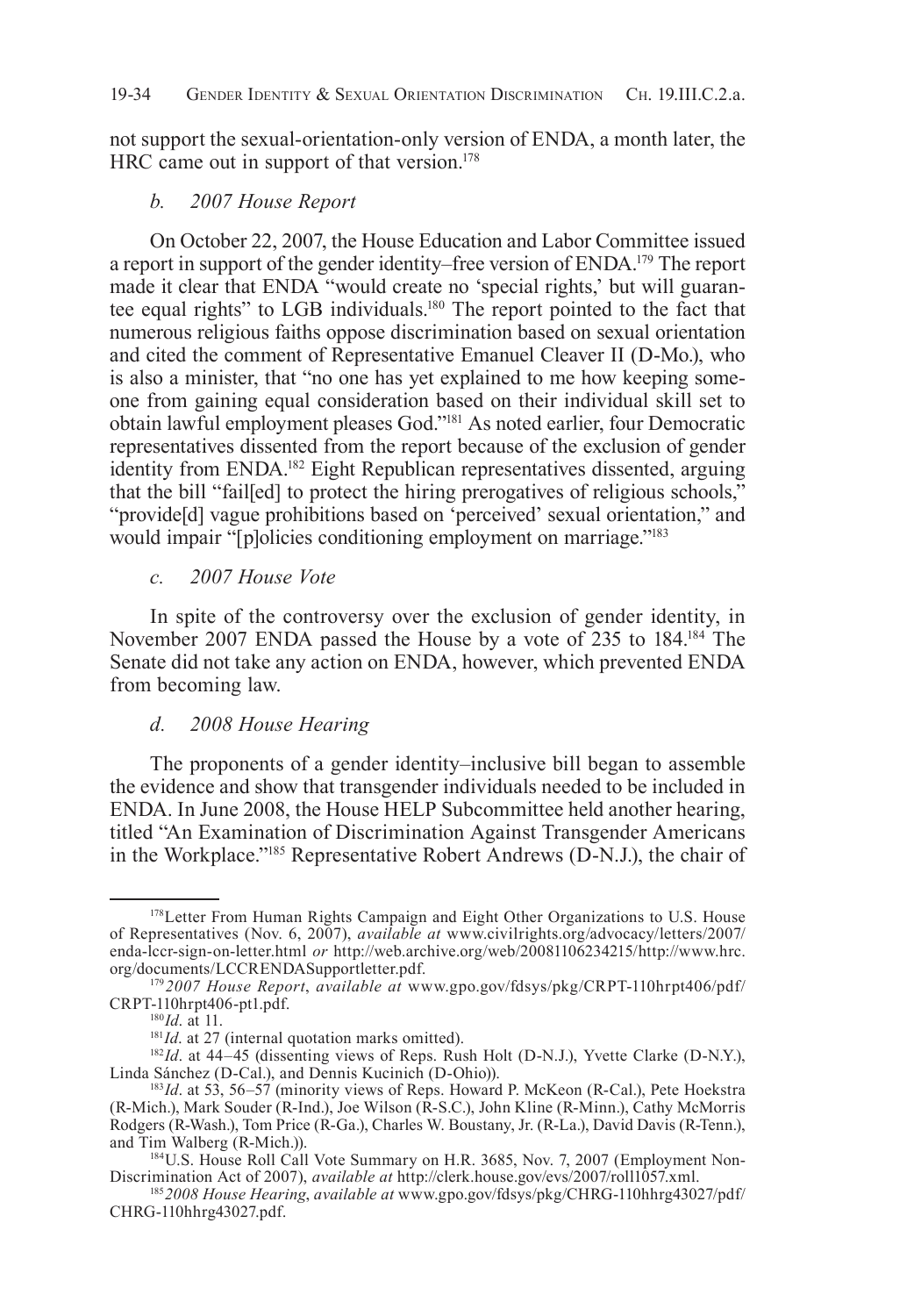the subcommittee, started his remarks with a clear statement of purpose: "[T]here is context for this hearing . . . . It needs to be . . . reminded[] that the bill that passed the House . . . did not include protection for transgender people. I believe it should have."186 For the first time, transgender individuals were invited to testify before Congress regarding ENDA, including Shannon Price Minter, Legal Director of the National Center for Lesbian Rights; Diego Miguel Sanchez, Director of Public Relations & External Affairs for the AIDS Action Committee; Diane Schroer, a retired Colonel in the U.S. Army (Ret.) and successful plaintiff in *Schroer v. Billington*; 187 and Sabrina Marcus Taraboletti, an aeronautics engineer. Their professional accomplishments and personal demeanor were in sharp contrast to the stereotypical image that many people had about who transgender people are.<sup>188</sup>

The behind-the-scenes maneuvering that led to the removal of gender identity from ENDA in 2007 became an issue in litigation that Schroer had brought—and ultimately won—in challenging discrimination she faced from the Library of Congress. That litigation and the ramifications of the maneuvering in her case are discussed in Chapter 14 (Title VII of the Civil Rights Act of 1964), Section IV.C.

### *3. 2009 House and Senate Hearings*

Appreciating that its unsuccessful political gambit had alienated the majority of LGBT advocates and a significant portion of the LGBT community, the HRC reverted to its fully inclusive ENDA position in March 2009, stating the following:

It's the policy of HRC that the organization will only support an inclusive ENDA. In 2007 House leadership informed us that there were insufficient votes to pass an inclusive bill, so they decided to vote on a sexual orientation only bill. We made a one time exception to our policy in 2007 because we strongly believed that supporting this vote would do more to advance inclusive legislation. We will not support such a strategy again. We look forward to Congress sending President [Barack] Obama a fully inclusive ENDA for his signature.<sup>189</sup>

### *a. 2009 House Hearing*

With the HRC on board and both Houses of Congress introducing the gender identity–inclusive version of ENDA in 2009, support for ENDA appeared to be growing. During the September 2009 House Education and Labor Committee hearing, Vandy Beth Glenn testified before Congress

<sup>&</sup>lt;sup>186</sup>Id. at 2 (remarks by Rep. Robert E. Andrews, Subcommittee Chairman).

<sup>187577</sup> F. Supp. 2d 293, 104 FEP 628 (D.D.C. 2008). The landmark *Schroer* litigation is discussed at length in Chapter 14 (Title VII of the Civil Rights Act of 1964).

<sup>188</sup>The video recording of the hearing is available at http://edwork.edgeboss.net/wmedia/ edwork/help/help062608.wvx.

<sup>189</sup>Human Rights Campaign, *HRC Board ENDA Policy*, *available at* http://web.archive.org/ web/20090328133426/http://www.hrc.org/issues/workplace/12346.htm. The policy is undated, but apparently was posted on March 25, 2009. *See* Bil Browning, *Breaking: HRC Board Issues Statement on New ENDA Policy*, Bilerico Project (Mar. 25, 2009), *available at* www.bilerico. com/2009/03/breaking\_hrc\_board\_issues\_statement\_on\_n.php.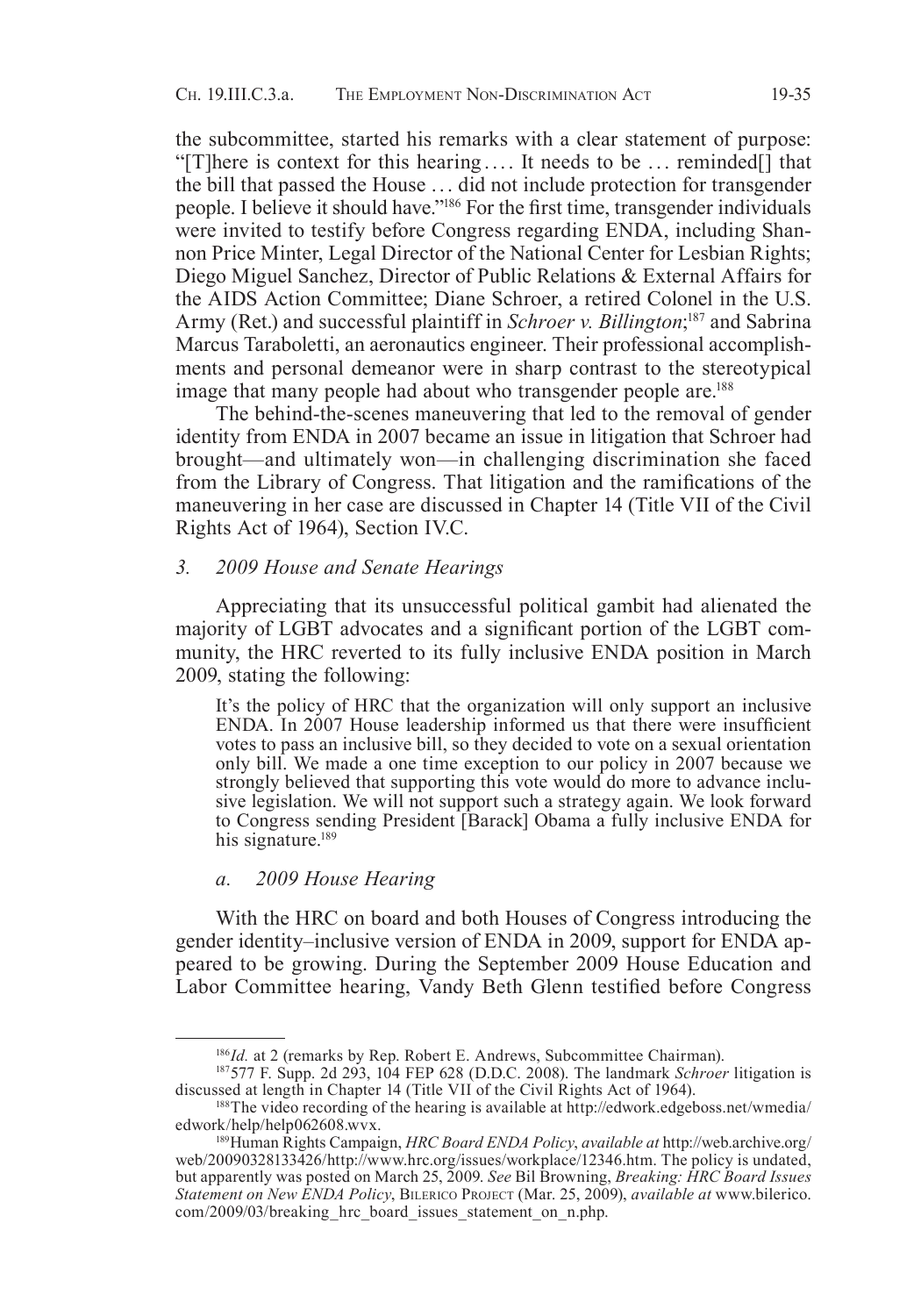about her termination from work when she came out as a gender-affirmed woman.190 In addition, EEOC Acting Chairman Stuart Ishimaru testified in support of ENDA on behalf of the Obama administration:

I have found in the other areas that Congress has covered by the civil rights laws . . . that prejudice often is overcome by exposure to other people. And in the workplace I have found, during my time at the EEOC, people are working with people of different races, people of different genders, people of different religions. And they find that they have common interests, common hopes, common dreams and aspirations. And from that, they learn that people aren't that different from themselves. And I am hopeful that enactment of legislation that will prohibit discrimination on the basis of sexual orientation and gender identity will do the same type of thing here.<sup>191</sup>

Camille Olson, a labor and employment lawyer from the national law firm Seyfarth Shaw, testified without taking a position on ENDA. Instead, she highlighted six areas in which she felt the bill needed clarification, involving duplicate claims, disparate impact claims, remedies, the trigger for an employer's affirmative obligations with respect to gender identity, the definition of a gender transition, and gender-segregated facilities.<sup>192</sup>

### *b. 2009 Senate Hearing*

Then, in November 2009, the Senate HELP Committee heard testimony from several witnesses.193 Thomas Perez, the Assistant Attorney General overseeing the federal Department of Justice's Civil Rights Division, cited the critical need for ENDA:

The Civil Rights Division regularly hears from individuals describing the same kind of hostility, bigotry, and hatred based on sexual orientation or gender identity that other groups faced for much of our history. There's nothing more frustrating for a law enforcement officer than to hear a horrific tale and to tell that person, "You have been wronged, and there's nothing I can do for you." That is a horrible feeling, whether it's hate crimes or whether it is discrimination in the workplace. This bill is going to enable us to correct that.<sup>194</sup>

And in 2009, a Gallup poll showed that 67 percent of Americans agreed that employees should receive health insurance and other employment-related

<sup>190</sup> *2009 House Hearing*, at 31–34, *available at* www.gpo.gov/fdsys/pkg/CHRG-111hhrg52242/pdf/CHRG-111hhrg52242.pdf (statement of Vandy Beth Glenn). The video recording of her testimony is available at http://edwork.edgeboss.net/wmedia/edwork/fc/fc092309.wvx. In Chapter 6 (*Glenn v. Brumby*: Forty Years After *Grossman*), Glenn recounts her termination and her successful, landmark litigation—*Glenn v. Brumby*, 663 F.3d 1312, 113 FEP 1543 (11th Cir. 2011)—which resulted in her reinstatement.

<sup>&</sup>lt;sup>191</sup>2009 House Hearing, at 14 (statement of Stuart J. Ishimaru, Acting Chairman, U.S. Equal Employment Opportunity Commission) (formatting modified).

<sup>192</sup>*Id.* at 34–44 (statement of Camille A. Olson, Partner, Seyfarth Shaw, LLP).

<sup>193</sup>*2009 Senate Hearing, available at* www.gpo.gov/fdsys/pkg/CHRG-111shrg75804/pdf/ CHRG-111shrg75804.pdf*.* The video recording of the hearing and the prepared statements submitted by the witnesses who testified live are available at www.help.senate.gov/hearings/ hearing/?id=030ecf2b-b2e5-5793-09e9-306e004d19fb.

<sup>&</sup>lt;sup>194</sup>*Id.* at 6 (statement of Thomas E. Perez, Assistant Attorney General, Civil Rights Division, U.S. Department of Justice). In July 2013, Perez became Secretary of the U.S. Department of Labor.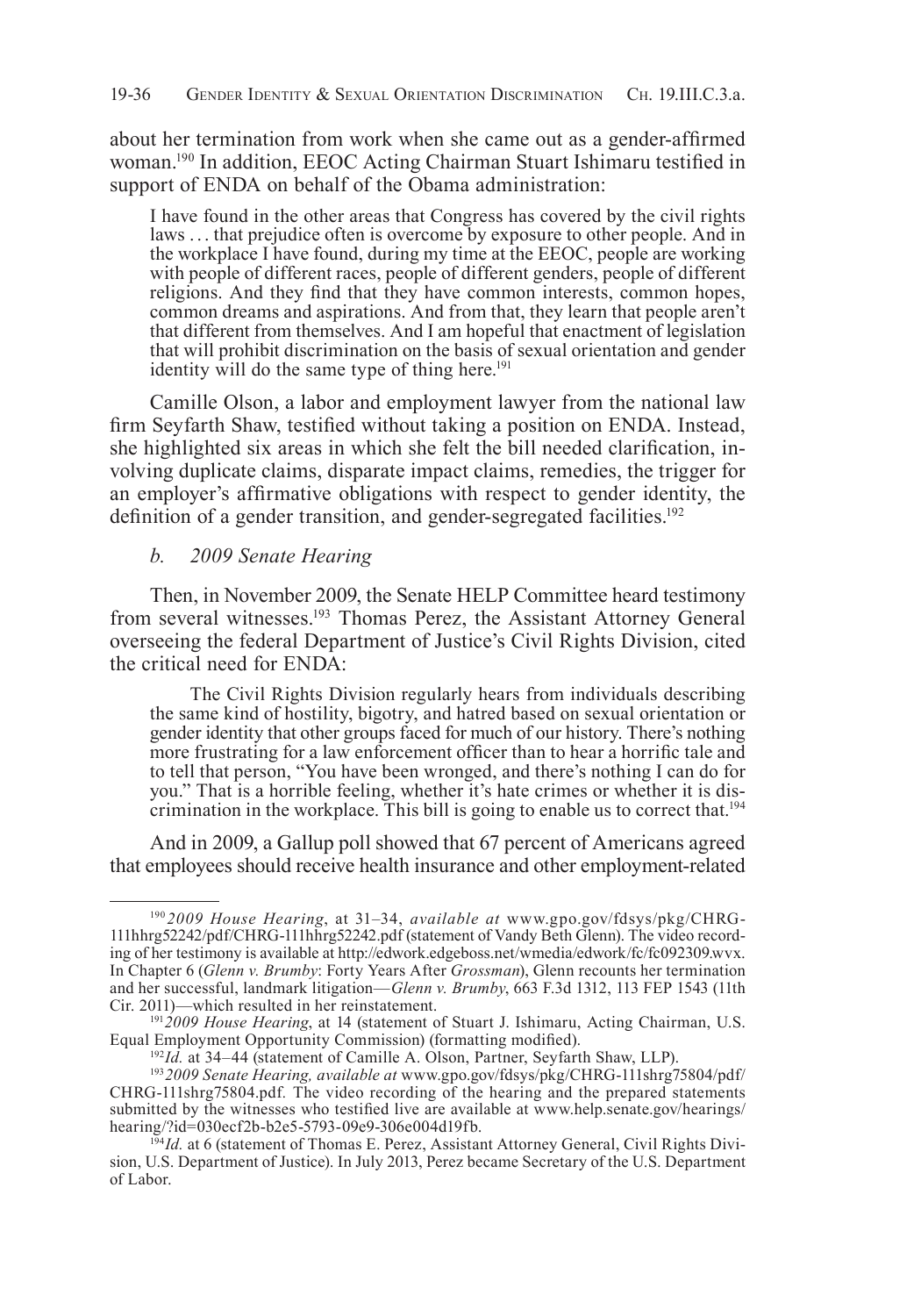benefits for their same-sex partners.195 Further, businesses had increasingly begun to realize the economic benefits from banning employment discrimination based on sexual orientation and, in some cases, gender identity as well. Eighty-five percent of Fortune 500 companies barred discrimination based on sexual orientation, and more than one third barred discrimination based on gender identity.196 In addition, there was an explosion of witnesses testifying before Congress about their support for ENDA and the economic advantages of nondiscrimination, including a representative from Nike, who spoke on behalf of a coalition of more than 80 leading companies that supported ENDA.<sup>197</sup> The previous perceived deficiency in documenting evidence of employment discrimination against LGBT individuals was cured by the Williams Institute at the UCLA School of Law. Brad Sears, the Institute's Executive Director, testified and presented to Congress an extensive report, *Documenting Discrimination on the Basis of Sexual Orientation and Gender Identity in State Employment*. 198

## *4. 2012 Senate Hearing*

With the foundation set by the 2009 hearings, widespread positive news stories about who transgender people are, and evidence that nearly three quarters of Americans support legislation protecting the LGBT community in the workplace, $199$  by  $2012$  it appeared the time for enacting ENDA had

<sup>195</sup>Jeffrey M. Jones, *Majority of Americans Continue to Oppose Gay Marriage* (May 27, 2009), *available at* www.gallup.com/poll/118378/majority-americans-continue-opposegay-marriage.aspx. Note that as of July 2013, Gallup reports that 77% of Americans support health insurance and other employment-related benefits for their same-sex partners and 54% support same-sex marriage. Gallup, *Gay and Lesbian Rights, available at* www.gallup.com/ poll/1651/gay-lesbian-rights.aspx (new poll results added periodically; inclusive of July 2013 poll results here).

<sup>196</sup>*See, e.g.*, *2009 House Hearing,* at 9, *available at* www.gpo.gov/fdsys/pkg/CHRG-111hhrg52242/pdf/CHRG-111hhrg52242.pdf (statement of Rep. Tammy Baldwin (D-Wis.)); *2009 Senate Hearing*, at 34–35 (statement of Virginia Nguyen, Diversity and Inclusion Team Member, Nike, Inc.). As explained in Section II.E. *supra*, by 2012 nearly 97% of the Fortune 500 companies voluntarily included sexual orientation in their employment nondiscrimination policies, and by 2013 61% of these companies also included gender identity in their nondiscrimination policies.

<sup>197</sup>*2009 Senate Hearing*, at 34–35 (statement of Virginia Nguyen, Diversity and Inclusion Team Member, Nike, Inc.). The current list of members of the Business Coalition for Workplace Fairness and the statements in support of ENDA that they have submitted to Congress are available at Business Coalition for Workplace Fairness, Members (Human Rights Campaign undated), www.hrc.org/resources/entry/business-coalition-for-workplace-fairness-members.

<sup>198</sup>*2009 House Hearing*, at 47–52 (statement of Brad Sears, Executive Director, UCLA School of Law Williams Institute). *See* Brad Sears et al., *Documenting Discrimination on the Basis of Sexual Orientation and Gender Identity in State Employment* (2009), *available at* http://williamsinstitute.law.ucla.edu/research/workplace/documenting-discrimination-on-thebasis-of-sexual-orientation-and-gender-identity-in-state-employment. Brad Sears and Christy Mallory also discuss this topic in Chapter 40 (Employment Discrimination Against LGBT People: Existence and Impact).

<sup>199</sup>Jeff Krehely, *Polls Show Huge Public Support for Gay and Transgender Workplace Protections,* Center for American Progress 1–2 (May 2011), *available at* www.americanprogress.org/wp-content/uploads/issues/2011/06/pdf/protection\_poll.pdf. The poll also showed that "9 of out 10 voters erroneously think that a federal law is already in place protecting gay and transgender people from workplace discrimination." *Id*. A 2008 Gallup poll showed that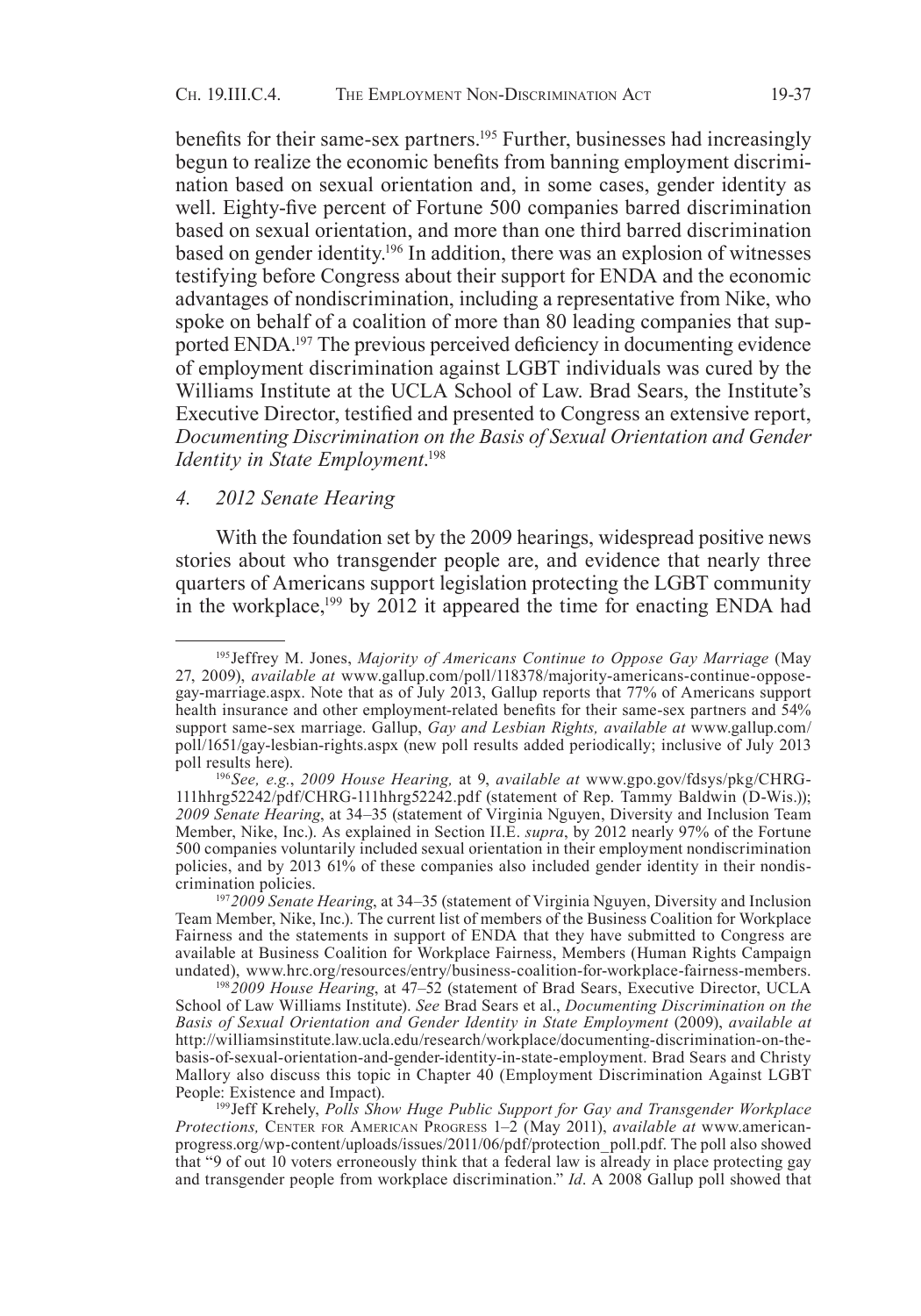come closer. Congressional gridlock, however, presented significant barriers for LGBT advocates and ENDA proponents. As a result, they began pursuing nonlegislative options. On April 2, 2012, 72 members of the House of Representatives sent President Obama a letter asking him to issue an executive order prohibiting federal contractors from discriminating in the workplace on the basis of sexual orientation or gender identity.200 However, Obama declined to do so, on the basis that he favored "lasting and comprehensive non-discrimination protections," such as ENDA.201

In June 2012, the Senate HELP Committee held the hearing in which Kylar Broadus spoke candidly of his experience with employment discrimination.202 It was also the hearing where a growing number of witnesses and a burgeoning set of data reinforced for members of Congress the continuing, significant need for federal protections for LGBT employees. For example, Professor Badgett provided updated data on the discrimination faced by LGBT individuals.203 Broadus' live testimony was supported by the written testimony of Rea Carey, Executive Director of the NGLTF, which a year earlier issued its groundbreaking report, *Injustice at Every Turn: A Report of the National Transgender Discrimination Survey*. 204 Later that month, the American Bar Association, which has supported a fully inclusive version of ENDA since 2006, urged Congress to enact ENDA, observing, "Whenever any of our basic civil rights are diminished or marginalized unjustifiably on the basis of personal characteristics, all of our basic civil rights are diminished and jeopardized."205

<sup>89%</sup> of Americans support equal employment rights for LGB people. Gallup, *Gay and Lesbian Rights, available at* www.gallup.com/poll/1651/gay-lesbian-rights.aspx (new poll results added periodically; viewed as of inclusion of July 2013 poll results).

<sup>200</sup>Chris Johnson, *72 Lawmakers to Obama: Sign ENDA Exec Order*, Wash. Blade (Apr. 3, 2012), *available at* www.washingtonblade.com/2012/04/03/72-lawmakers-to-obama-signenda-exec-order.

<sup>201</sup>*Press Briefing by [White House] Press Secretary Jay Carney* (Apr. 12, 2012), *available at* www.whitehouse.gov/the-press-office/2012/04/12/press-briefing-press-secretary-jaycarney-41212.

<sup>202</sup> *See 2012 Senate Hearing*, *available at* www.help.senate.gov/hearings/hearing/ ?id=bc503bd3-5056-9502-5da9-beea5048efc9; Kimberley McLeod, *Senate Hears from First Transgender Witness on Employment Non-Discrimination Act*, National Black Justice Coalition (June 13, 2012), *available at* http://nbjc.org/media-center/releases/broadus-firsttransgender-witness.

<sup>203</sup>*2012 Senate Hearing* (testimony of M.V. Lee Badgett, Research Director, UCLA Law School Williams Institute, and Director, University of Massachusetts Center for Public Policy and Administration). The text of Badgett's supplementary written statement is available at www. help.senate.gov/imo/media/doc/Badgett.pdf and http://williamsinstitute.law.ucla.edu/research/ workplace/testimony-s811-061212.

<sup>204</sup>*2012 Senate Hearing*, *available at* www.thetaskforce.org/downloads/release\_materials/ TF\_enda\_testimony\_061112.pdf (written statement of Rea Carey, Executive Director, National Gay and Lesbian Task Force). *See* Jaime M. Grant et al., Injustice at Every Turn: A Report of the National Transgender Discrimination Survey (2011), *available at* www.thetaskforce. org/reports\_and\_research/ntds.

<sup>205</sup>Letter From William T. (Bill) Robinson III, President, American Bar Association, to Hon. Tom Harkin, Chair, and Hon. Michael B. Enzi, Ranking Member, Committee on Health, Education, Labor & Pensions, U.S. Senate (June 21, 2012), *available at* www.americanbar.org/ content/dam/aba/uncategorized/GAO/2012june21\_enda\_l.authcheckdam.pdf.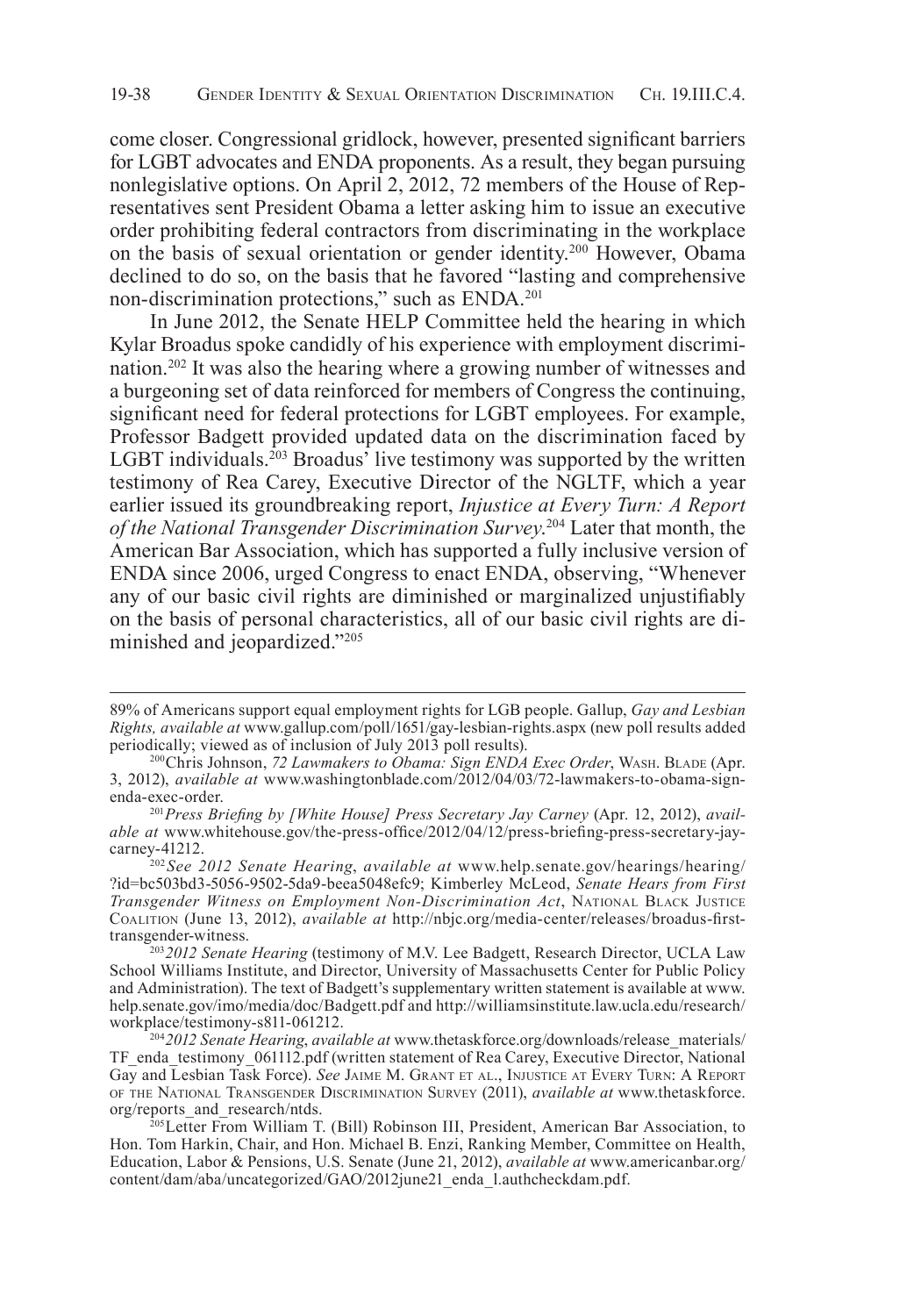#### **D. 2013**

With congressional inactivity continuing in the first few months of 2013, LGBT advocates and lawmakers revived the push for an executive order that would prohibit discrimination based on sexual orientation or gender identity by federal contractors. In February and March, 37 members of the Senate,<sup>206</sup> a coalition of 54 LGBT advocacy groups and their allies,<sup>207</sup> and 110 members of the House<sup>208</sup> each separately wrote to President Obama to ask him to reconsider issuing such an executive order. As of April 30, 2014, the White House had not taken action on these requests,<sup>209</sup> but it did so in July 2014. Interestingly, shortly before President Obama issued his July 2014 executive order, leading LGBT advocacy groups withdrew their support for ENDA. See the Editor's Note at the beginning of Chapter 17 of this treatise.

### *1. Differences Between the 2011 and 2013 Bills*

On April 25, 2013, the focus of lawmakers once again returned to the legislative arena. A bipartisan group of legislators introduced an updated version of ENDA in both the House of Representatives and the Senate.210 Substantively, the newly introduced version of ENDA differs little from the 2011 bill, although five provisions of the 2011 bill were removed before ENDA's reintroduction.211

The first and second removed provisions had reaffirmed the ability of an employer to (1) enforce policies that are not subterfuges to intentionally circumvent ENDA and (2) take adverse actions against employees charged with sexual harassment, provided that in both situations its policies are designed for and uniformly applied to all employees regardless of their sexual orientation or gender identity.<sup>212</sup> These provisions were deemed unnecessary given that ENDA itself would prohibit disparate treatment—i.e.,

<sup>206</sup>Letter From 37 U.S. Senators to President Barack Obama (Feb. 14, 2013), *available at* www.washingtonpost.com/r/2010-2019/WashingtonPost/2013/02/14/Editorial-Opinion/ Graphics/2.14.13ExecutiveOrder%20FINAL.pdf.

<sup>207</sup>Letter From 54 Pro-LGBT Equality Advocacy Groups to President Barack Obama Regarding Executive Order Adding LGBT Protections to Millions of Jobs (Feb. 20, 2013), *available at* www.scribd.com/doc/126448503/Letter.

<sup>208</sup>Chris Johnson, *110 House Lawmakers Call for ENDA Executive Order*, Wash. Blade (Mar. 20, 2013), *available at* www.washingtonblade.com/2013/03/20/110-house-lawmakerslatest-to-call-for-enda-executive-order.

<sup>209</sup>*See also* Chris Johnson, *Perez Says ENDA Executive Order Under Consideration*, Wash. Blade (Feb. 12, 2014), *available at* www.washingtonblade.com/2014/02/12/perez-saysenda-directive-issue-contemplated ("Labor Secretary Thomas Perez said [today] the issue of an executive order prohibiting anti-LGBT discrimination among federal contractors is something 'we continue to contemplate and work on . . . .' " ).

<sup>210</sup>Crosby Burns, *ENDA Once Again Introduced by Bipartisan Group of Lawmakers*, ThinkProgress (Apr. 25, 2013), *available at* http://thinkprogress.org/lgbt/2013/04/25/1923071/ enda-once-again-introduced-by-bipartisan-group-of-lawmakers.

<sup>211</sup>*Compare* Employment Non-Discrimination Act, S. 815, 113th Cong. §8 (2013) *with* Employment Non-Discrimination Act, S. 811, 112th Cong. §8 (2011). For ease of discussion, the 2011 version of ENDA will be referred to as S. 811 (2011).

 $212$ S. 811,  $\frac{$8(a)(1)-(2)(2011)}{212}$ .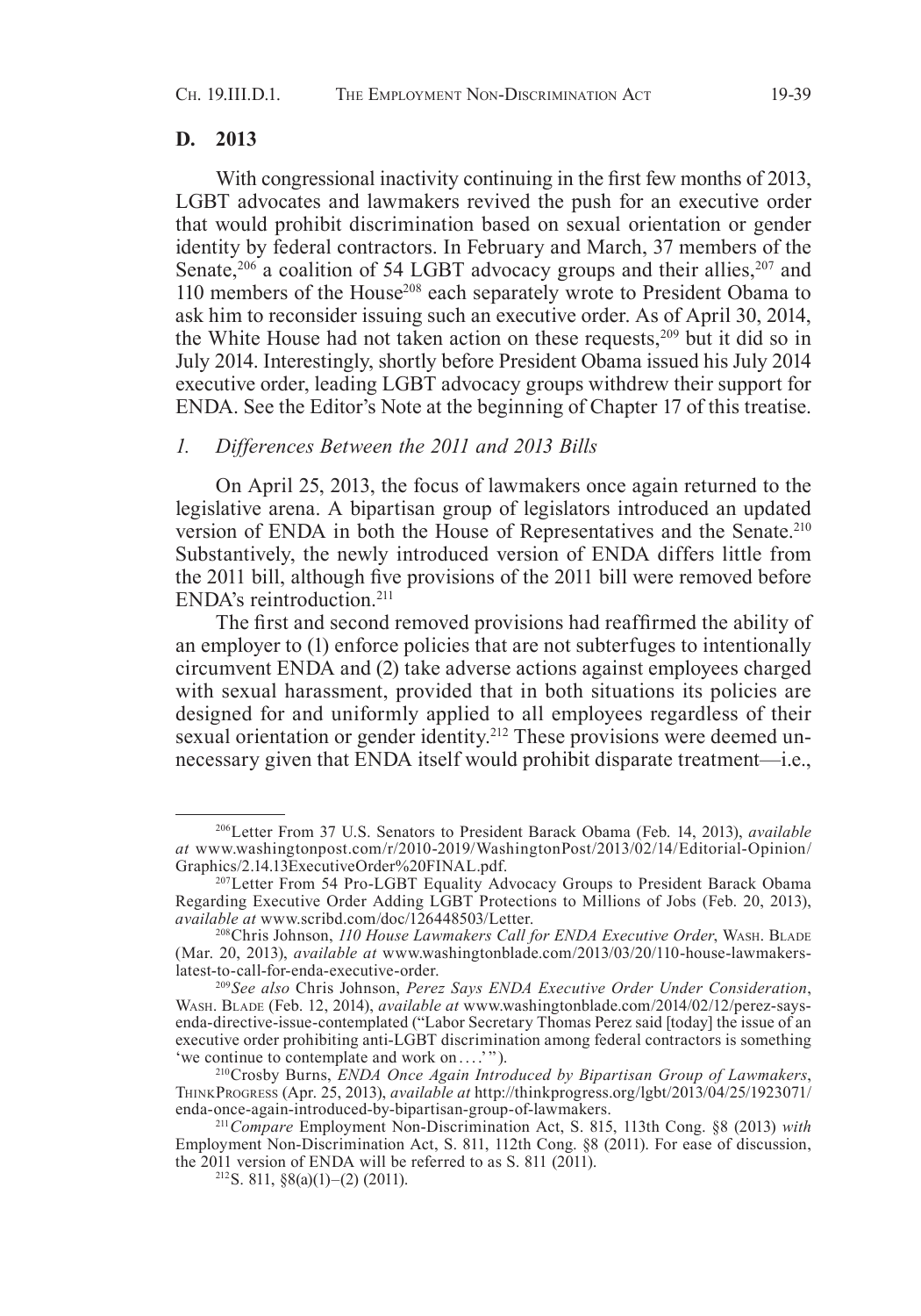intentional discrimination—based on sexual orientation or gender identity and given that ENDA does not limit the rights, remedies, or procedures available to individuals claiming discrimination prohibited by any other federal, state, or local law, such as Title VII's prohibition against sexual harassment.<sup>213</sup>

The third removed provision allowed employers to deny access to "shared shower or dressing facilities in which being seen unclothed is unavoidable" as long as an employer provided "reasonable access to adequate facilities not inconsistent with an employee's gender identity."214 Thus, under the 2013 version of ENDA, an employer who denies access to any shower or dressing facility on the basis of an employee's gender identity would violate ENDA, regardless of whether being seen unclothed is unavoidable or whether there are alternative facilities available.215 The removal of this provision is consistent with the guidance from governmental agencies, including the U.S. Office of Personnel Management, that once an employee going through a gender affirmation "has begun living and working full-time in the gender that reflects his or her gender identity, [employers] should allow access to restrooms and ... locker room facilities consistent with his or her gender identity."216

The fourth removed provision reserved the right of employers to treat unmarried and married couples differently for the purposes of employee benefits, and the fifth removed provision incorporated the definition of "married" from Section 3 of DOMA, which had limited marriages to those between a man and a woman.<sup>217</sup> Taken together, these two provisions would have allowed employers to deny same-sex couples—even if married under state law—the same benefits as different-sex married couples. The removal of these two provisions may have been in anticipation of the Supreme Court's then-forthcoming decision in the challenge to DOMA218 and the growing call for congressional action to repeal DOMA if the Court declined to find it unconstitutional<sup>219</sup>

 $217$ S. 811, §8(b)–(c) (2011).

218As explained earlier in this chapter, the Supreme Court issued its decision in June 2013, declaring DOMA unconstitutional. *See* United States v. Windsor, 570 U.S. \_\_\_, 133 S. Ct. 2675, 118 FEP 1417 (2013).

<sup>219</sup>*See*, *e.g*., Reid Pillifant, *[U.S. Senator Kirsten] Gillibrand Is "Quite Optimistic" About Repealing DOMA Soon*, Capital New York (June 18, 2013), *available at* www.capitalnewyork. com/article/politics/2013/06/8531044/gillibrand-quite-optimistic-about-repealing-doma-soon; President Bill Clinton, *It's Time to Overturn DOMA*, Wash. Post (Mar. 7, 2013), *available at* www.washingtonpost.com/opinions/bill-clinton-its-time-to-overturn-doma/2013/03/07/fc184408- 8747-11e2-98a3-b3db6b9ac586\_story.html.

<sup>213</sup>S. 815, 113th Cong. §15.

 $2^{14}$ S. 811, §8(a)(3) (2011).

<sup>215</sup>As explained earlier, the 2013 version of ENDA provides that employers need not construct new or additional facilities. S. 815, 113th Cong.  $\S8(b)$ . The 2011 version contained the same provision. S. 811, §8(a)(4) (2011).

<sup>216</sup>U.S. Office of Personnel Management, Guidance Regarding the Employment of Transgender Individuals in the Federal Workplace (Transition While Employed, Sanitary and Related Facilities) (May 27, 2011), *available at* www.opm.gov/policy-data-oversight/diversity-and-inclusion/reference-materials/gender-identity-guidance (reproduced in Appendix A). See Chapters 36 (Gender-Segregated Facilities) and 42 (The "Bathroom Bill" Security Concerns Debunked).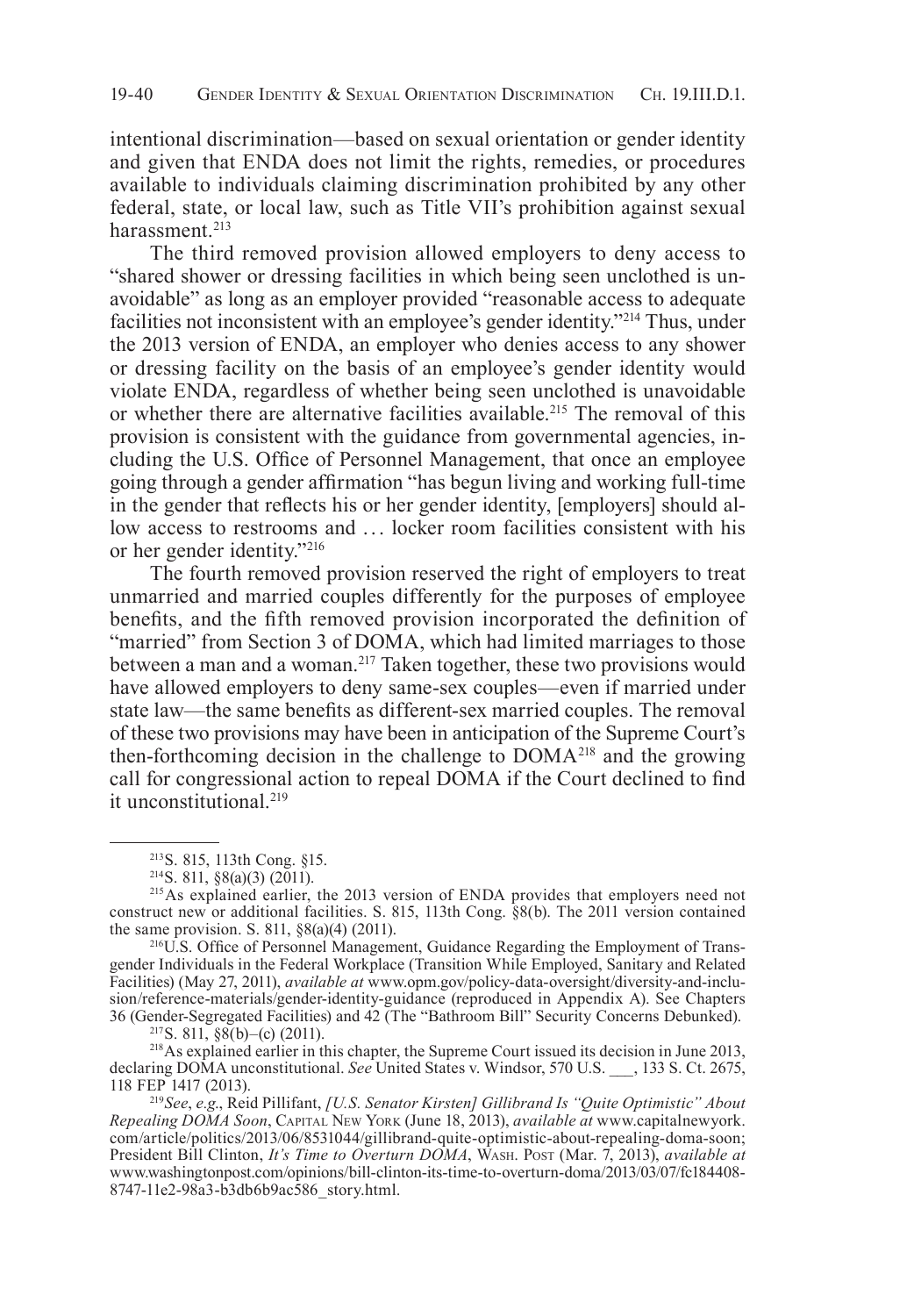#### *2. July 2013 Amendments and Senate Committee Vote*

On July 10, 2013, the Senate HELP Committee held an executive session to mark up S. 815. A substitute version of the bill, which made two substantive amendments to the text, was approved by a vote of 15 to 7.<sup>220</sup> Of note, three Republican senators—Orrin Hatch, Lisa Murkowski (R-Alaska), and Mark Kirk (R-Ill.)—voted in favor of the legislation. This marked the first time members of either House of Congress voted on a version of ENDA that included gender identity.

The first amendment makes it clear that to prevail in litigation, the plaintiff bears the burdens of production and persuasion to show that gender identity or sexual orientation was "a motivating factor" in an employer's decision to discriminate.221 This standard of proof is the one Congress adopted in 1991 for Title VII litigation and is lower than the "but for" standard the Supreme Court deemed applicable in 2009 to age discrimination claims under the ADEA and in 2013 to retaliation claims under Title VII.<sup>222</sup> However, the amendment also provides that if the employer then demonstrates that it would have taken the same action in the absence of the impermissible factor, it will not be liable for monetary damages or subject to an order requiring the plaintiff's reinstatement or promotion. The court may still award the plaintiff declaratory relief, injunctive relief (not including reinstatement or promotion), and attorney's fees.<sup>223</sup> This is the same standard that Congress enacted in 1991 for Title VII cases. During the executive session, Ranking Committee Member Lamar Alexander (R-Tenn.) advised that he had filed an amendment that apparently would require that plaintiffs meet the "but for" test to prevail.<sup>224</sup>

The second amendment provides that a plaintiff alleging discrimination under ENDA and sex discrimination under Title VII may not recover damages under both laws.<sup>225</sup>

<sup>220</sup>*See Employment Non-Discrimination Act of 2013: U.S. Senate Committee on Health, Education, Labor, and Pensions Executive Session on S. 815*, 113th Cong. (July 10, 2013) [hereinafter *2013 Senate Executive Session*]. The video recording of the session is available at www.help.senate.gov/hearings/hearing/?id=495623c9-5056-a032-52e4-f47523519a5a. The revised version of S. 811, which was reported to the Senate on September 12, 2013, is available at www.gpo.gov/fdsys/pkg/BILLS-113s815rs/pdf/BILLS-113s815rs.pdf. Several minor amendments were made to S. 815. To the extent relevant to the discussion in this chapter, those amendments are discussed in earlier footnotes.

 $221$ S. 815, 113th Cong. §§3(a)(3), 4(h), as added by the July 10, 2013 Senate HELP Committee's manager's amendment.

<sup>222</sup>Gross v. FBL Fin. Servs., Inc., 557 U.S. 167, 176, 106 FEP 833 (2009) (ADEA case); University of Tex. Sw. Med. Ctr. v. Nassar, 570 U. S. \_\_, 133 S. Ct. 2517, 2526–33, 118 FEP 1504, 1509–14 (2013) (Title VII retaliation case). For an additional discussion of burdens of proof and remedies, see Chapter 14 (Title VII of the Civil Rights Act of 1964), Section II.

<sup>&</sup>lt;sup>223</sup>S. 815, 113th Cong.  $\S10(e)$ , as added by the July 10, 2013, Senate HELP Committee's manager's amendment.

<sup>224</sup>*2013 Senate Executive Session*, *available at* www.help.senate.gov/hearings/hearing/ ?id=495623c9-5056-a032-52e4-f47523519a5a (statement of Sen. Lamar Alexander).

 $225$ S. 815, 113th Cong. §10(d), as added by the July 10, 2013, Senate HELP Committee's manager's amendment. Based on existing practice in employment litigation, it is highly unlikely that a tribunal would have allowed double recovery in the absence of the language added by the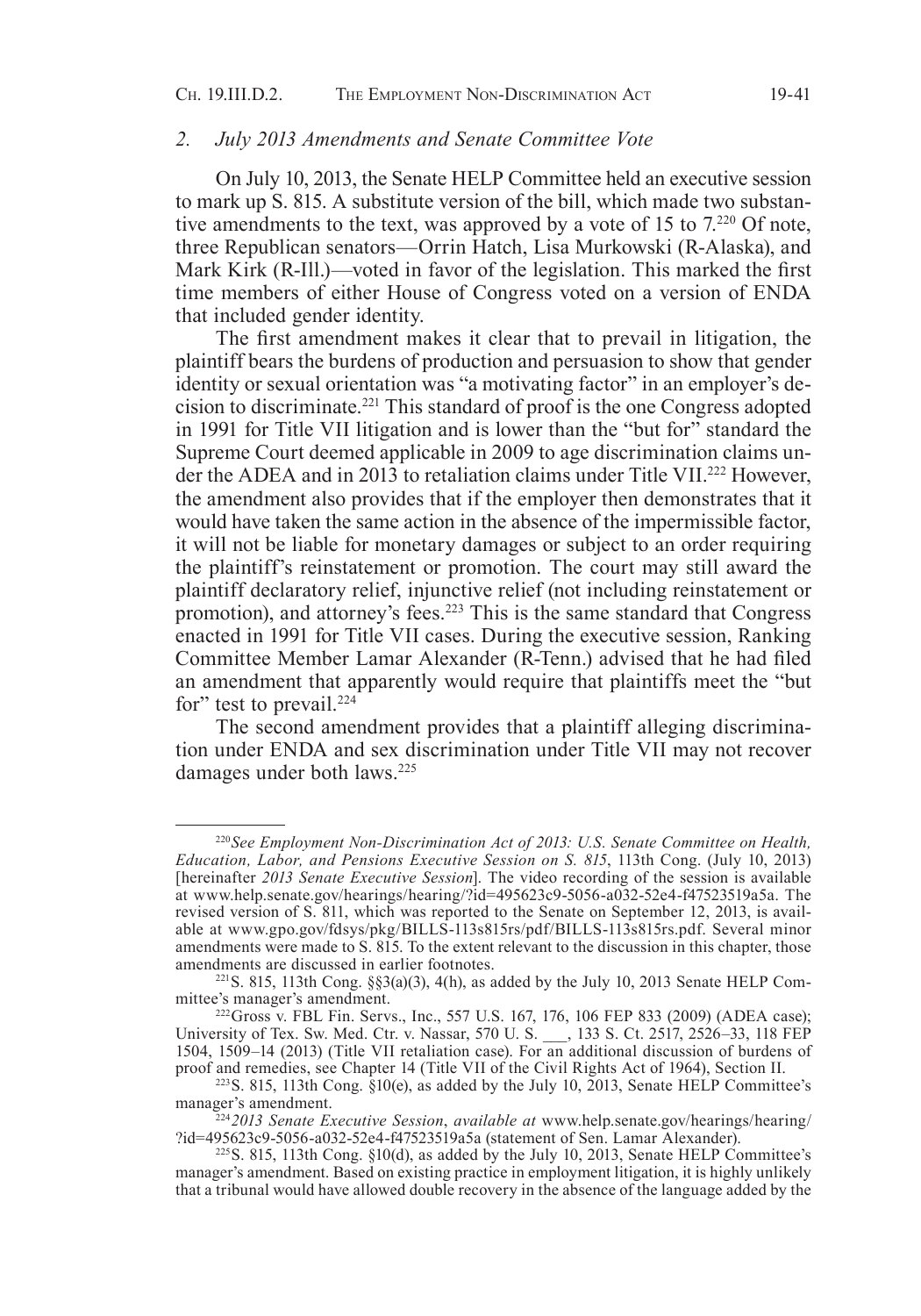As explained earlier, S. 815 as introduced provides that "[n]othing in this Act shall be construed to require the construction of new or additional facilities."226 Senator Alexander indicated that he had a second proposed amendment that "would clarify that employers would not be required to reconstruct or alter existing facilities under the bill" and would "provide employers with a 'safe harbor to assign a transitioning employee to either gender's bathroom or shared facility, as long as the decision is based on good faith belief that the assignment is least disruptive to the workplace.'"227

Senator Alexander also indicated that he had a third amendment, which would provide that employers could not be held liable for gender identity discrimination until after the EEOC issues regulations defining the term "transition."228 None of Alexander's amendments was voted on. There were two additional amendments that had been filed but not offered at the markup. Senator Michael Enzi (R-Wyo.) proposed that schools be exempted from ENDA, and Senator Rand Paul (R-Ky.) recommended that "the bill's selective religious exemption" should be replaced "with a comprehensive religious exemption for religious employers."229

Senator Hatch explained why he voted in favor of ENDA:

I appreciate that the authors of the bill were willing to include a robust religious exemption in this bill. I voted for the bill in Committee because it prohibits discrimination that should not occur in the workplace, it protects the rights of religious entities, and minimizes legal burdens on employers. I look forward to working to improve the bill as it moves to debate in the full Senate.<sup>230</sup>

On July 15, 2013, the Congressional Research Service issued its analysis of ENDA, as amended by the Senate HELP Committee.<sup>231</sup>

amendment. *See* EEOC v. Waffle House, Inc., 534 U.S. 279, 297, 12 AD 1001 (2002) ("it 'goes without saying that the courts can and should preclude double recovery by an individual<sup>7</sup><sup>"</sup>). 226S. 815, 113th Cong. §8(b).

<sup>227</sup>Michael Rose, *Senate HELP Committee Reports ENDA To Full Senate on Bipartisan 15–7 Vote*, 132 Daily Lab. Rep. A-2 (July 10, 2013); *see* Daniel Strauss, *Senate Panel Approves Bill Banning LGBT Discrimination At Work*, The Hill (July 10, 2013), *available at* http://thehill. com/blogs/blog-briefing-room/news/310111-enda-passes-help-committee; *2013 Senate Executive Session* (statement of Sen. Lamar Alexander).

<sup>228</sup>*Id*.

<sup>229</sup>*2013 Senate Report*, at 26–27, *available at* www.gpo.gov/fdsys/pkg/CRPT-113srpt105/ pdf/CRPT-113srpt105.pdf.

<sup>230</sup>Statement of Sen. Orrin Hatch Regarding ENDA (July 10, 2013), *reprinted in* Chris Johnson, *HISTORIC: Senate Panel Advances Trans-Inclusive ENDA*, WASH. BLADE (July 10, 2013), *available at* www.washingtonblade.com/2013/07/10/historic-senate-panel-advances-transinclusive-enda, and *Hatch Surprises Washington on Gay Rights Vote*, KSTU-FOX 13 (July 10, 2013) (written statement embedded in video), *available at* http://fox13now.com/2013/07/10/ hatch-surprises-washington-on-gay-rights-vote.

<sup>&</sup>lt;sup>231</sup> JODY FEDER & CYNTHIA BROUGHER, SEXUAL ORIENTATION AND GENDER IDENTITY DIScrimination in Employment: A Legal Analysis of the Employment Non-Discrimination Act (ENDA) (July 15, 2013), Congressional Research Service, R40934, *available at* www.fas.org/ sgp/crs/misc/R40934.pdf.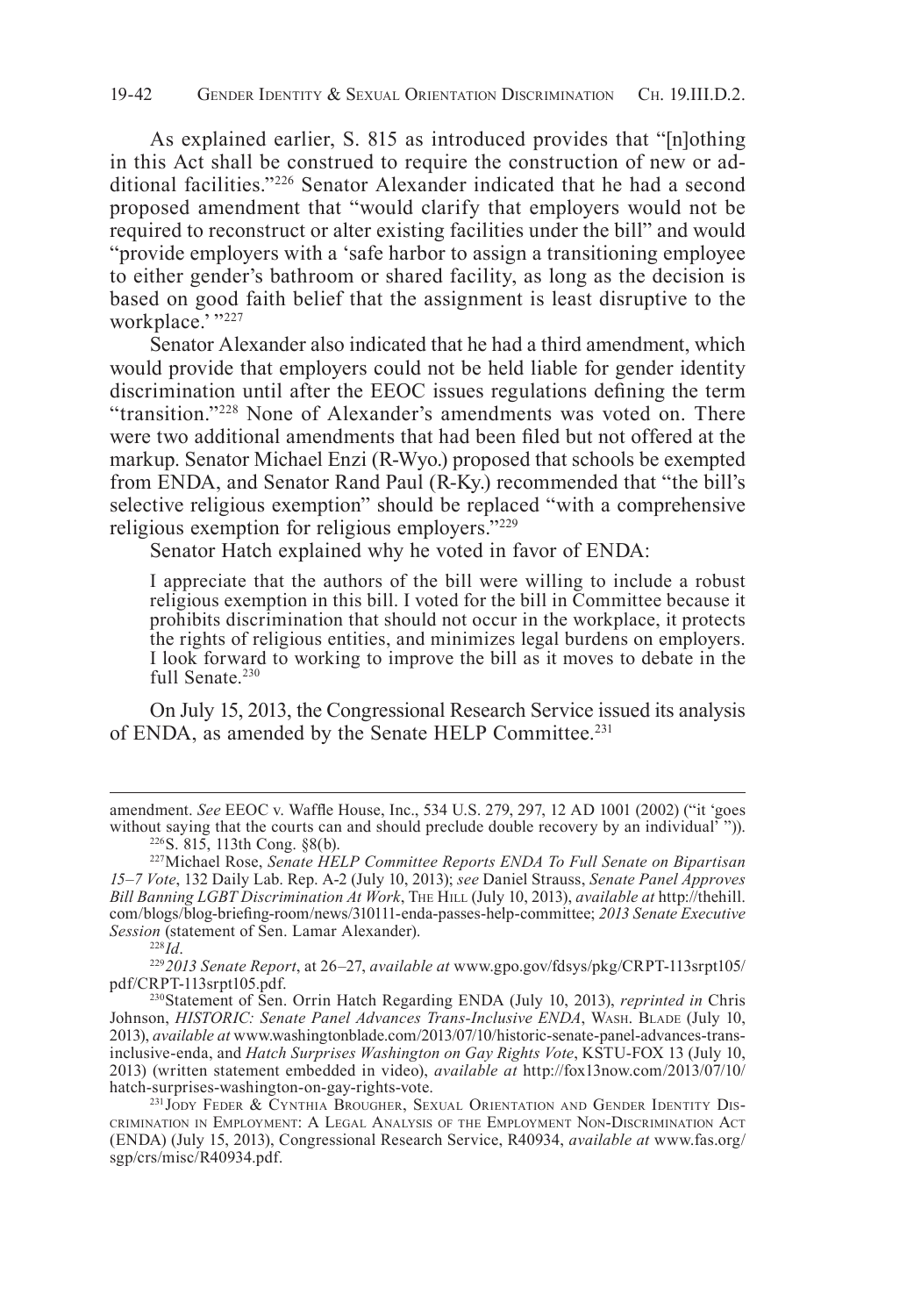### *3. September 2013 Senate Report*

In September 2013, the Senate HELP Committee favorably reported the ENDA bill to the full Senate.<sup>232</sup> The Senate report sets forth at length the extensive record of persistent and systemic discrimination against LGBT individuals, as well as the severe adverse economic and psychological impact of the discrimination on these individuals.233 The committee concluded that

. . . passage of legislation that explicitly prohibits discrimination on the basis of sexual orientation and gender identity will send a strong signal that in American workplaces, people should be judged on their skills, abilities and accomplishments. The bill will clearly articulate a national commitment to equal employment opportunity regardless of sexual orientation and gender identity. And, just as passage of legislation such as title VII and the ADA helped to change attitudes and diminish the social acceptability of bias, prejudice and bigotry, the committee believes passage of ENDA will make clear that lesbian, gay, bisexual and transgender Americans are equal, firstclass citizens. They are fully recognized and welcomed as members of our American family.<sup>234</sup>

Senators Alexander, Enzi, Johnny Isakson (R-Ga.), Paul, Pat Roberts (R-Kan.), and Tim Scott (R-S.C.) briefly expressed their reasons for voting against S. 815. In particular, they objected to (1) the committee's rapid passage of the bill without following the "regular order" of the committee; (2) the bill's failure to address or otherwise "acknowledge the potential for[] nefarious abuse of employment protections and gender-specific area access privileges;" (3) the bill's "devastating" consequences to employers by forcing them to permit transgender employees to use gender-segregated facilities that correspond to their gender identity; (4) "the bill's poorly defined or completely undefined terms"; (5) the bill's imposition of "individual values upon society," which may "conflict with deeply held religious beliefs" of employers that would not qualify for the bill's religious exemption; (6) the bill's grant to LGBT employees "rights that are elevated above those granted to existing protected classes of race, sex, national origin, religion, age and disability"; and (7) the bill's creation of a new federal remedy when more than half of the states have declined to do so and the courts have already extended Title VII to protect LGBT employees from discrimination based on gender stereotypes.235

## *4. Renewed Debate Over the Employment Non-Discrimination Act's Religious Exemption*

In addition, ENDA's religious exemption, discussed in Section II.A. *supra*, has also begun to garner significant attention. The provision itself

<sup>232</sup>*2013 Senate Report*.

<sup>233</sup>*Id.* at 14–18.

 $234$ *Id.* at 21–22 (formatting modified).

<sup>235</sup>*Id.* at 24–26.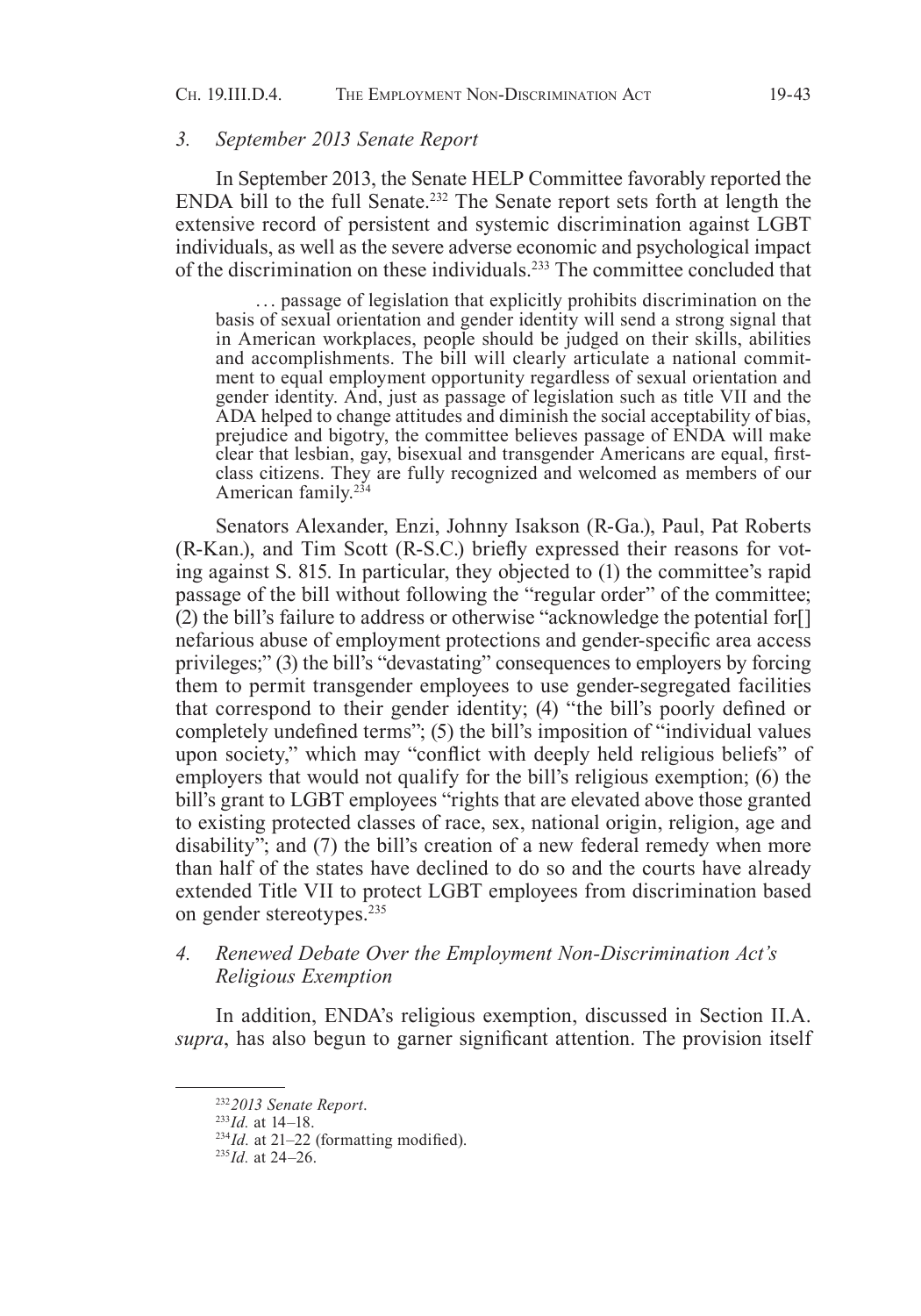remains unchanged between the 2011 and the 2013 versions of the bill.<sup>236</sup> However, supporters of ENDA began, in 2013, to express more vocally their concern that the religious exemption is too broad; in a joint press release, the American Civil Liberties Union, Lambda Legal, National Center for Lesbian Rights, and the Transgender Law Center argued that the religious exemption is the equivalent of a "blank check to engage in employment discrimination against LGBT people."237 These groups observed that because it could be possible for employers such as religiously affiliated hospitals or universities, which have a mission that extends well beyond celebration or promotion of a religious faith, to claim the exemption, the "exemption undermines the core goal of ENDA by leaving too many jobs, and LGBT workers, outside the scope of its protections."238

In the prior year, for the Senate's 2012 hearing, the Center for American Progress took a somewhat different approach in its detailed analysis of the religious exemption, suggesting that the exemption presented a balanced approach and observing that "a number of religious organizations articulated their support [for ENDA,] noting that with ENDA's religious exemption lawmakers can simultaneously advance the freedom to work while protecting the freedom of religion."239 The Center also set forth the various arguments that religious organizations opposing ENDA have raised and then explained why those arguments are without merit.<sup>240</sup>

In its September 2013 report, the Senate HELP Committee explained its position on the religious exemption:

[Section 6 of ENDA] exempts from its coverage those religious institutions that are exempt under title VII's prohibition on discrimination based on religion. Title VII's language has been in effect since 1972, and thus the committee believes it is simple for organizations to understand who falls under the exemption. ENDA would apply, however, to entities that are not primarily religious in purpose and character. A non-religious entity would not be able to not hire, fire, or otherwise take an adverse employment action against someone because of their sexual orientation or gender identity, even if his or her boss has a deeply held belief against homosexuality. For example, an entity that is for-profit, produces a secular product and is not affiliated with a church would not be exempt from the law.

<sup>236</sup>*Compare* S. 815, 113th Cong. §6 *with* S. 811, 112th Cong. §6 (2011). In the November 2013 version of the Senate bill, the full text of what was §6 in the initial version of the 2013 Senate bill was recast as new subsection 6(a), with the new subsection referring to the exempted religious organizations as "religious employers." S. 815, 113th Cong. §6(a) (as passed by the full Senate on Nov. 7, 2013).

<sup>237</sup>Press Release, American Civil Liberties Union, Lambda Legal, National Center for Lesbian Rights, Transgender Law Center, *Employment Non-Discrimination Act Statement* (Apr. 25, 2013), *available at* www.aclu.org/lgbt-rights/employment-non-discrimination-act-statement. <sup>238</sup>*Id.*

<sup>239</sup>Crosby Burns & Jeff Krehely, *The Freedom to Work, the Freedom to Worship: The Employment Non-Discrimination Act Advances Workplace Equality and Protects Religious Liberty*, Center for American Progress 4 (June 2012), *available at* www.americanprogress. org/wp-content/uploads/issues/2012/06/pdf/enda\_final.pdf.

 $^{240}$ *Id.* at 4–6.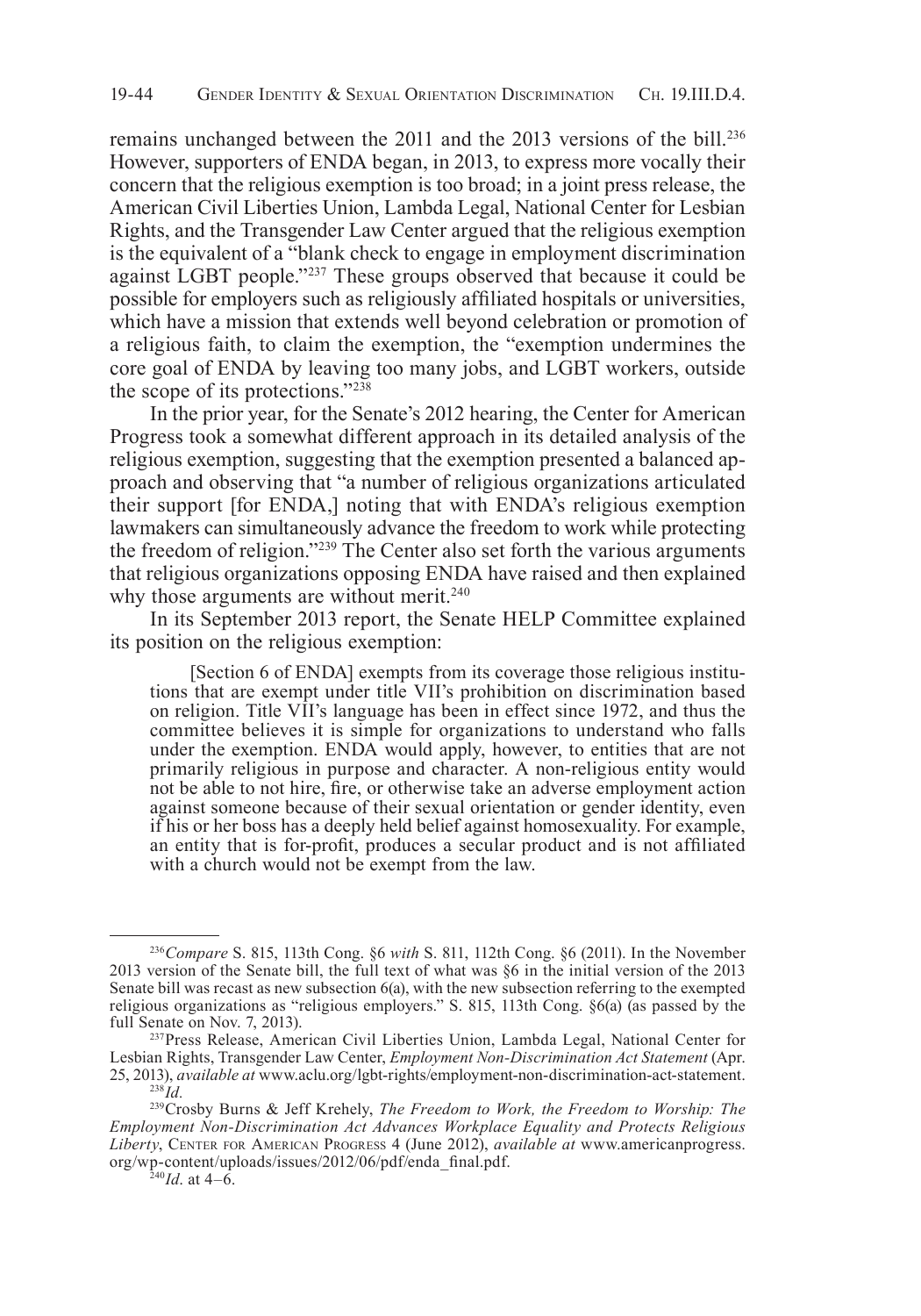Despite the Act's religious exemption, some have expressed concern that the religious beliefs of employers and employees are not sufficiently protected. They argue that those whose religion dictates that homosexuality is wrong will be forced to hire or work with gay men and lesbians. Similar arguments are not new to the civil rights debate, but our Nation's civil rights laws rightly require nonreligious organizations and entities, particularly those who participate in commercial activity, to adhere to broad principles of fairness and equality. The committee further notes that the religious exemption contained in ENDA is broader than that contained in other civil rights laws. For example, under title VII, religious organizations are not permitted to discriminate based on race, sex and national origin.<sup>241</sup>

Concern among groups, even those that support ENDA's passage, regarding the scope of the religious exemption is indicative of the rigorous debate that ENDA will continue to generate.

## *5. November 2013 Senate Vote*

In November 2013, for the second time the full Senate debated ENDA. As explained in Section III.B.2.c. *supra*, in 1996 ENDA failed to pass the Senate by one vote. In 2013, however, the bill—which was discussed on the floor of the Senate over the course of four days—passed by a vote of 64 to 32.242

Before passage, two related provisions were added to ENDA to satisfy the concerns of some senators.243 First, the following subsection was added to Section 6:

A religious employer's exemption under this section shall not result in any action by a Federal agency, or any State or local agency that receives Federal funding or financial assistance, to penalize or withhold licenses, permits, certifications, accreditation, contracts, grants, guarantees, tax-exempt status, or any benefits or exemptions from that employer, or to prohibit the employer's participation in programs or activities sponsored by that Federal, State, or local agency. Nothing in this subsection shall be construed to invalidate any

<sup>241</sup>*2013 Senate Report*, at 8–9, *available at* www.gpo.gov/fdsys/pkg/CRPT-113srpt105/ pdf/CRPT-113srpt105.pdf (one footnoted citation omitted and one footnote incorporated into the text above).

<sup>242</sup>*See* 159 Cong. Rec. S7781–7800 (Nov. 4, 2013), S7801–34 (Nov. 5, 2013), S7837–89 (Nov. 6, 2013), S7892–7909 (Nov. 7, 2013); U.S. Senate Roll Call Vote Summary on S. 815, 113th Cong. (Nov. 7, 2013) (Employment Non-Discrimination Act of 2013), *available at* www.senate.gov/ legislative/LIS/roll\_call\_lists/roll\_call\_vote\_cfm.cfm?congress=113&session=1&vote=00232.

<sup>&</sup>lt;sup>243</sup>The two new provisions were added to ENDA by the "Portman-Ayotte-Heller-Hatch-McCain Amendment." *See* 159 Cong. Rec. S7841, 7846–47, 7880–81 (Nov. 6, 2013). Numerous other amendments were either rejected or withdrawn, including (1) provisions dealing with right-to-work, sex-selection abortions, military service discrimination, and the effective date of ENDA; (2) a requirement that the EEOC issue guidance with respect to ENDA (including defining the term "transition" and guidance on shared facilities); and (3) the "Toomey-Flake-McCain Amendment," which would have significantly expanded the number of organizations that would qualify as "religious employers." With respect to the Toomey-Flake-McCain Amendment, *see* 159 Cong. Rec. S7841, 7846–47, 7864–65, 7881 (Nov. 6, 2013) and 159 Cong. Rec. S7894, 7900–02 (Nov. 7, 2013). Although the Toomey-Flake-McCain Amendment was defeated (43 to 55), Senators Pat Toomey (R-Pa.), Jeff Flake (R-Ariz.), and John McCain (R-Ariz.) voted in favor of ENDA. 159 Cong. Rec. S7902, 7907 (Nov. 7, 2013).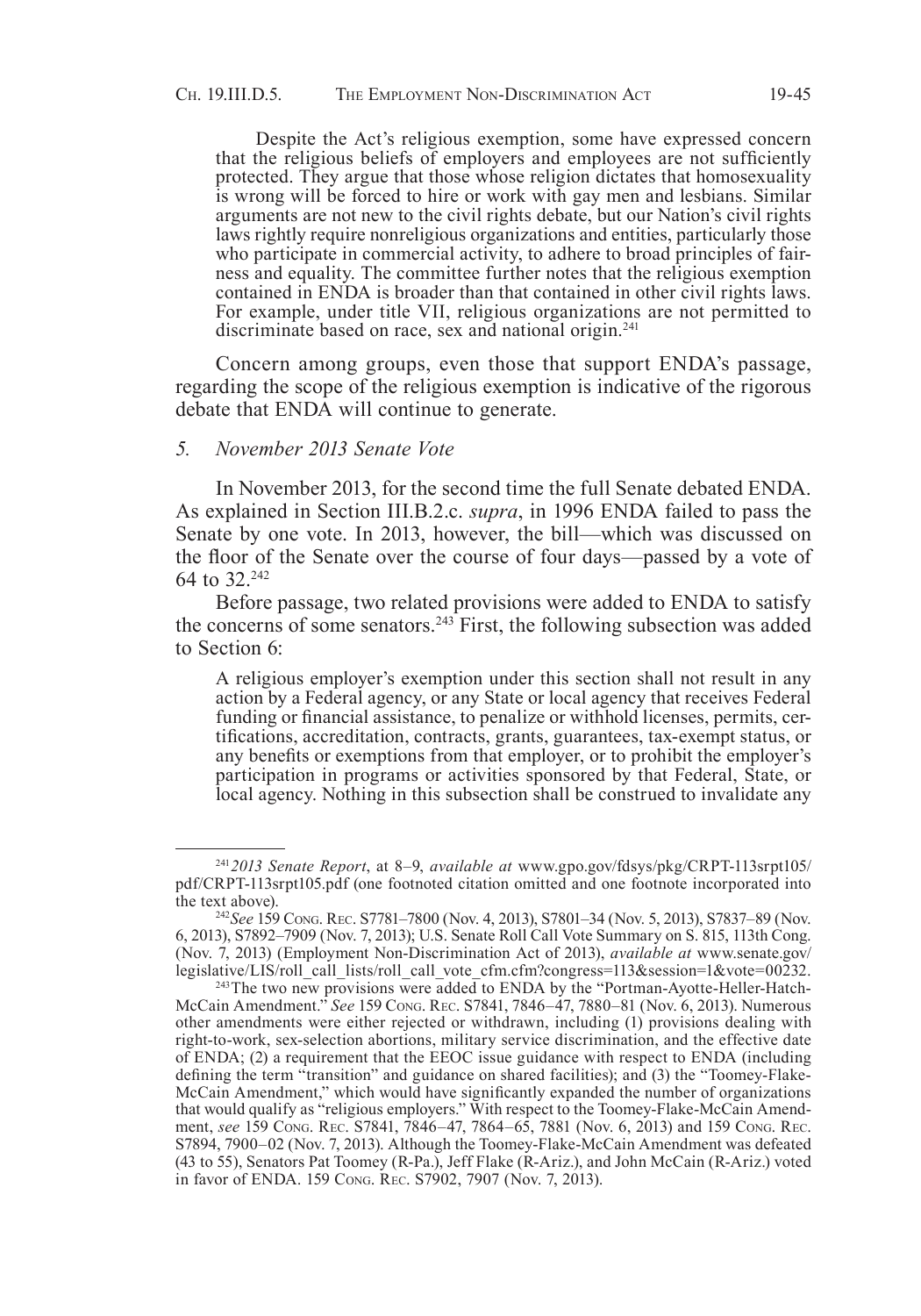other Federal, State, or local law (including a regulation) that otherwise applies to a religious employer exempt under this section.<sup>244</sup>

One of the sponsors of this provision, Senator Rob Portman (R-Ohio), explained that "[i]n practical terms," the first sentence of the foregoing subsection "means the government cannot use activities protected by ENDA's religious exemption as a basis to deny religious employers government grants, contracts, their tax-exempt status, or other benefit."245 With respect to the second sentence, Senators Tom Harkin (D-Iowa) and Patrick Leahy (D-Vt.) made it clear that ENDA does not preempt the enforcement of federal, state, and local laws that provide broader protections against discrimination based on gender identity or sexual orientation.246

Second, the amendment added a fourth subsection to Section 2 of ENDA, stating that one of the four purposes of ENDA is "to reinforce the Nation's commitment to fairness and equal opportunity in the workplace consistent with the fundamental right of religious freedom."247

During the four days of debate over ENDA, except for senators who argued in favor of a broader religious exemption, not a single senator rose in opposition to ENDA. Numerous senators observed the following:

- ENDA has broad support among the public (including majorities of Democrats, Independents, and Republicans), religious communities (including majorities in every Christian denomination), and the business sector.
- In each of the jurisdictions that bar discrimination based on gender identity or sexual orientation, there has been no explosion in litigation, including in Wisconsin, which in 1982 enacted the first state law barring sexual orientation discrimination, and in Minnesota,

<sup>244</sup>S. 815, 113th Cong. §6(b), as added on November 7, 2013, by the full Senate. The revised version of S. 811, which was passed by the Senate on November 7, 2013, and sent to the House on November 12, 2013, is available at www.gpo.gov/fdsys/pkg/BILLS-113s815rfh/ pdf/BILLS-113s815rfh.pdf.

<sup>245159</sup> Cong. Rec. S7848 (Nov. 6, 2013) (remarks of Sen. Portman); *accord* 159 Cong. Rec. S7847 (Nov. 6, 2013) (remarks of Sen. Ayotte (R-N.H.)) ("In practical terms, the government may not use activities protected by the religious exemption as a basis to deny a religious employer a government grant or tax-exempt status or any other benefit that may be conferred by the government"); 159 Cong. Rec. S7849 (Nov. 6, 2013) (remarks of Sen. Susan Collins (R-Me.)) ("What it simply says is that if an organization is exempt from ENDA for religious reasons, then government cannot turn around and somehow retaliate against this employer based on his claiming or her claiming a legitimate religious exemption as provided by ENDA.").

<sup>246159</sup> Cong. Rec. S7846 (Nov. 6, 2013) (colloquy between Sens. Harkin and Leahy); 159 Cong. Rec. S7906 (Nov. 7, 2013) (remarks Sen. Harkin) ("The amendment is not intended to undermine in any way current or future Federal, State, or local civil rights protections—States and localities can still enforce their own nondiscrimination laws for violations within their jurisdiction, regardless of whether an entity is exempt under the national ENDA legislation."); *see also* S. 815, 113th Cong. §15 (ENDA does not invalidate or limit the rights, remedies, or procedures available to individuals claiming discrimination prohibited by any other federal, state, or local law).

 $247S$ . 815, 113th Cong.  $\S2(4)$ , as added on November 7, 2013, by the full Senate.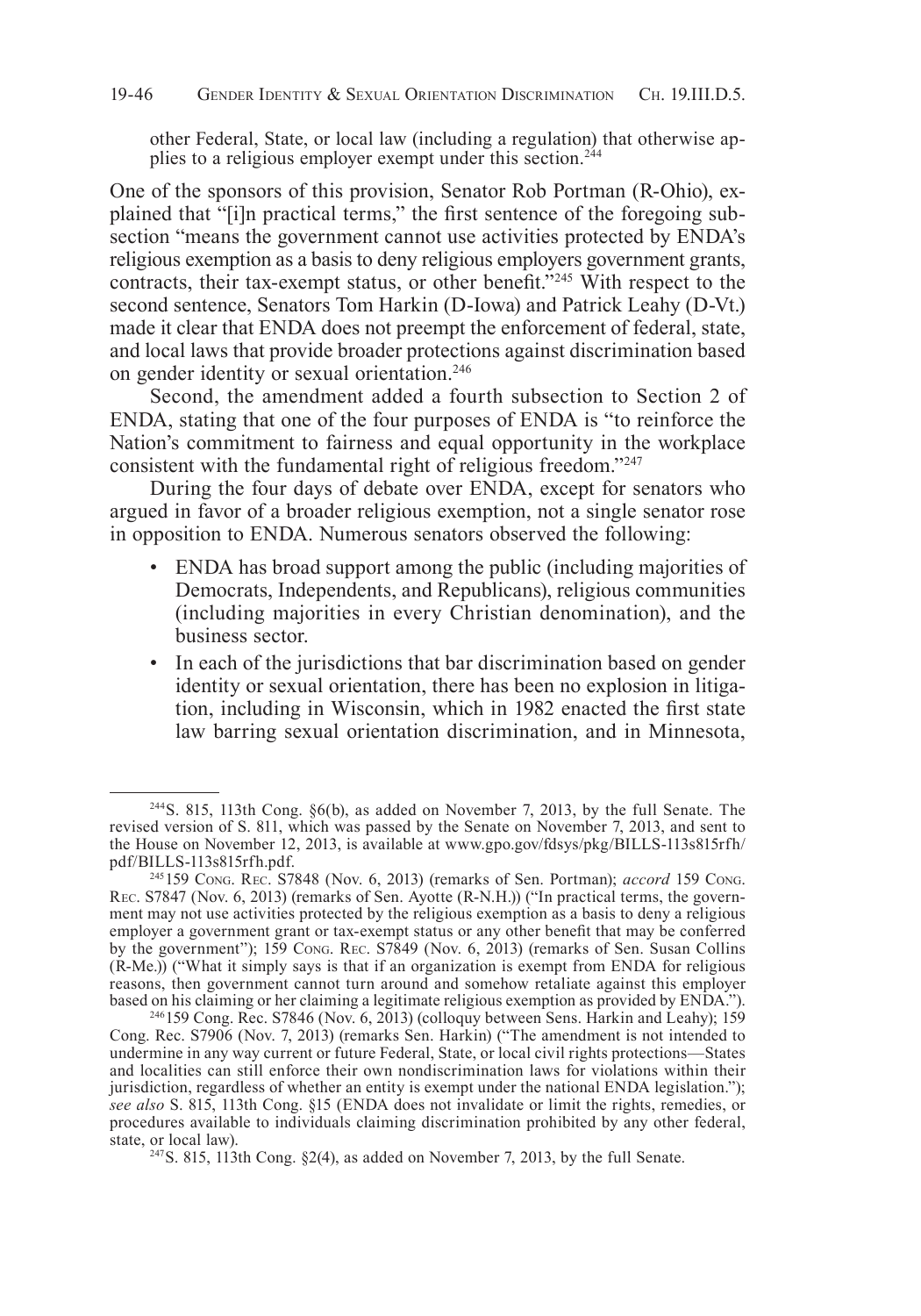which in 1993 enacted the first state law barring gender identity discrimination.<sup>248</sup>

- ENDA is a simple reflection of the cherished American value that individuals should be measured by their abilities, competence, integrity, qualifications, and/or skills and not by who they are or whom they love.
- ENDA reasonably accommodates the needs of religious employers.

#### *6. The Employment Non-Discrimination Act's Status as of April 2014*

As of April 30, 2014, ENDA had 203 cosponsors in the House and 56 in the Senate. As was noted by several senators during the 2013 Senate debate, House Speaker John Boehner (R-Ohio) had made it clear before the Senate vote that he opposes ENDA and would not bring the bill up for a vote in the House.249 In response, President Obama challenged Boehner to move forward with a vote, observing the following:

This bill has the overwhelming support of the American people, including a majority of Republican voters, as well as many corporations, small businesses and faith communities. They recognize that our country will be more just and more prosperous when we harness the God-given talents of every individual.

One party in one house of Congress should not stand in the way of millions of Americans who want to go to work each day and simply be judged by the job they do. Now is the time to end this kind of discrimination in the workplace, not enable it. I urge the House Republican leadership to bring this bill to the floor for a vote and send it to my desk so I can sign it into

<sup>248</sup>State laws are discussed in Chapter 20 (Survey of State Laws Regarding Gender Identity and Sexual Orientation Discrimination in the Workplace). See also the six reports provided to the Senate HELP Committee by the GAO that discuss the status of state laws prohibiting discrimination based on sexual orientation and gender identity and the limited number of discrimination claims filed under those laws. These reports, issued on October 23, 1997 (GAO/OGC-98-7R), April 28, 2000 (GAO/OGC-00-27R), April 19, 2002 (GAO-02-665R), July 9, 2002 *(*GAO-02-878R), October 1, 2009 *(*GAO-10-135R*)*, and July 31, 2013 (GAO-13-700R), are available on the GAO's website at www.gao.gov. Links to GAO reports are set forth in the overview in Chapter 20.

<sup>249</sup>*See also* Robert Farley, *Spinning ENDA*, FactCheck.org (Annenberg Public Policy Center Nov. 6, 2013), *available at* www.factcheck.org/2013/11/spinning-enda (quoting official statement from House Speaker Boehner's office that ENDA that ENDA would "increase frivolous litigation and cost American jobs, especially small business jobs"); Laura E. Durso & Winnie Stachelberg, *Business Support for [ENDA]—Fact Not Fiction* (Center for American Progress Nov. 5, 2013), *available at* www.americanprogress.org/issues/lgbt/news/2013/11/05/78894/ business-support-for-the-employment-non-discrimination-act-fact-not-fiction (same). Speaker Boehner's claims regarding an increase in frivolous litigation and the impact on small businesses are unsupported by the evidence in the states that have already enacted laws barring discrimination based on gender identity or sexual orientation. *See* Katharine H. Parker, *Litigation Implications for Employers under ENDA*, Law360 (Dec. 6, 2013), *available at* www. proskauer.com/publications/published-article/litigation-implications-for-employers-under-enda (observing that the data indicate that " 'relatively few employment discrimination complaints based on sexual orientation and gender identity' have been filed in those states" and "the cost to private sector employers is projected to be minor. Since ENDA would not apply to companies with fewer than 15 employees, its impact on small businesses would be innately limited.").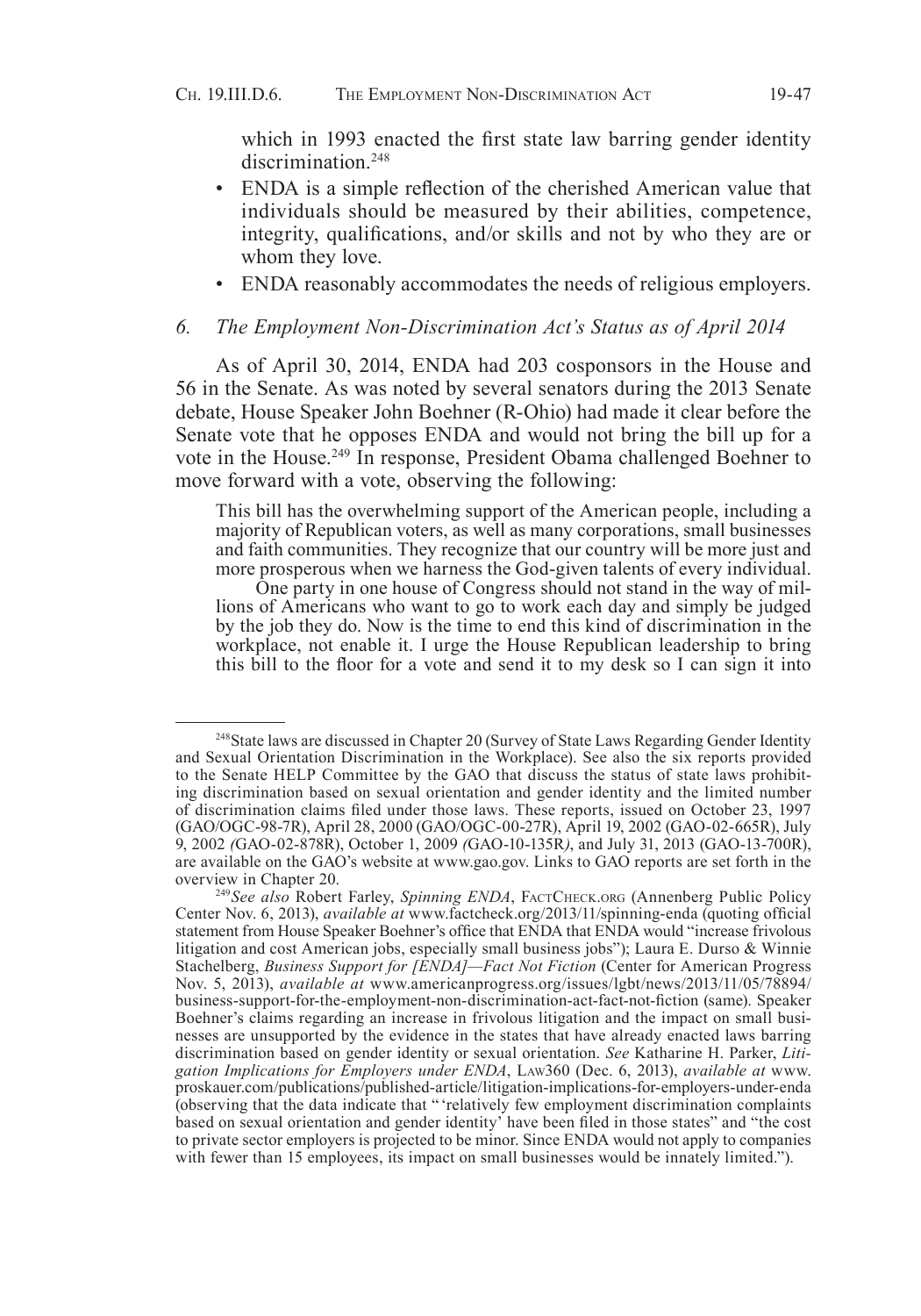law. On that day, our nation will take another historic step toward fulfilling the founding ideals that define us as Americans.<sup>250</sup>

In November 2013, attorneys general in 14 states sent a letter to Boehner that similarly urged him to permit a vote by the House.<sup>251</sup>

## IV. CONCLUSION

Although the issues raised in debate over ENDA have remained largely the same since the first hearing more than three decades ago, the context has changed dramatically. In 1980, ENDA supporters were primarily grassroots LGB organizations and other relatively marginal groups desperately fighting for their voice to be heard. In 2012, General Mills' public endorsement of ENDA on behalf of Corporate America was emblematic of many others, stating in testimony to Congress that ENDA "is good for business and good for America."<sup>252</sup>

Notably, too, although the fight for equality has gained some powerful supporters, it has lost some along the way as well, with a number of organizations concluding that the "compromises" made to pass ENDA have gone too far.253 In 1994, as discussed above, protections in other areas, such as housing and public accommodations, were removed from the bill. The supporters of this more comprehensive version claimed that now the bill would easily pass through Congress, or would pass at least as easily as the employment-focused bill.254

Despite ENDA's lively history and its changes over time, the key points of opposition have remained fairly stagnant since the first iteration of this civil rights bill was introduced in 1980: (1) Is the religious exemption broad enough?; (2) Does this legislation impose a moral viewpoint about homosexuality on an unwilling public?; and (3) Can the LGBT community really be considered a population in need of protection?<sup>255</sup>

<sup>250</sup>Barack Obama, *Statement by the President on Senate Passage of the Employment Non-Discrimination Act of 2013* (Nov. 7, 2013), *available at* www.whitehouse.gov/the-pressoffice/2013/11/07/statement-president-senate-passage-employment-non-discrimination-act-201. *See also* Barack Obama, *Congress Needs to Pass the Employment Non-Discrimination Act*, Huffington Post (Nov. 3, 2013), *available at* www.huffingtonpost.com/barack-obama/endacongress **b** 4209115.html.

<sup>&</sup>lt;sup>251</sup> Letter from 14 States Attorney Generals to Hon. John Boehner, Speaker, U.S. House of Representatives (Nov. 18, 2013), *available at* www.ag.ny.gov/pdfs/ENDA\_Letter.pdf.

<sup>252</sup>*2012 Senate Hearing*, *available at* www.help.senate.gov/hearings/hearing/?id=bc503bd3- 5056-9502-5da9-beea5048efc9 (testimony of Kenneth Charles, Vice President, Global Diversity & Inclusion, General Mills, Inc.). The text of Charles' supplementary written statement is available at www.help.senate.gov/imo/media/doc/Charles1.pdf.

<sup>253</sup>*See, e.g.*, Dean Spade, Normal Life: Administrative Violence, Critical Trans Politics, and the Limits of the Law 62–64 (2011).

<sup>254</sup>*See, e.g.*, *From Bella to ENDA*, at 178–79.

<sup>&</sup>lt;sup>255</sup>With respect to the third question, see the discussions in Chapter 15 (Federal Equal Protection), Section V., and Chapter 16 (The Americans with Disabilities Act of 1990 and the Rehabilitation Act of 1973), Section III.G.3., regarding LGBT people being entitled to the benefits of the heightened scrutiny standard in equal protection cases.